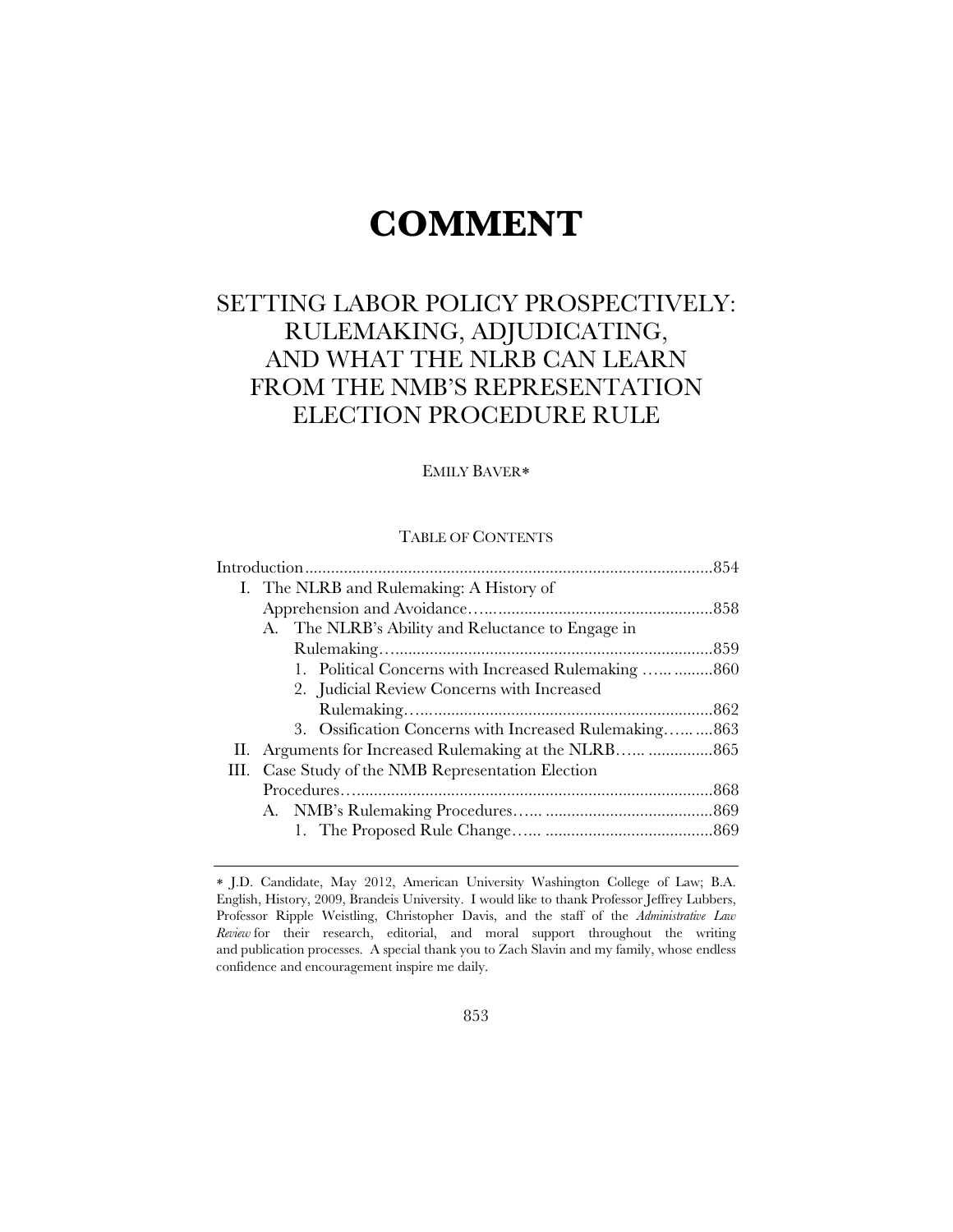| <i>ADMINISTRATIVE LAW REVIEW</i> | [63:4 |
|----------------------------------|-------|
|                                  |       |

|  | Selecting Less Controversial Policies Ripe for<br>a.   |  |
|--|--------------------------------------------------------|--|
|  |                                                        |  |
|  | b. Promoting Internal Cooperation Among                |  |
|  |                                                        |  |
|  | 2. Comments and Statutory Ossification Imposed a Low   |  |
|  |                                                        |  |
|  |                                                        |  |
|  | B. The Litigation: How the NMB's Processes Paid Off881 |  |
|  |                                                        |  |
|  |                                                        |  |
|  | 3. Post-Decision: Appeal, Effect of the Rule, and      |  |
|  |                                                        |  |
|  | IV. Looking Ahead: The NLRB's Most Recent              |  |
|  |                                                        |  |
|  |                                                        |  |
|  |                                                        |  |

#### **INTRODUCTION**

For years, scholars have criticized the National Labor Relations Board's (NLRB's or Board's) reliance on adjudication rather than rulemaking.1 The use of adjudication rather than rulemaking is problematic for the NLRB because of continued "policy oscillation"—frequent changes in agency policy between presidential appointments—in Board adjudications, which "sows disrespect for the agency."<sup>2</sup> Additionally, the NLRB's sole use of adjudication precludes public participation, encourages fact-specific policymaking, and fosters the problem of agency nonacquiescence.3

<sup>1</sup>*. See generally* Samuel Estreicher, *Policy Oscillation at the Labor Board: A Plea for Rulemaking*, 37 ADMIN. L. REV. 163 (1985); Joan Flynn, *The Costs and Benefits of "Hiding the Ball": NLRB Policymaking and the Failure of Judicial Review*, 75 B.U. L. REV. 387 (1995); Mark H. Grunewald, *The NLRB's First Rulemaking: An Exercise in Pragmatism*, 41 DUKE L.J. 274 (1991); Cornelius J. Peck, *The Atrophied Rule-Making Powers of the National Labor Relations Board*, 70 YALE L.J. 729 (1961); Scott A. Zebrak, Comment, *The Future of NLRB Rulemaking: Analyzing the Mixed Signals Sent by the Implementation of the Heath Care Bargaining Unit Rule and by the Proposed*  Beck *Union Dues Regulation*, 8 ADMIN. L.J. AM. U. 125 (1994).

<sup>2</sup>*. See* Estreicher, *supra* note 1, at 171 (noting that the Seventh Circuit denied enforcement in *Mosey Manufacturing Co. v. NLRB*, 701 F.2d 610 (7th Cir. 1983), because the policy at issue had oscillated seven times and the only changed circumstance was "in the Board's membership").

<sup>3</sup>*. See id.* at 175 (expressing that agency nonacquiescence occurs when an agency pursues an issue rejected in one circuit in another to obtain a favorable result). For example, *Laurel Baye Healthcare of Lake Lanier, Inc. v. NLRB*, 564 F.3d 469, 470 (D.C. Cir. 2009), held that the National Labor Relations Board (NLRB or Board) could not decide unfair labor practice cases with only two members, but the Seventh Circuit held the opposite in *New Process Steel, L.P. v. NLRB*, 564 F.3d 840, 845–47 (7th Cir. 2009). Despite the unfavorable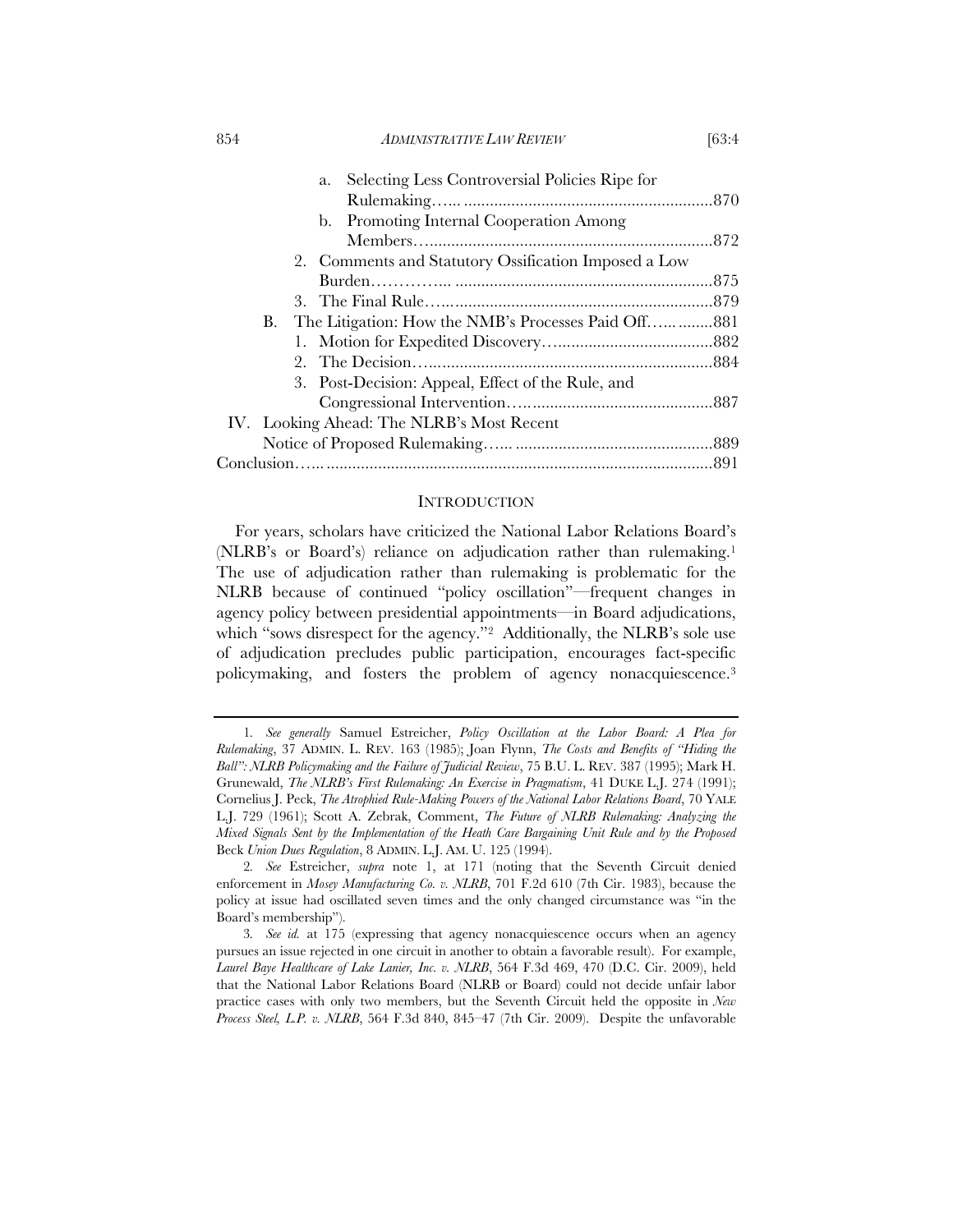Scholars argue that by rulemaking, the NLRB could ameliorate the appearance of political bias, articulate clear precedents, and encourage public participation in policymaking.4

Despite the promise of clearer precedents and a more politically neutral appearance, the NLRB has largely refrained from notice-and-comment rulemaking.5 The NLRB claims that rulemaking procedures are too rigid for union policymaking, which must be quick to respond to specific fact patterns.6 This raises ossification of rulemaking issues, including problems posed by the Regulatory Flexibility Act (RFA)7 and the Congressional Review Acts  $(CRA)^8$  and the threat of judicial review. The threat of congressional intervention also influences the NLRB's decision to refrain from rulemaking.9

There has been renewed scholarship criticizing the NLRB's avoidance of rulemaking and suggesting that the current Board is in a good position to begin rulemaking.10 Heeding scholars' pleas, on December 22, 2010, the

5*. See, e.g.*, Jeffrey S. Lubbers, *The Potential of Rulemaking by the NLRB*, 5 FLA. INT'L UNIV. L. REV. 411, 412–13 (2010) (noting three recent attempts—only one of which was successful—at NLRB rulemaking).

6*. See* Brief for NLRB at 15, NLRB v. Wyman-Gordon Co., 394 U.S. 759 (1969) (No. 463) (explaining the NLRB's view that the "cumbersome process of amending formal rules would impede 'the law's ability to respond . . . to changing industrial practices'" (citation omitted)).

- 7. 5 U.S.C. §§ 601–612 (2006).
- 8*.* 5 U.S.C. §§ 801–808 (2006).

9*. See, e.g.*, Lubbers, *supra* note 5, at 420 (concluding that although the NLRB must address the Regulatory Flexibility Act (RFA) and Congressional Review Act (CRA) by performing additional analyses when rulemaking, ossification concerns should be minor); Note, *NLRB Rulemaking: Political Reality Versus Procedural Fairness*, 89 YALE L.J. 982, 995 (1980) [hereinafter *NLRB Rulemaking*] (arguing that the NLRB's use of adjudication lessens congressional and judicial oversight as rulemaking is more conspicuous than adjudicatory policymaking).

10*. See, e.g.*, Samuel Estreicher, *Improving the Administration of the National Labor Relations Act Without Statutory Change*, 25 A.B.A. J. LAB. & EMP. L. 1, 13–14 (2009) (arguing that the Obama Board should engage in rulemaking to stabilize fluctuating policies); Gould, *supra*  note 4, at 44 (suggesting that the Obama Board should resume the rulemaking process that

decision in the Court of Appeals for the District of Columbia Circuit, the NLRB continued to issue decisions with two Members until the Supreme Court resolved the circuit split against the NLRB. *See* New Process Steel, L.P. v. NLRB, 130 S. Ct. 2635, 2645 (2010) (invalidating the NLRB's power to issue decisions before the President appointed new members because of a three-person quorum requirement).

<sup>4</sup>*. See, e.g.*, Estreicher, *supra* note 1, at 176 (arguing that rulemaking "should not[] prevent policy reversal," but should allow for more legitimate and certain laws); William B. Gould, IV, *New Labor Law Reform Variations on an Old Theme: Is the Employee Free Choice Act the Answer?*, 70 LA. L. REV. 1, 43 (2009) (noting rulemaking has a "stare decisis gravitas" as it invites public input).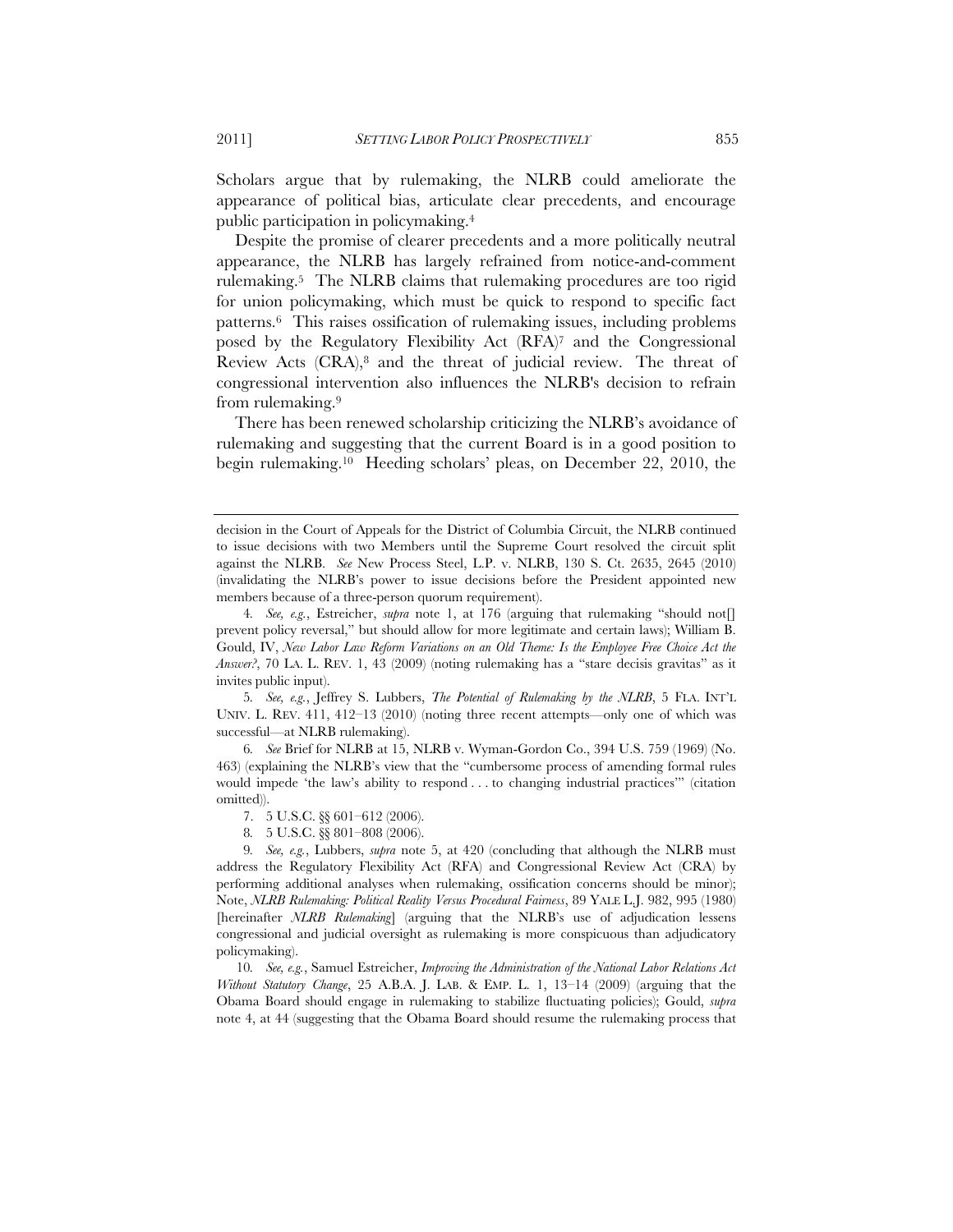NLRB issued its first notice of proposed rulemaking since its only recent successful rule in 1989 defining bargaining units in healthcare facilities.<sup>11</sup>

In light of this renewed discussion about the benefits of rulemaking in the inherently political unionization context, this Comment will examine the recent and controversial representation election procedure rulemaking by the National Mediation Board (NMB)—the federal agency charged with overseeing labor relations in the railway and airline industries—as a point of comparison for the NLRB.12 Both agencies are bipartisan, independent, and facing the challenge of regulating in a highly political industry.13 In November 2009, the NMB proposed a change in the way it counts union election ballots.14 For seventy-five years, the NMB's election procedure required that a majority of all eligible voters in the voting class cast valid ballots in favor of representation to certify the union.15 Under the new rule, the NMB counts a majority of the valid ballots actually cast to determine if the class has elected a representative, a process which conforms to NLRB voting procedures.16 The NMB engaged in notice-and-comment rulemaking under the Administrative Procedure Act (APA), invited written

the Clinton Board was unable to complete "because of political pressure from a hostile Republican Congress").

<sup>11.</sup> Proposed Rules Governing Notification of Employee Rights Under the National Labor Relations Act, 75 Fed. Reg. 80,410 (proposed Dec. 22, 2010) (to be codified at 29 C.F.R. pt. 104). *See generally* Grunewald, *supra* note 1 (suggesting that the NLRB model many of its future rulemaking procedures off of the procedures it used during the successful healthcare bargaining unit rulemaking).

<sup>12</sup>*. See* Gould, *supra* note 4, at 42 n.116 (recognizing the National Mediation Board (NMB) as an "analogue to the NLRB . . . in the railway and airline industries"); *see also* Lubbers, *supra* note 5, at 431 (noting that the NMB's rulemaking is a "dress rehearsal' for future NLRB rulemaking").

<sup>13.</sup> The Railway Labor Relations Act (RLRA) establishes the NMB as a bipartisan "independent agency" composed of three members appointed by the President. 45 U.S.C. § 154, First (2006). Likewise, the National Labor Relations Act (NLRA) creates a bipartisan NLRB with five members "appointed by the President by and with the advice and consent of the Senate." 29 U.S.C. § 153(a) (2006).

<sup>14</sup>*. See* Representation Election Procedure (NPRM), 74 Fed. Reg. 56,750, 56,750 (proposed Nov. 3, 2009) (codified at 29 C.F.R. pts. 1202, 1206 (2010)) (proposing a change in the NMB's tallying procedures to "provide a more reliable measure/indicator of employee sentiment").

<sup>15</sup>*. See id.* at 56,751–52 (describing that since 1935, abstentions from voting counted as a "no" vote).

<sup>16</sup>*. See id.* at 56,751 (relying in part on the similar language in the agencies' statutes to justify the change).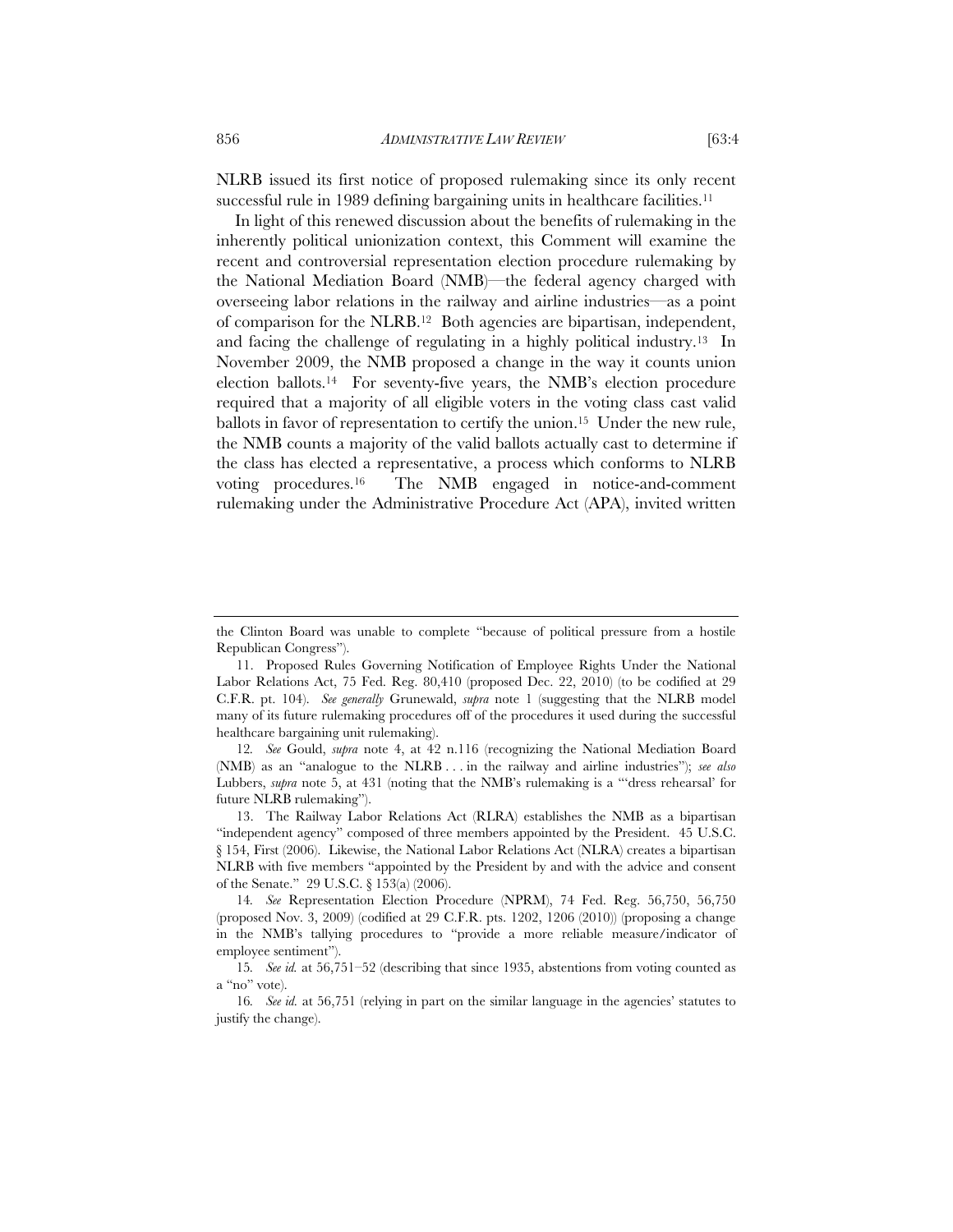submissions, and even held a public hearing on the issue<sup>17</sup> before adopting the final rule on May 11, 2010.18

Controversy surrounded the rule change—the agency received almost 25,000 comments during its sixty-day comment period and heard thirty-one witnesses at the open hearing.19 Those who opposed the rule argued that the NMB rushed through the notice-and-comment process just before Delta, whose employees were traditionally anti-union, merged with Northwest, a traditionally pro-union organization.20 Additionally, NMB Chairman Elizabeth Dougherty dissented from both the proposed and final rules, complaining that as the minority Republican member of the NMB she was given insufficient time to review the rule before its publication.<sup>21</sup> Ultimately, the NMB successfully defended itself in the U.S. District Court for the District of Columbia against arguments that it lacked statutory support to alter election procedures, that the majority prejudged the issues involved, and that it lacked factual support to justify the policy change.22 Although the Air Transport Association (ATA) has appealed the decision,<sup>23</sup> the rule has also withstood a Senate joint resolution vote to return to the old election procedures.24

Given the similarities between the NMB and the NLRB, the NMB's successful rulemaking attempt demonstrates that the NLRB has the wherewithal to engage in notice-and-comment rulemaking, and it should look to the NMB's procedures as a guideline for conducting rulemaking in the future. This Comment analyzes the predictive and instructive value of the NMB's representation election procedure rulemaking for the NLRB. Part I will explore why the NLRB has refrained from setting its agenda through notice-and-comment rulemaking in the past, including its political

<sup>17</sup>*. See* Meeting Notice, 74 Fed. Reg. 57,427 (Nov. 6, 2009) (inviting interested parties to share their views on the proposed changes in writing or orally during an open hearing).

<sup>18.</sup> Representation Election Procedure (Final Rule), 75 Fed. Reg. 26,062 (May 11, 2010) (codified at 29 C.F.R. pts. 1202, 1206).

<sup>19.</sup> *Id.* at 26,063.

<sup>20</sup>*. See generally* Air Transp. Ass'n of Am. v. Nat'l Mediation Bd., No. 10-0804, (D.D.C. June 4, 2010) (order denying motion for expedited discovery) (rejecting the plaintiff's argument that the timing of the proposal proved that the NMB conspired to certify unions running for election at Delta).

<sup>21.</sup> Representative Election Procedures (Final Rule), 75 Fed. Reg. at 26,083 (Dougherty, Chairman, dissenting) (worrying that the public would perceive the rule as political because the majority excluded her from the rulemaking).

<sup>22</sup>*. See generally* Air Transp. Ass'n of Am. v. Nat'l Mediation Bd., 719 F. Supp. 2d 26 (D.D.C. 2010) (denying the plaintiff's preliminary injunction and affirming the final rule).

<sup>23.</sup> Air Transp. Ass'n of Am. v. Nat'l Mediation Bd., 719 F. Supp. 2d 26 (D.D.C. 2010), *appeal docketed*, No.10-5254, (D.C. Cir. Jul. 29, 2010).

<sup>24.</sup> S.J. Res. 30, 111th Cong. (2010). The Senate rejected it by a vote of 43 to 56. *Id.*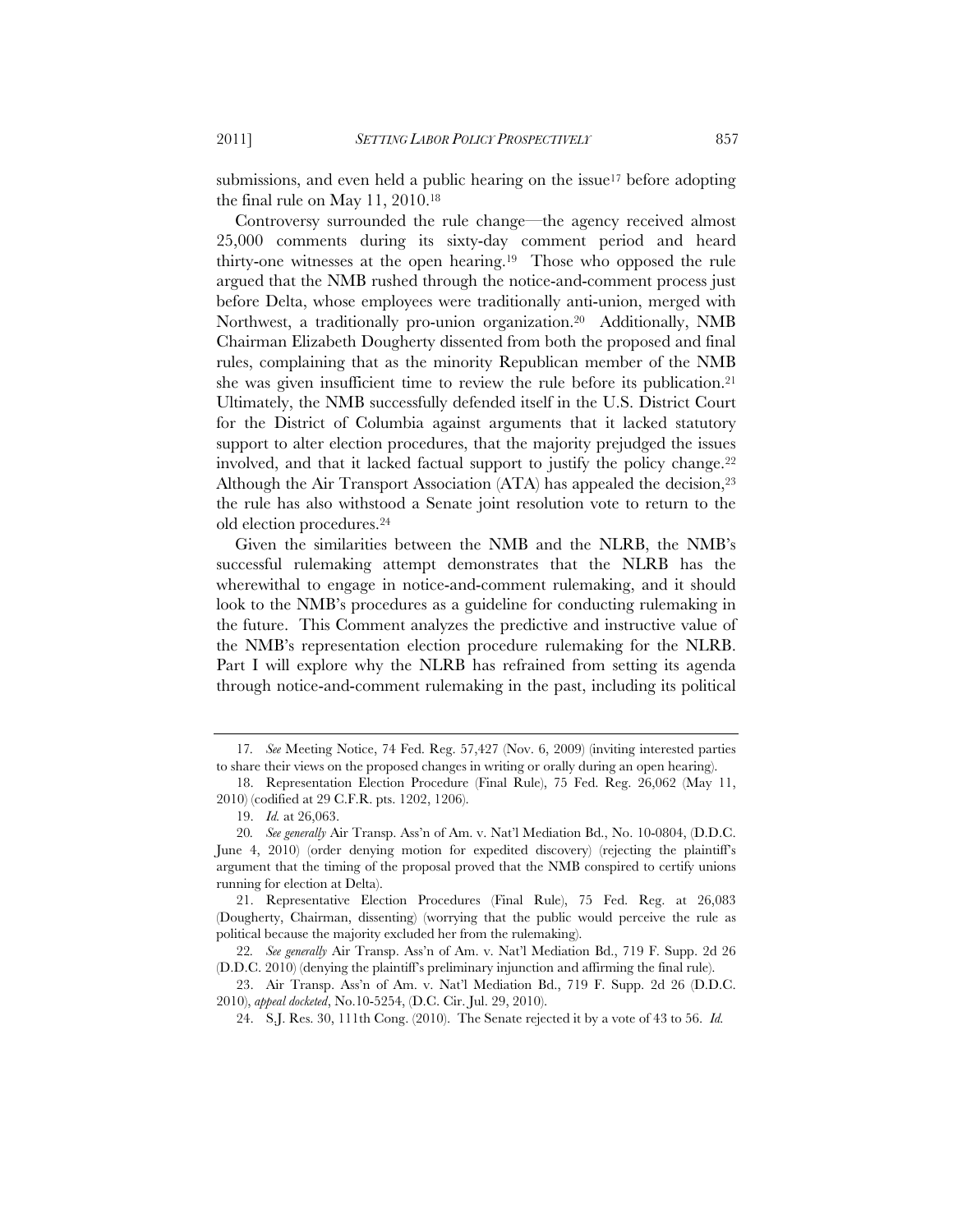considerations, problems with judicial review, and complications caused by the RFA and the CRA. Part II will survey scholarship calling for increased rulemaking at the NLRB. Part III will conduct a case study of the NMB representation election procedure rulemaking—analyzing the rulemaking from its inception through the court decision—and will address how the process overcame the NLRB's concerns about notice-and-comment rulemaking. Part IV will discuss the NLRB's recent notice of proposed rulemaking, showing how it has mirrored the NMB rulemaking procedure, and make recommendations for the rule going forward. Finally, this Comment concludes that both the NMB and NLRB's recent rulemaking activities demonstrate that the agencies can successfully set labor policy prospectively by using APA rulemaking correctly and carefully.

#### I. THE NLRB AND RULEMAKING: A HISTORY OF APPREHENSION AND **AVOIDANCE**

Since its inception, the NLRB has set its substantive policies by adjudicating rather than engaging in APA notice-and-comment rulemaking.25 Although agencies can generally choose between rulemaking and adjudication to set policy, scholars as far back as the 1960s have criticized how the NLRB avoids notice-and-comment rulemaking.26 This Part identifies the reasons the NLRB has been reluctant to engage in rulemaking.

<sup>25</sup>*. See, e.g.*, Zebrak, *supra* note 1, at 126 n.4 (explaining that the NLRB has chosen to enforce almost all of its substantive policies exclusively through adjudications, with a few minor exceptions concerning rules about the jurisdictional standards for symphony orchestras, private colleges and universities, and horse racing)*; see also* Lubbers, *supra* note 5, at 412 (noting that the NLRB completed its last successful rulemaking in 1989, when it issued a rule specifying collective bargaining units in healthcare facilities; since then the NLRB has proposed and withdrawn two substantive rules).

<sup>26</sup>*. See supra* note 1. Since *SEC v. Chenery Corp.*, the Supreme Court has recognized agencies' ability to set policy by adjudication or rulemaking. 332 U.S. 194, 202 (1947) (holding that the Securities and Exchange Commission (SEC) had the discretion to promulgate a policy during "*ad hoc* adjudication" concerning the Federal Water Service Corporations' reorganization plan); *see also* NLRB v. Bell Aerospace Co., 416 U.S. 267, 294 (1974) (affirming that the NLRB may choose how to form policy). *But see* Retail, Wholesale & Dep't Store Union v. NLRB, 466 F.2d 380, 390 (D.C. Cir. 1972) (listing cases of first impression and abrupt departures from well-established practices as factors militating toward a finding of agency abuse of discretion).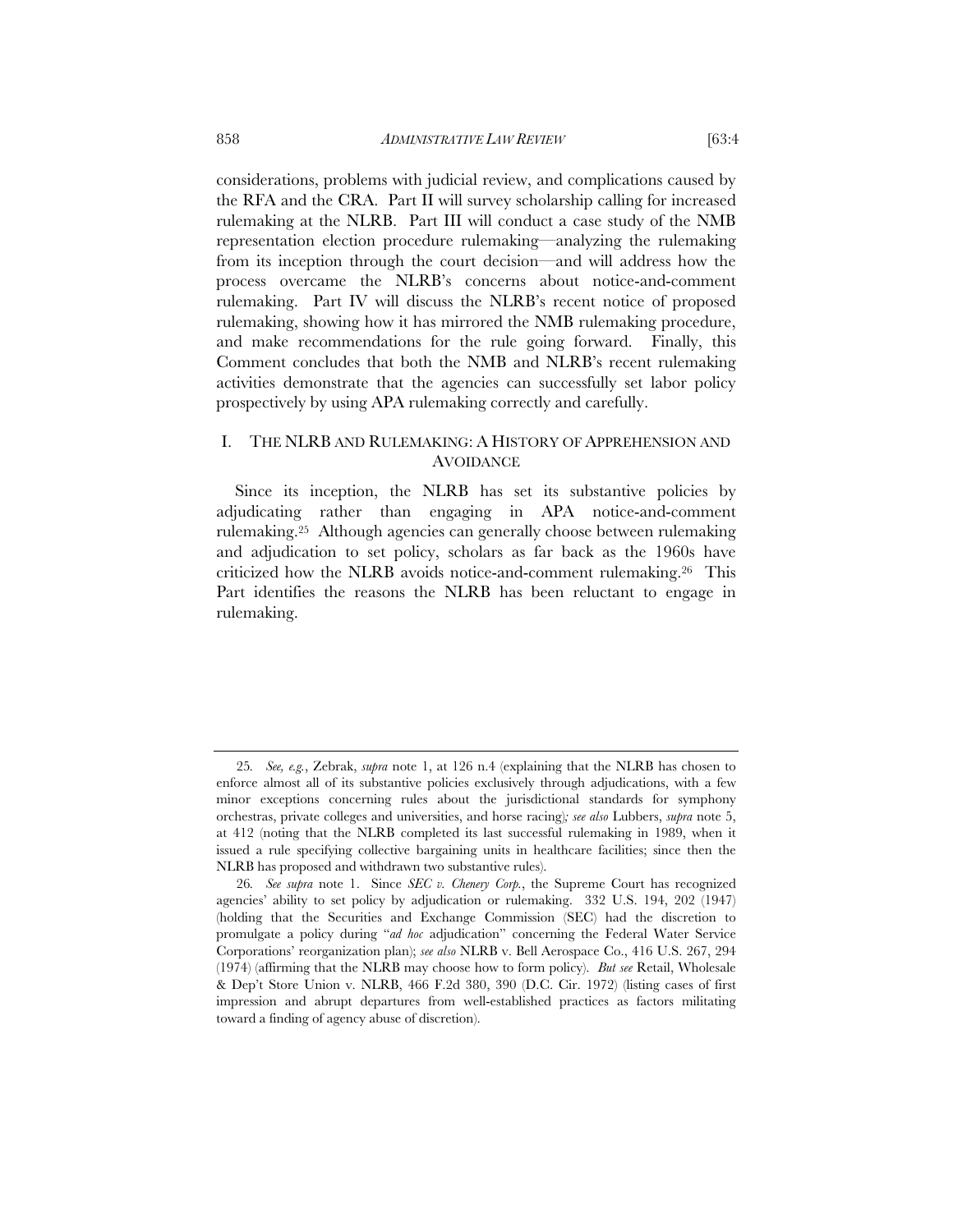#### *A. NLRB's Ability and Reluctance to Engage in Rulemaking*

Congress granted the NLRB statutory authority to engage in rulemaking in accordance with the APA.27 Yet, the NLRB is unique among major federal agencies in making its policy almost exclusively through adjudication rather than rulemaking.28 The history of substantive NLRB rulemaking is sparse; since 1970, the NLRB has promulgated very few substantive rules following the procedures set forth in  $\S 553$  of the APA.<sup>29</sup> The NLRB has chosen to pursue adjudication over rulemaking for several reasons. First, agencies may avoid rulemaking because it imposes a burden on staff trying to simultaneously adjudicate cases.<sup>30</sup> Second, agencies use adjudication rather than rulemaking to avoid setting clear policies susceptible to judicial intervention and overruling and to avoid the more binding effect that policies set in rulemaking have over precedential rules announced in adjudicatory opinions.31

The NLRB in particular has expressed reluctance to engage in notice-and-comment rulemaking, claiming that the rulemaking process is too rigid and inflexible for the labor industry and that adjudication "permits 'gradual development of the law through specific fact patterns . . . . . . . . . The complex areas the NLRB regulates—such as "secondary boycotts, picketing, [and] the duty to bargain in good faith" supposedly evolve too quickly and unpredictably to accommodate rulemaking.33 When adjudicating, on the other hand, the agency is free to amend its policies with less delay from public input and political pressure.34

<sup>27</sup>*. See* 29 U.S.C. § 156 (2006) ("The Board shall have authority from time to time to make, amend, and rescind . . . such rules and regulations as may be necessary . . . .").

<sup>28.</sup> Flynn, *supra* note 1, at 388 (noting that although the NLRB is unlike any other major federal agency in not utilizing its rulemaking power, it is entitled to set policy through adjudication unless it disguises policymaking as fact-finding (citing NLRB v. Curtin Matheson Scientific, Inc., 494 U.S. 775, 819 (1990) (Scalia, J., dissenting)).

<sup>29.</sup> *See supra* note 25 and accompanying text.

<sup>30</sup>*. See* Zebrak, *supra* note 1, at 128 (explaining that it may be more plausible for agencies to adjudicate because rulemaking requires a greater devotion of resources than adjudication, and doing both can be a financial burden).

<sup>31</sup>*. See* JEFFREY S. LUBBERS, A GUIDE TO FEDERAL AGENCY RULEMAKING 103 (3d ed. 1998) (noting that agencies must engage in subsequent rulemaking proceedings to change policies adopted in rules); Zebrak, *supra* note 1, at 128 n.16 (describing how courts require administrative agencies to provide reasons for departing from a policy set in a rulemaking).

<sup>32.</sup> Brief for NLRB at 15, NLRB v. Wyman-Gordon Co., 394 U.S. 759 (1969) (No. 463).

<sup>33</sup>*. See id.* (arguing that case-by-case adjudication creates labor policies that respond to "actual industrial experience" and better cater to the regulated).

<sup>34</sup>*. See NLRB Rulemaking*, *supra* note 9, at 999 (arguing that Congress is more likely to take notice of rulemaking proceedings because they are more public than adjudications).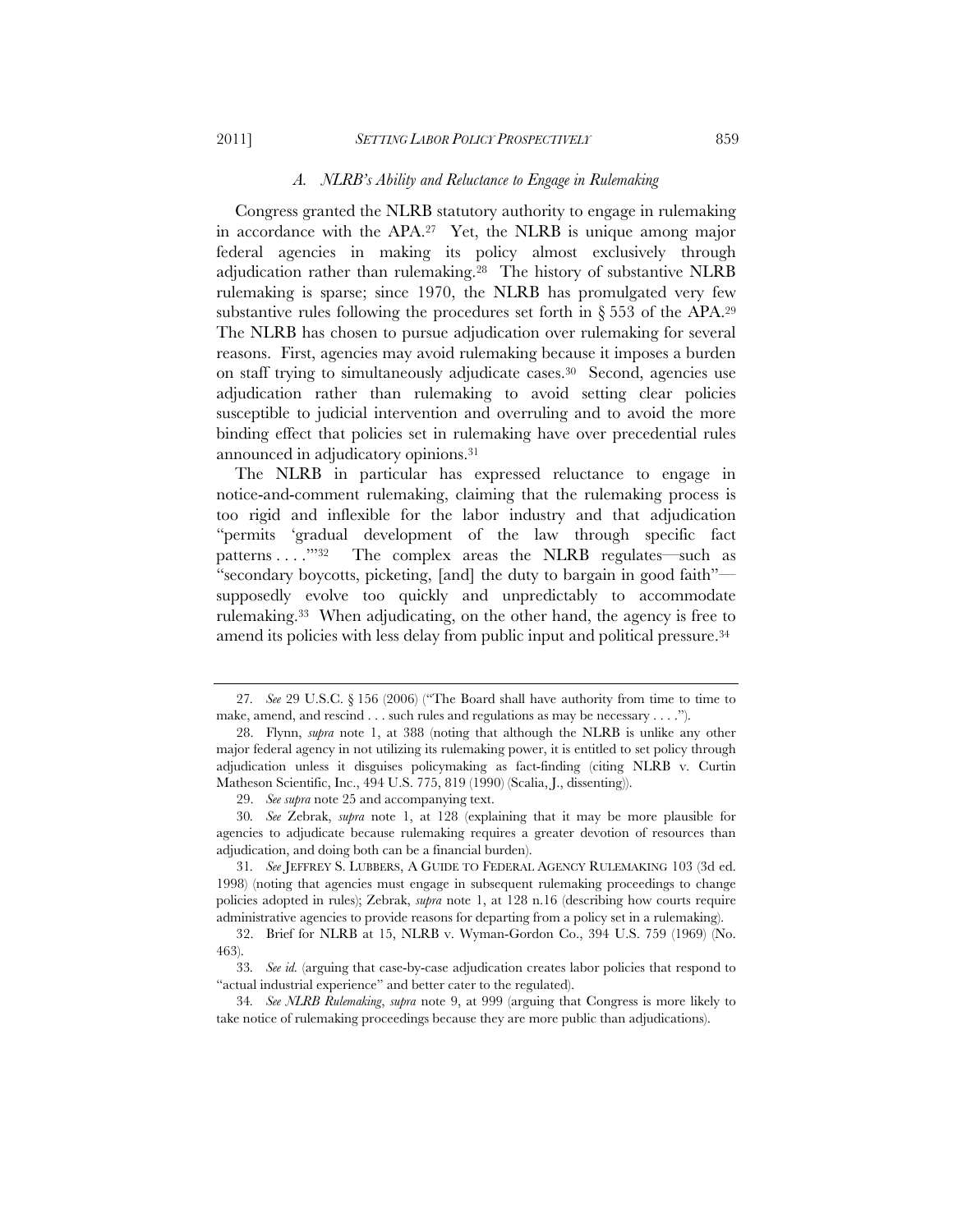860 *ADMINISTRATIVE LAW REVIEW* [63:4

This proffered reason disguises three of the agency's underlying concerns. First, rulemaking may attract congressional attention, making

the agency's policies more susceptible to congressional intervention. Second, just as Congress is more likely to challenge a policy clearly stated in a rule, the Judiciary can more easily overturn agency policy developed during rulemaking than it can adjudicatory policies.35 Third, rulemaking has become ossified in recent years, as Congress has enacted regulatory statutes that impose on agencies additional analytical requirements.<sup>36</sup> These concerns are each discussed below.

#### *1. Political Concerns with Increased Rulemaking*

"Labor relations is one of the most polarized and controversial subjects of national political debate," 37 so it is unsurprising that the NLRB works to limit congressional intervention when setting national labor policy. Adjudications minimize the contact an agency has with Congress, as they set policy incrementally and disguise policies behind the factual circumstances of discrete cases.38 If the NLRB engages in rulemaking, congressional intervention into policymaking might increase, and the agency fears this will undercut the flexibility it needs to adapt its policies to rapidly changing political and industrial conditions.39

Even when adjudicating, the NLRB cannot avoid congressional contact altogether because it is an executive agency and derives its power from the National Labor Relations Act (NLRA).40 The NLRB's contact with Congress, however, is mostly informal.<sup>41</sup> The agency formally interacts with the Legislature when Congress confirms new members, issues

<sup>35</sup>*. See id*. (noting that increased congressional oversight and judicial review of policies set forth in rulemaking cause delay and impede the NLRB's function); *see also* Flynn, *supra* note 1, at 433–34 (suggesting that courts often overturn the NLRB's policy decisions without remanding).

<sup>36</sup>*. See, e.g.*, Thomas O. McGarity, *Some Thoughts on "Deossifying" the Rulemaking Process*, 41 DUKE L.J. 1385, 1391 (1992) (noting that the purpose of most statutes is to "accomplish progressive public policy goals," but ossification of the informal rulemaking process delays agencies from accomplishing their goals).

<sup>37.</sup> *NLRB Rulemaking*, *supra* note 9, at 988.

<sup>38</sup>*. See id.* at 995 (observing how the NLRB uses adjudication to adopt policies over time without articulating their implications, giving Congress no clear policy to attack).

<sup>39</sup>*. See id.* at 999 (finding that adjudication affords the NLRB independence to respond to changes in politics, which it does as new presidents appoint members from the dominant political party).

<sup>40. 29</sup> U.S.C. §§ 151–169 (2006).

<sup>41</sup>*. See NLRB Rulemaking*, *supra* note 9, at 993 (noting that Congress mostly communicates with the NLRB privately, irregularly, and without exposing the agency to public scrutiny).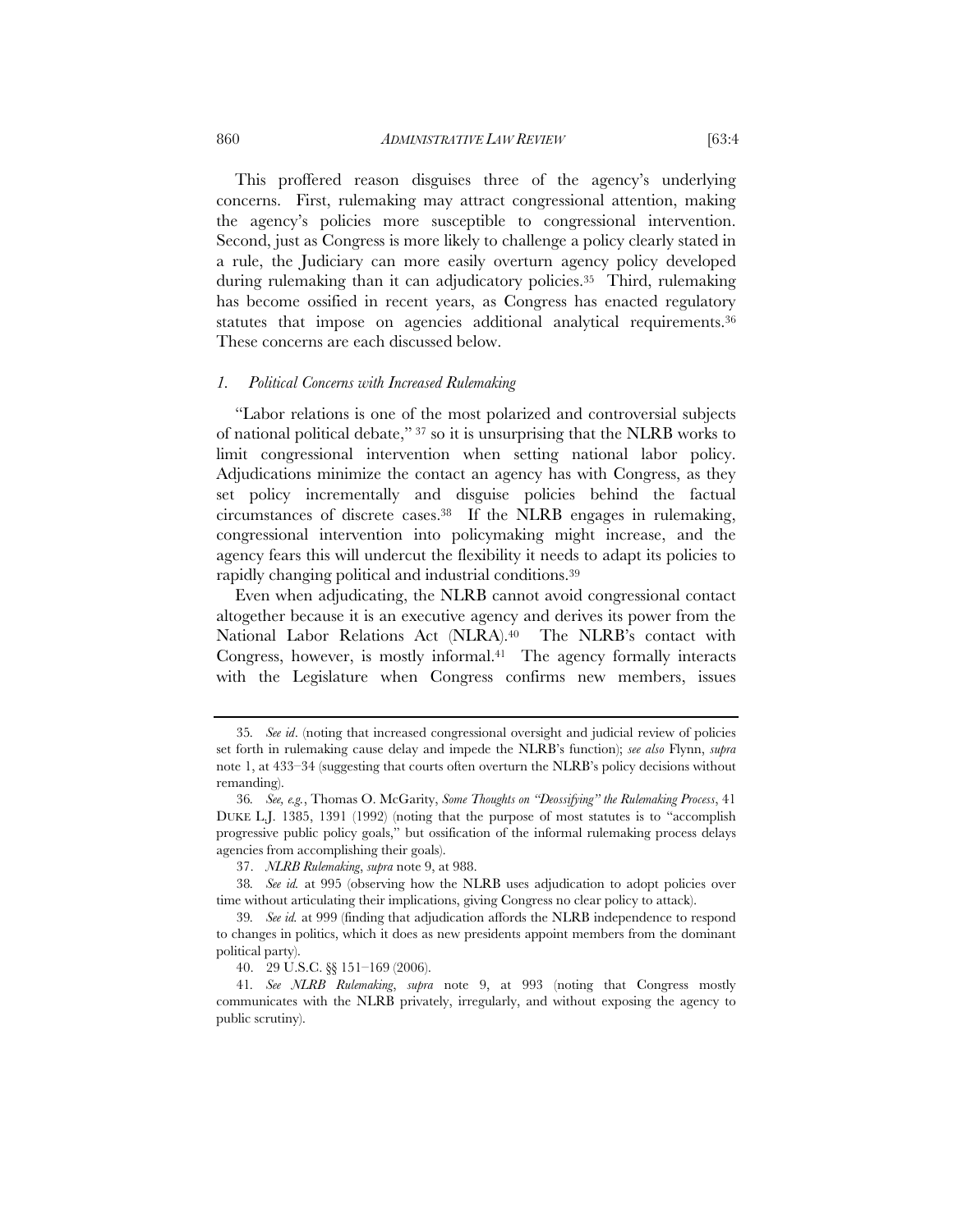NLRB when congressional committees substantively review agency policies during oversight hearings, as Congress has used hearings to harass the Board in the past.43 By "hid[ing] the ball" behind adjudicatory facts, adjudication may disguise policy choices, avoid attacks on the agency's use of empirical data during the rulemaking process, and avoid attracting congressional attention for a longer period of time.<sup>44</sup> Additionally, Congress can impose riders on the NLRB's appropriations to prevent it from using funds to enact policies, and rulemaking could expose the agency to such intervention.45 The NLRB has refrained from rulemaking in part to avoid the "delay, administrative inconvenience, and harassment" that may come from clearly articulating labor policy.46

However, a clear articulation of a policy decision will lead to a more legitimate final rule.47 For example, the NLRB recently changed its

46. *NLRB Rulemaking*, *supra* note 9, at 999.

47*. See* Catherine L. Fisk & Deborah C. Malamud, *The NLRB in Administrative Law Exile: Problems with Its Structure and Function and Suggestions for Reform*, 58 DUKE L.J. 2013, 2057–58

<sup>42</sup>*. See id.* (observing how Congress has confirmed every presidential nominee to the Board, has approved appropriations routinely, and has largely ignored the NLRB's annual report). Recently, Obama appointees have faced controversy from the Senate. Craig Becker, an Obama appointee to the NLRB, faced opposition from the Senate before Obama appointed him to the NLRB as a recess appointee. *See* Mark Hemingway, *Controversial National Labor Relations Board Nominee Craig Becker Shot Down in Senate*, WASHINGTONEXAMINER.COM (Feb. 9, 2010, 5:00 AM), http://washingtonexaminer.com/ blogs/beltway-confidential/controversial-national-labor-relations-board-nominee-craig-

becker-shot-dow (describing how the Senate prevented Obama's pick, Craig Becker, from being nominated to the NLRB because of his pro-union background); *see also* Hunton & Williams LLP, *President Makes Controversial Recess Appointments to NLRB and EEOC*, HUNTON EMP'T & LABOR PERSPECTIVES (Mar. 29, 2010), http://www.huntonlaborblog.com/ 2010/03/articles/nlrb-1/president-makes-controversial-recess-appointments-to-nlrb-andeeoc/ (noting Obama's controversial recess appointment Craig Becker).

<sup>43</sup>*. See* Joan Flynn, *"Expertness for What?": The Gould Years at the NLRB and the Irrepressible Myth of the "Independent" Agency*, 52 ADMIN. L. REV. 465, 468 n.15 (2000) (identifying two oversight hearings in 1996 in which congressional Republicans criticized the Clinton Board's "apparent loss of respect for the rule of law" when they disapproved of Chairman Gould's leadership).

<sup>44</sup>*. See NLRB Rulemaking*, *supra* note 9, at 995 (contending that adjudicatory lawmaking results in the rule developing gradually over several years without giving Congress a clear policy).

<sup>45.</sup> Jeffrey M. Hirsch, *Defending the NLRB: Improving the Agency's Success in the Federal Courts of Appeal* 26 n.84 (Univ. of Tenn. Knoxville, Ctr. of Law, Legal Studies Research Paper No. 113, 2010) (forthcoming in FLA. INT'L U. L. REV. 2011), *available at* http://ssrn.com/abstract=1660215 (recounting how Congress quashed the NLRB's proposed rule establishing single-location units by attaching riders to its budget).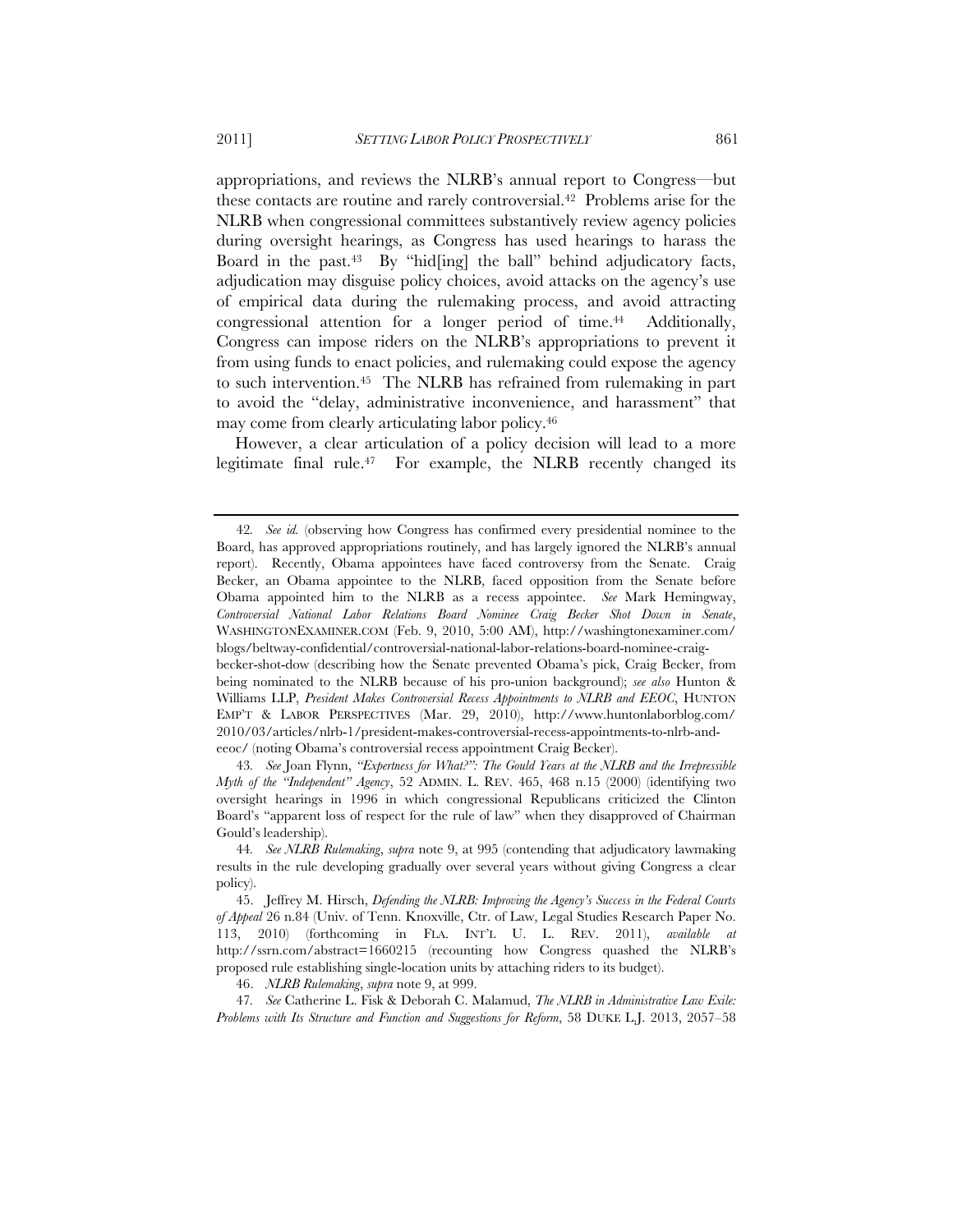long-standing policy known as the "recognition bar," whereby the NLRB will wait a reasonable amount of time before entertaining a petition to decertify a newly recognized union.48 In *Dana Corp.*, the NLRB changed this policy to allow for decertification at any point after recognition by signed authorization card.<sup>49</sup> Neither the majority nor the dissent relied on

factual evidence to support their conclusions and left their policy choices unexplained, which led to a confusing and unjustified policy change.<sup>50</sup> A notice-and-comment proceeding would have provided the agency "access to social science data or other factual research" to create a well-reasoned and explained policy choice.<sup>51</sup>

#### *2. Judicial Review Concerns with Increased Rulemaking*

Just as hiding the ball behind adjudicative facts shields the NLRB from congressional review, the NLRB fears that a shift to rulemaking would increase judicial oversight.<sup>52</sup> The Judiciary reviews NLRB adjudicationsbut adjudicative legislation forces the reviewing courts to scrutinize the application of the policy to the discrete facts of the case, which insulates the policy from outright judicial rejection.53 Judges review policies made during rulemaking in isolation, only examining the empirical data, legislative facts, and agency procedure found in the rulemaking record.54

The NLRB fears that promulgating clearer policies through rulemaking will facilitate judicial imposition of individual judges' own policy decisions,

<sup>(2009) (</sup>stating that the Bush II Board's "methods and choices are [not] perceived as legitimate" because of its failure to articulate its policy decisions).

<sup>48</sup>*. See* Keller Plastics E. Inc., 157 N.L.R.B. 583, 586 (1966) ("[C]ertification must be honored for a reasonable period, ordinarily 1 year in the absence of unusual circumstances . . . .").

<sup>49</sup>*. See* Dana Corp*.*, 351 N.L.R.B. 434, 441 (2007) (allowing immediate decertification where the employer chooses to recognize a union elected via informal signed authorization cards).

<sup>50</sup>*. See* Fisk & Malamud, *supra* note 47, at 2062 (articulating the undefended policy premises behind the *Dana* opinion, including a preference for allowing challenges to the validity of union recognitions).

<sup>51</sup>*. Id.* at 2065; *see* Estreicher, *supra* note 1, at 176 (noting that rulemaking allows agencies to analyze a broader range of empirical data than what parties to an adjudication present in their briefs).

<sup>52.</sup> Flynn, *supra* note 1, at 422 (noticing how the NLRB diverts the Judiciary's attention from the policy to the facts in adjudication while rulemaking provides a clear policy target).

<sup>53</sup>*. See id.* at 413 (describing a "de jure/de facto" gap in adjudications—a difference between a policy and its application—which forces the courts to focus only on the policy's application).

<sup>54</sup>*. See id.* at 417 (noting that courts can assess the agency's accuracy when reviewing a rule, but have a harder time justifying reversing policies the NLRB promulgated to fit a set of facts).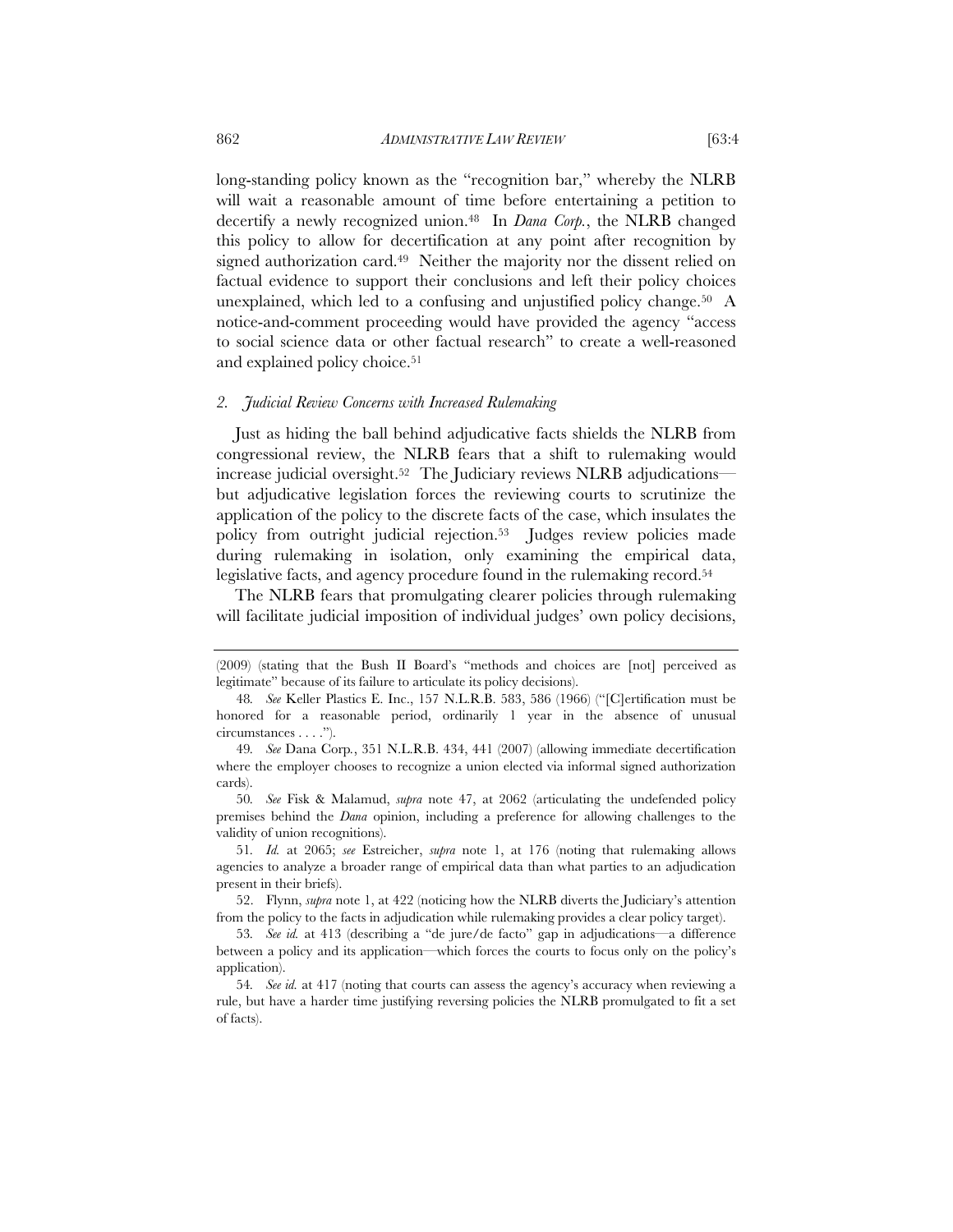especially where labor relations are concerned.55 This assertion seems counter to the deferential role of the Judiciary after the creation of *Chevron* doctrine.56 Yet scholars argue that while the Judiciary has always afforded the NLRB a deferential standard of review,57 this has never deterred judicial hostility toward unions.58 Judicial hostility toward collective bargaining increases the risk of judicial intervention, which leads to administrative "delay and uncertainty."59 Additionally, the NLRA contains no provision prescribing preenforcement judicial review in the courts of appeals, so challenges to rulemaking must first go through the federal district court and are subject to appeal.<sup>60</sup>

#### *3. Ossification Concerns with Increased Rulemaking*

Some scholars have suggested that rulemaking has become "ossified" in recent years, which dissuades agency rulemaking.<sup>61</sup> The concept of agency ossification denotes the idea that over the last few decades, Congress, the Judiciary, and the Executive Branch have imposed additional procedures for notice-and-comment rulemaking with the result "that the process has

57*. See* NLRB v. Baptist Hosp., Inc., 442 U.S. 773, 787 (1979) (stating that courts must defer to NLRB decisions that are rational and consistent with the Act).

<sup>55</sup>*. See id.* at 444–45 (arguing that the Judiciary has a persistent suspicion of and hostility toward the institution of collective bargaining)*; see also NLRB Rulemaking*, *supra* note 9, at 999 (stating that courts' lack of deference makes labor policy less able to respond to evolving circumstances).

<sup>56</sup>*. See* Chevron U.S.A. Inc. v. Natural Res. Def. Council, Inc., 467 U.S. 837, 843–44 (1984) (commanding courts to defer to any reasonable agency interpretation of its governing statute where Congress has not specifically spoken to the issue involved). NLRA language is ambiguous, which should leave the NLRB free to reasonably make policies. *See, e.g.*, Cornelius J. Peck, *A Critique of the National Labor Relations Board's Performance in Policy Formulation: Adjudication and Rule-Making*, 117 U. PA. L. REV. 254, 257 (1968) (noting the Act has "general provisions" and little legislative history, which leaves agencies free to interpret its provisions).

<sup>58</sup>*. See* Flynn, *supra* note 1, at 439–40 (arguing that the *Lechmere* decision, where despite *Chevron* the Court overturned an agency interpretation and factual findings, illustrates judicial animus toward collective bargaining (citing Lechmere, Inc. v. NLRB, 502 U.S. 527 (1992))).

<sup>59</sup>*. See id.* at 425 ("Judicial review has subjected [the NLRB] to . . . uncertainty" as courts disregard its policymaking agenda); *see also* R. Shep Melnick, *Administrative Law and Bureaucratic Reality*, 44 ADMIN. L. REV. 245, 257 (1992) ("[C]ourts often make a mess of policy because they have a poor understanding of administrative agencies . . . .").

<sup>60</sup>*. See* Lubbers, *supra* note 5, at 427–29 (calling for Congress to remove this unnecessary double judicial review procedure from the NLRA to facilitate rulemaking).

<sup>61</sup>*. See generally* LUBBERS, *supra* note 31 (describing how most agencies have moved from rulemaking to issuing informal guidance documents as rulemaking has ossified and decreased).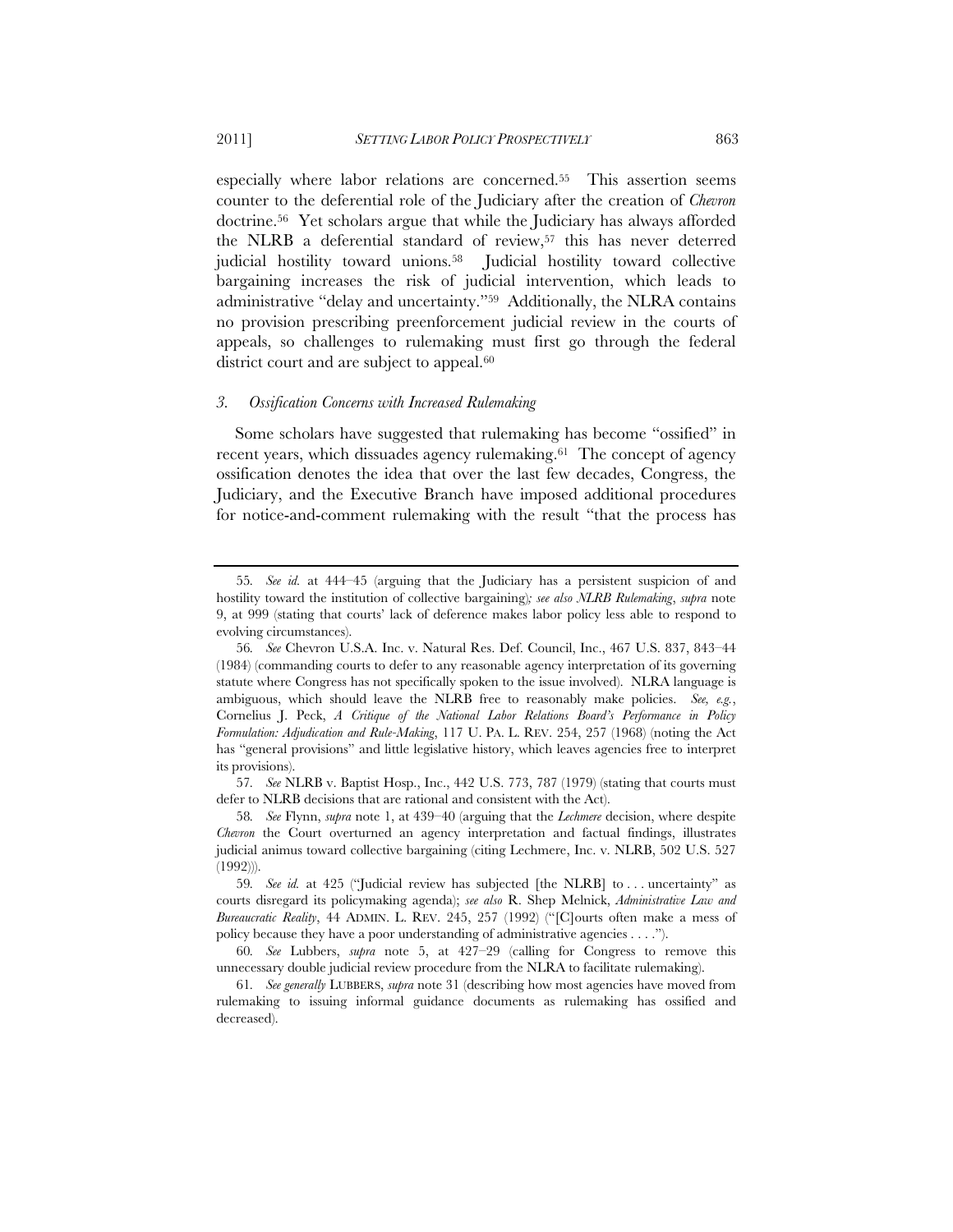become . . . inefficient."<sup>62</sup> The RFA and the CRA are the primary statutes that apply to independent agencies like the NLRB, and each imposes additional procedural requirements when rulemaking.63

First, any NLRB rulemaking will have to address the RFA,  $64$  which requires agencies to consider the impact that their proposed rules will have on small businesses and come up with less burdensome alternatives.65 Unless the agency certifies to the Small Business Administration's Chief Counsel for Advocacy that the rule will not have a significant impact on small businesses, the agency must prepare an initial regulatory flexibility analysis to be published in the *Federal Register* alongside the proposed rule.<sup>66</sup> If the rule will have a significant economic impact, the agency must also use special techniques to give small entities the opportunity to participate in the rulemaking process.67 Although it is unclear how much of a burden the RFA imposes on the NLRB, an NLRB rule could have a significant impact on a substantial number of small businesses.68

The CRA<sup>69</sup> requires that the agency submit all major rules of general applicability with impact statements to both Congress and the Comptroller General before rules take effect.<sup>70</sup> The Act's purpose is to give Congress a fast way to disapprove agency rules, but its impact has been slight although hundreds of rules go to Congress each month, Congress has only

64. 5 U.S.C. §§ 601–612 (2006).

66*. Id*. § 605(b); *see* Lubbers, *supra* note 5, at 421–22 (explaining that the initial regulatory flexibility analysis is subject to judicial review).

67*. See* Lubbers, *supra* note 5, at 422 & n.60 (explaining additionally that if the rule has a significant economic impact, the agency must also publish a final regulatory flexibility analysis (citing  $5 \text{ U.S.C. }$   $\{604(a)$ )).

68*. See id.* at 422 (noting that, should the NLRB's rule have a "significant economic impact on a substantial number of small entities . . . [it] would need to [perform] the requisite analysis" under the RFA). In the NLRB's healthcare bargaining unit rule, the RFA imposed a slight burden on the NLRB, which issued a second notice of proposed rulemaking to add an RFA certification. *Id.*

69. 5 U.S.C. §§ 801–808 (2006).

70. A "major" rule has an impact of \$100,000, *id*. § 804(2)(A), and it has a delayed effectiveness of sixty days, *id.* § 801(a)(2)(B)(3)(A). A nonmajor rule goes into effect immediately. *Id.* § 801(a)(4).

<sup>62.</sup> Stephen M. Johnson, *Junking the "Junk Science" Law: Reforming the Information Quality Act*, 58 ADMIN. L. REV. 37, 61 (2006).

<sup>63</sup>*. See* Lubbers, *supra* note 5, at 420, 426 (noting that the National Environmental Protection Act (NEPA) also applies, as does reporting to the Office of Management and Budget (OMB) vis-à-vis Executive Order 12,866, but those requirements are insignificant to the NLRB). The Paperwork Reduction Act (PRA) may also pose an obstacle to the NLRB, which would require approval from the OMB for information collection requests. *Id.* at 420–21 (citing 44 U.S.C. § 3507(f) (2006)).

<sup>65</sup>*. Id.* § 603(a)–(c).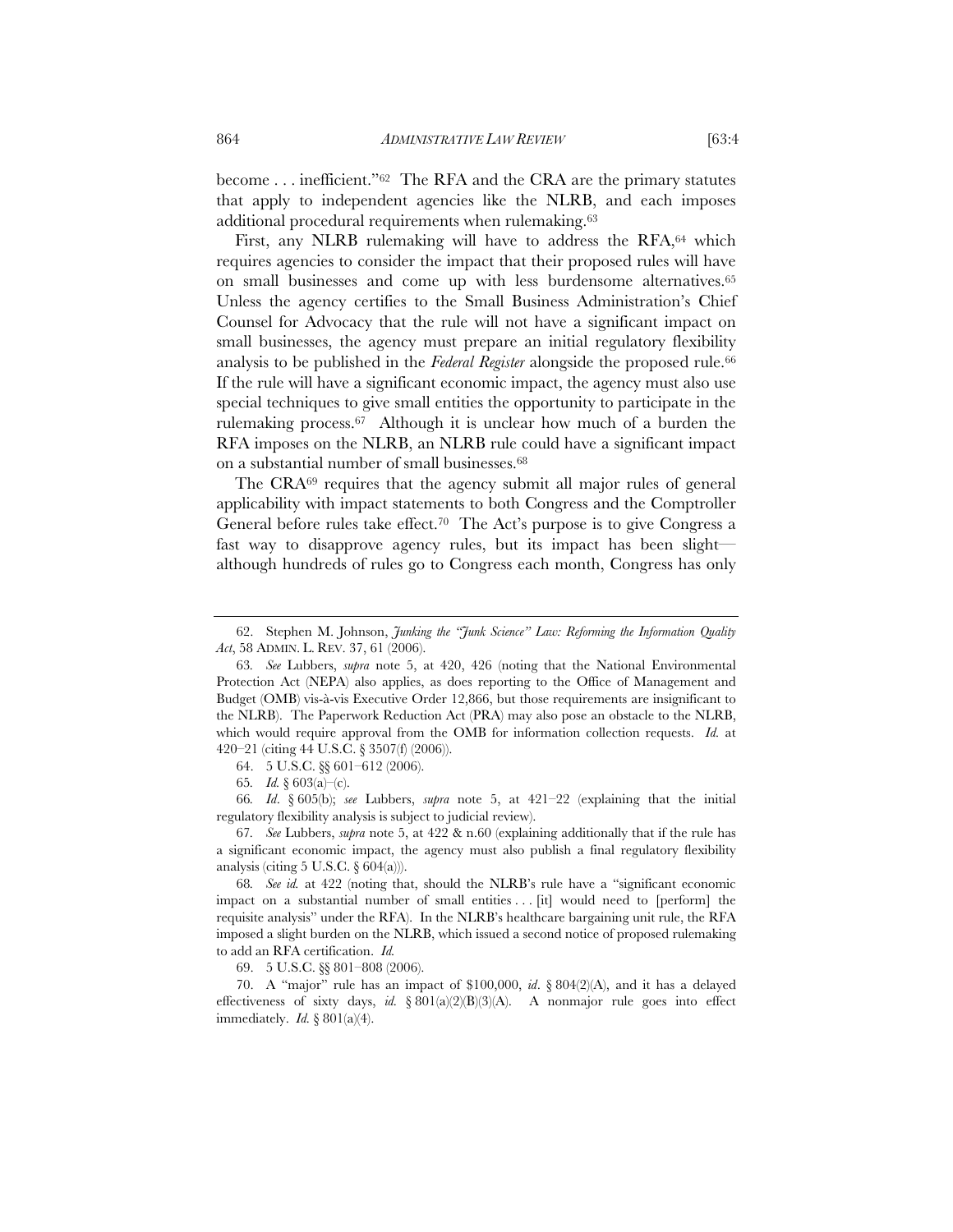ever disapproved of one using the CRA.71 It remains on the books as a potential tool for congressional intervention, but Congress uses the CRA so infrequently that the NLRB should not fear its impact when deciding to engage in rulemaking.72

Additionally, the agency faces internal burdens when rulemaking,73 and the NLRB is concerned that it lacks the capacity to concentrate on rulemaking without diverting its resources away from adjudication.74 Rulemaking would be a more realistic prospect for the NLRB in the future if the agency had a staff of experts to call upon should it choose to create policy through the notice-and-comment process.75

#### II. ARGUMENTS FOR INCREASED RULEMAKING AT THE NLRB

Despite these perceived drawbacks, scholars have been urging the NLRB to engage in rulemaking for years with little success.76 Recently, scholars have renewed this discussion because the NLRB and the political climate in general are currently "more hospitable to collective bargaining."77 Professor Samuel Estreicher, for example, published an article suggesting that the NLRB engage in rulemaking to "promote certainty and establish a process likely to lead to better rules."78 Similarly, William Gould, a retired Chairman of the NLRB, suggested that the new Board "might be better served by engaging in rulemaking" instead of simply reversing old precedent.79

- 78. Estreicher, *supra* note 10, at 14.
- 79. Gould, *supra* note 4, at 44.

<sup>71</sup>*. See* Lubbers, *supra* note 5, at 425 & n.78 (describing how Congress successfully used the CRA to overturn the Clinton Administration's controversial Occupational Safety & Health Administration (OSHA) ergonomics regulations). *See also* Adam M. Finkel & Jason W. Sullivan, *A Cost–Benefit Interpretation of the "Substantially Similar" Hurdle in the Congressional Review Act: Can OSHA Ever Utter the E-Word (Ergonomics) Again?*, 63 ADMIN. L. REV. 707 (2011).

<sup>72</sup>*. See* LUBBERS, *supra* note 31, at 255–56 (explaining that although the CRA is basically moribund, agencies cannot be sure Congress will not oppose their final major rules).

<sup>73</sup>*. See id.* at 261–63 (stating that agencies now devote more resources to write longer preambles because courts rely on them during arbitrary and capricious review (citing Motor Vehicle Mfrs. Ass'n v. State Farm Mut. Auto. Ins. Co., 463 U.S. 29 (1983))).

<sup>74</sup>*. See* Grunewald, *supra* note 1, at 322 (suggesting the agency could solve this by hiring staff "that could be called upon to provide support regardless of the . . . subject of the rulemaking").

<sup>75</sup>*. See id.* (indicating that in the wake of the healthcare bargaining unit rule, the NLRB should hire a staff of rulemaking experts to facilitate future rulemaking).

<sup>76</sup>*. See* sources cited *supra* note 1.

<sup>77.</sup> Gould, *supra* note 4, at 44 (arguing that the current NLRB should take advantage of its Democratic majority to reverse Bush II Board decisions permanently).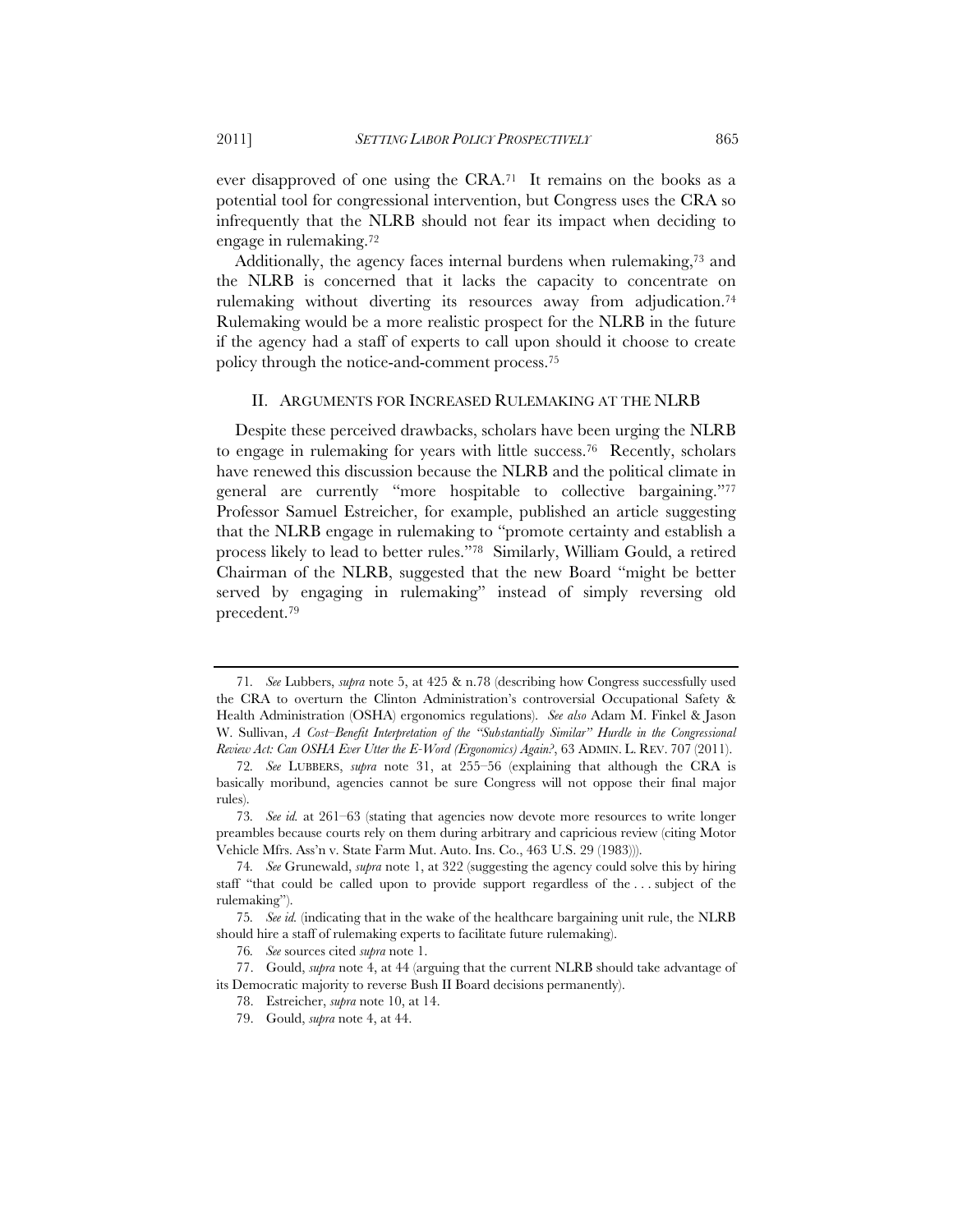Rulemaking presents many advantages for the NLRB. First, policies promulgated through rulemaking set a clearly articulated standard and provide the public with more guidance as to their legal responsibilities.80 It also encourages the agency to engage in empirical analysis when formulating policy, thus reaching a more reasoned decision.81 The NLRB recognized the value of such data when they decided to engage in notice-and-comment rulemaking to create a concrete rule preventing further confusion when defining healthcare bargaining units on a case-by-case basis.82

Second, rulemaking leads to a fairer and more effective administration of the rule because it allows the NLRB to set agency policy prospectively, encourages interested parties to participate, and avoids relitigating ambiguities.83 Rulemaking allows the agency to act in a quasi-legislative capacity and express its policy preferences, unlike its role in adjudicating where agency fact-finders are expected to be impartial.<sup>84</sup>

Finally, rulemaking would reduce the problem of "policy oscillation" at the NRLB that occurs with every new Administration, and thus enhance public and judicial respect for the Board.85 While not all subjects are

<sup>80</sup>*. See* Estreicher, *supra* note 1, at 173–74 (discussing why fact-specific policymaking results in hard-to-follow rules for the public); Flynn, *supra* note 1, at 394 (criticizing the NLRB for manipulating the adjudicatory process to disguise policymaking as fact-finding); Grunewald, *supra* note 1, at 282 (asserting that rulemaking provides clarity and stability).

<sup>81</sup>*. See* Estreicher, *supra* note 1, at 176 (declaring that collecting empirical data creates an aura of legitimacy); *see also* Administrative Conference of the United States Recommendations Regarding Administrative Practice and Procedures, 56 Fed. Reg. 33,841, 33,852 (July 24, 1991) (codified at 1 C.F.R. pt. 305 (1991)) (arguing that rulemaking allows the agency to analyze empirical data not collected in adjudications).

<sup>82</sup>*. See* Grunewald, *supra* note 1, at 293 (noting that the NLRB considered "whether rulemaking would stimulate the submission of useful empirical data" in deciding to make the rule).

<sup>83</sup>*. See id.* at 282 (emphasizing how rulemaking facilitates agency planning because accidental litigation facts do not influence policymaking); *id.* at 288–89 (noting the NLRB embraced rulemaking after the Ninth Circuit rejected and "misunderstood the Board's rationale" for its healthcare bargaining unit adjudications).

<sup>84</sup>*. See* LUBBERS, *supra* note 31, at 103 (arguing that rulemaking procedures are more flexible for the agency because it does not have to separate its judicial from its policymaking function as it does when adjudicating). *But see* Alan B. Morrison, *Administrative Agencies Are Just Like Legislatures and Courts—Except When They're Not*, 59 ADMIN. L. REV. 79, 91 (2007) (highlighting the difference between notice-and-comment rulemaking and congressional legislation, which does not require public participation).

<sup>85</sup>*. See* Estreicher, *supra* note 1, at 171 (policy oscillations foster court reluctance to defer to agency policymaking); Gould, *supra* note 4, at 43 (rulemaking would decrease policy oscillations because an agency can only overturn policy set in rulemaking by engaging in another rulemaking); Hirsch, *supra* note 45, at 26 (rulemaking would provide the NLRB with more judicial deference).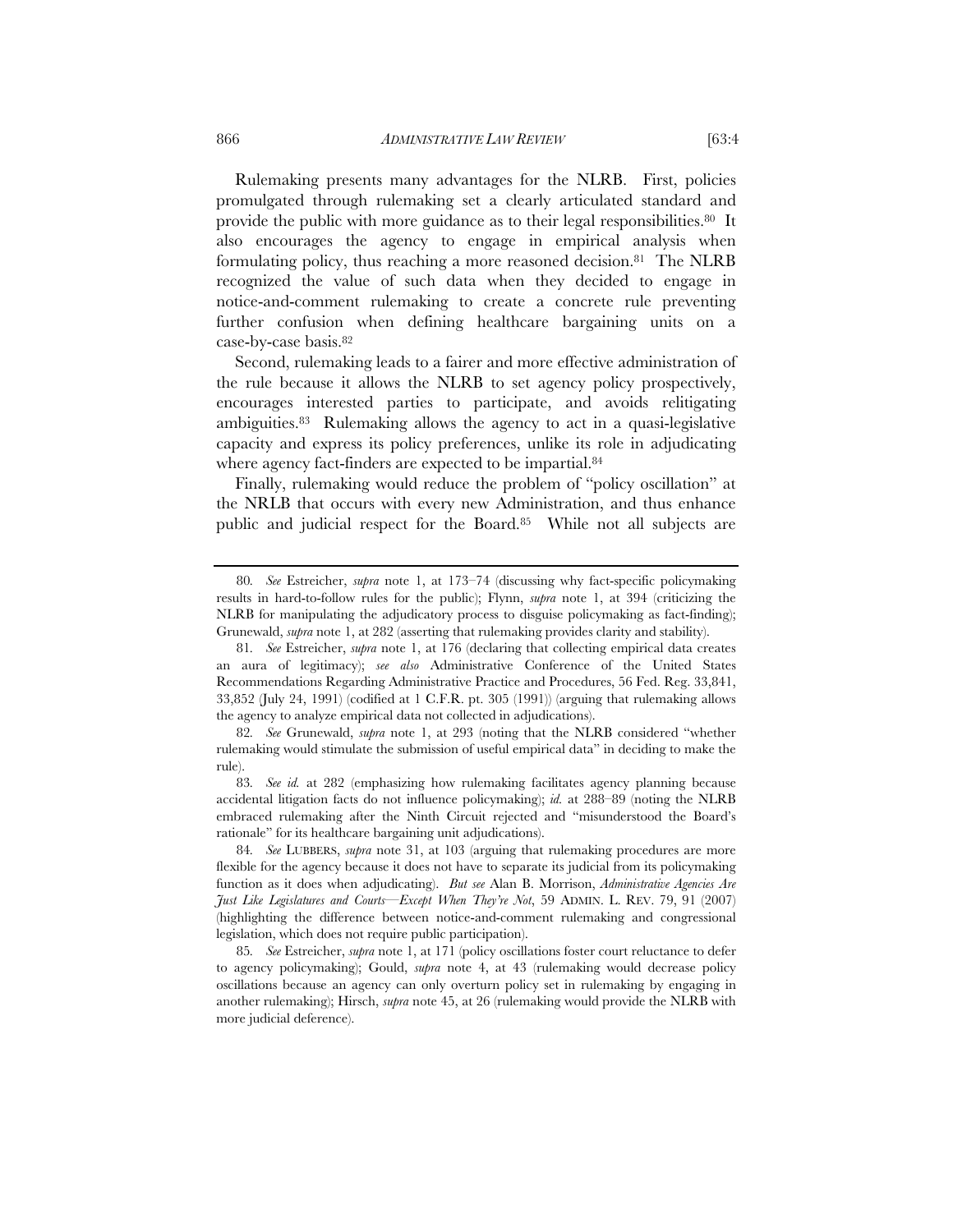appropriate for rulemaking, the NLRB could engage in rulemaking when an issue has been highly litigated and requires further clarification, and where nationwide uniformity makes sense.<sup>86</sup> Further, the NLRB could prevent policy oscillations by rulemaking in areas that fluctuate frequently to create longer lasting policy and increase deference to the NLRB.87 The Administrative Conference of the United States (ACUS) recommended that the NLRB identify subjects appropriate for rulemaking by considering the need for empirical data on the subject, the value of participation by the affected public, the need to establish stable policy in a subject area, and the degree to which rulemaking would curb future litigation and enforcement costs by setting clear policy.88

Since policymaking via APA notice-and-comment rulemaking could benefit the NLRB's public image and create more stable agency policies, it is useful to analyze the recent rulemaking at the NMB—a "sister agency" of sorts to the NLRB in that it also deals with national labor relations, simply in a more narrow slice of the economy—and to pinpoint the ways in which the NMB successfully promulgated its new election rule despite the obstacles of rulemaking in a highly political industry.89 The NMB faced challenges when it engaged in rulemaking in the labor industry: its members did not agree that rulemaking was the proper course of action,<sup>90</sup> trade organizations challenged the final rule in the District Court for the District of Columbia,<sup>91</sup> and Congress tried to issue a joint resolution against the rule.92 However, the NMB carefully solicited comments from the interested public and issued a thorough final rule refuting opposing views, and the rule has so far survived judicial review.93 The NLRB can use these

<sup>86</sup>*. See* Estreicher, *supra* note 10, at 13–14 (suggesting that the NLRB engage in rulemaking for nationwide uniformity to prevent disparate results in litigation in different circuits); Gould, *supra* note 4, at 42–43 (noting that rulemaking would save money where an issue is highly adjudicated).

<sup>87</sup>*. See* Hirsch, *supra* note 45, at 26 (finding rulemaking's "increased predictability" would strengthen judicial deference to the NLRB's clearly articulated policy decisions).

<sup>88.</sup> Administrative Conference of the United States Recommendations Regarding Administrative Practice and Procedures, 56 Fed. Reg. 33,841, 33,852 (July 24, 1991) (codified at 1 C.F.R. pt. 305 (1991)); *see* Estreicher, *supra* note 10, at 13 (recommending that the NLRB promulgate a rule describing a model authorization card used for ascertaining election interest and card majority).

<sup>89.</sup> Final Rule, 75 Fed. Reg. 26,062 (May 11, 2010) (codified at 29 C.F.R. pts. 1202, 1206 (2011)).

<sup>90</sup>*. See id.* at 26,083–89 (Dougherty, Chairman, dissenting) (arguing the NMB acted to aid unions).

<sup>91.</sup> Air Transp. Ass'n of Am. v. Nat'l Mediation Bd., 719 F. Supp. 2d 26 (D.D.C. 2010).

<sup>92</sup>*. See* H.R.J. Res. 97, 111th Cong. (2010); S.J. Res. 30, 111th Cong. (2010).

<sup>93</sup>*. See infra* Part III.B. (examining the history of the rule since its promulgation).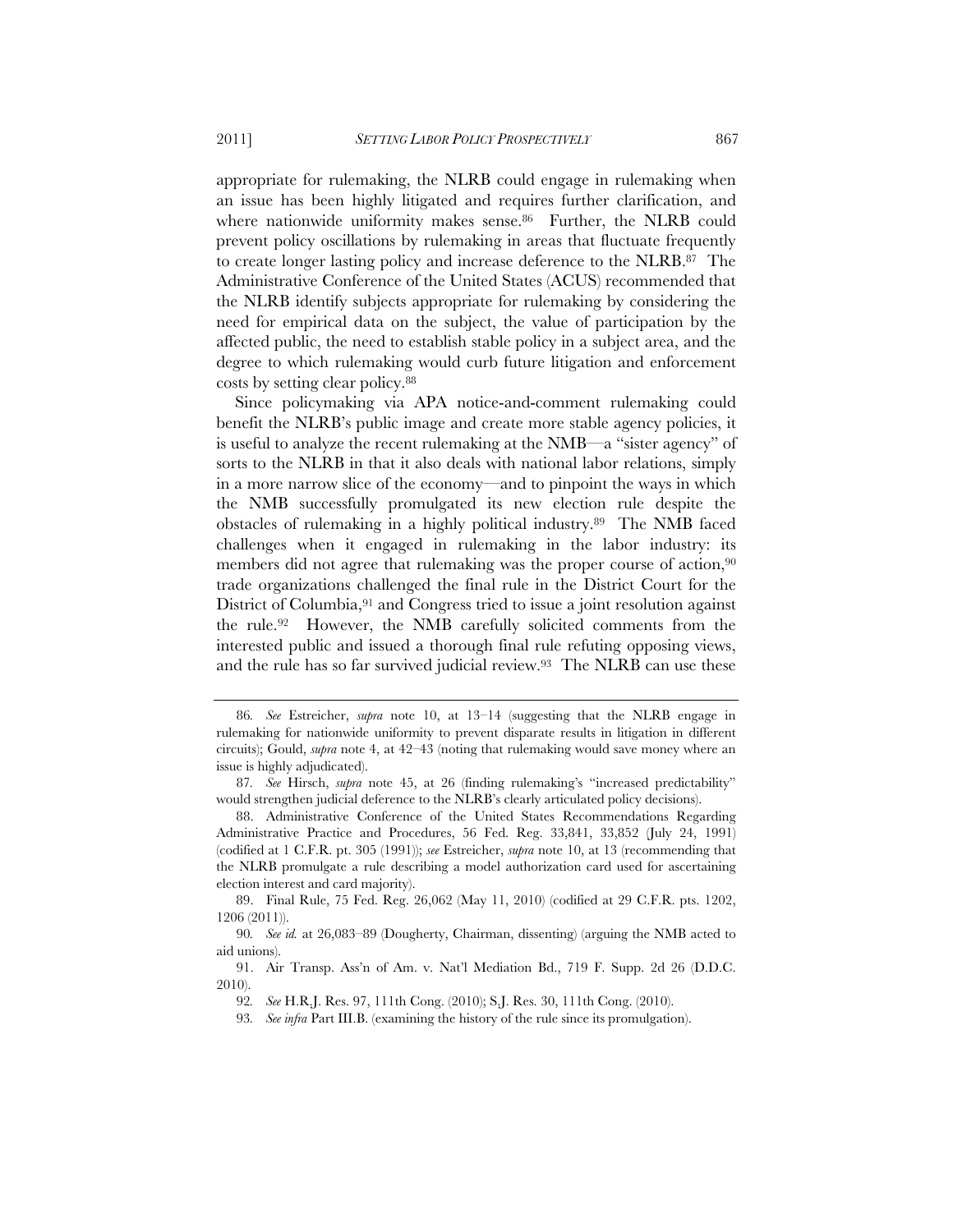techniques moving forward in its own rulemaking efforts to overcome obstacles and promulgate successful, long-lasting policies.

#### III. CASE STUDY OF THE NMB REPRESENTATION ELECTION PROCEDURES

Given the statutory and structural similarities between the NLRB and the NMB, the model of the NMB's procedures should be especially illuminating for the NLRB.94 Congress created the NMB in the 1934 amendments to the Railway Labor Act (RLA)95 so that "[e]mployees . . . have the right to organize and bargain collectively through representatives of their own choosing."96 The NMB resolves representation disputes, certifies collective bargaining elections, and "establish[es] the rules to govern the election" of employees' representative unions.97

The NMB is an independent, bipartisan agency composed of three members;98 the NLRB is also a bipartisan, independent agency with an odd number of members "appointed by the President by and with the advice and consent of the Senate."<sup>99</sup> Moreover,  $\S 2$ , Fourth of the RLA is quite similar in construction to  $\S 9(a)$  of the NLRA, each requiring its respective agency to certify unions that have achieved a majority of votes in the craft or class.100 Neither statute contains a provision for judicial review of

<sup>94</sup>*. See* Lubbers, *supra* note 5, at 431 (noting that the NMB is the NLRB's "sister agency").

<sup>95.</sup> Pub. L. No. 73-442, ch. 691 sec. 2, 48 Stat. 1185 (1934).

<sup>96.</sup> Railway Labor Act (RLA), 45 U.S.C. § 152, Fourth (2006).

<sup>97</sup>*. Id*. § 152, Ninth. The Supreme Court has afforded the NMB discretion to enforce election procedures. *See* Bhd. of Ry. & S.S. Clerks v. Ass'n for the Benefit of Non-Contract Emps. (*ABNE*), 380 U.S. 650, 668–69 (1965) (stating that as long as the NMB "insure[s] freedom from carrier interference . . . . [i]ts determinations . . . [are] not subject to judicial review").

<sup>98. 45</sup> U.S.C. § 154, First. At least one member must be from an opposing party, appointed by the President with advice and consent of the Senate, and members are removable only for cause. *Id.* 

<sup>99.</sup> National Labor Relations Act (NLRA), 29 U.S.C. § 153(a). The five NLRB members are appointed for five-year terms, and members are only removable for neglect of duty. *Id.*

 <sup>100.</sup> The NLRA § 159(a) reads: "Representatives designated or selected for the purposes of collective bargaining by the majority of the employees in a unit . . . shall be the exclusive representatives of all the employees in such unit for the purposes of collective bargaining," while RLA § 152, Fourth reads, "The majority of any craft or class of employees shall have the right to determine who shall be the representative of the craft or class . . . ." The NMB relied on the opinion of Attorney General Clark in 1947, stating that  $\S 9(a)$  of the NLRA was modeled after § 152, Fourth of the RLA. *See* Representation Election Procedure (NPRM),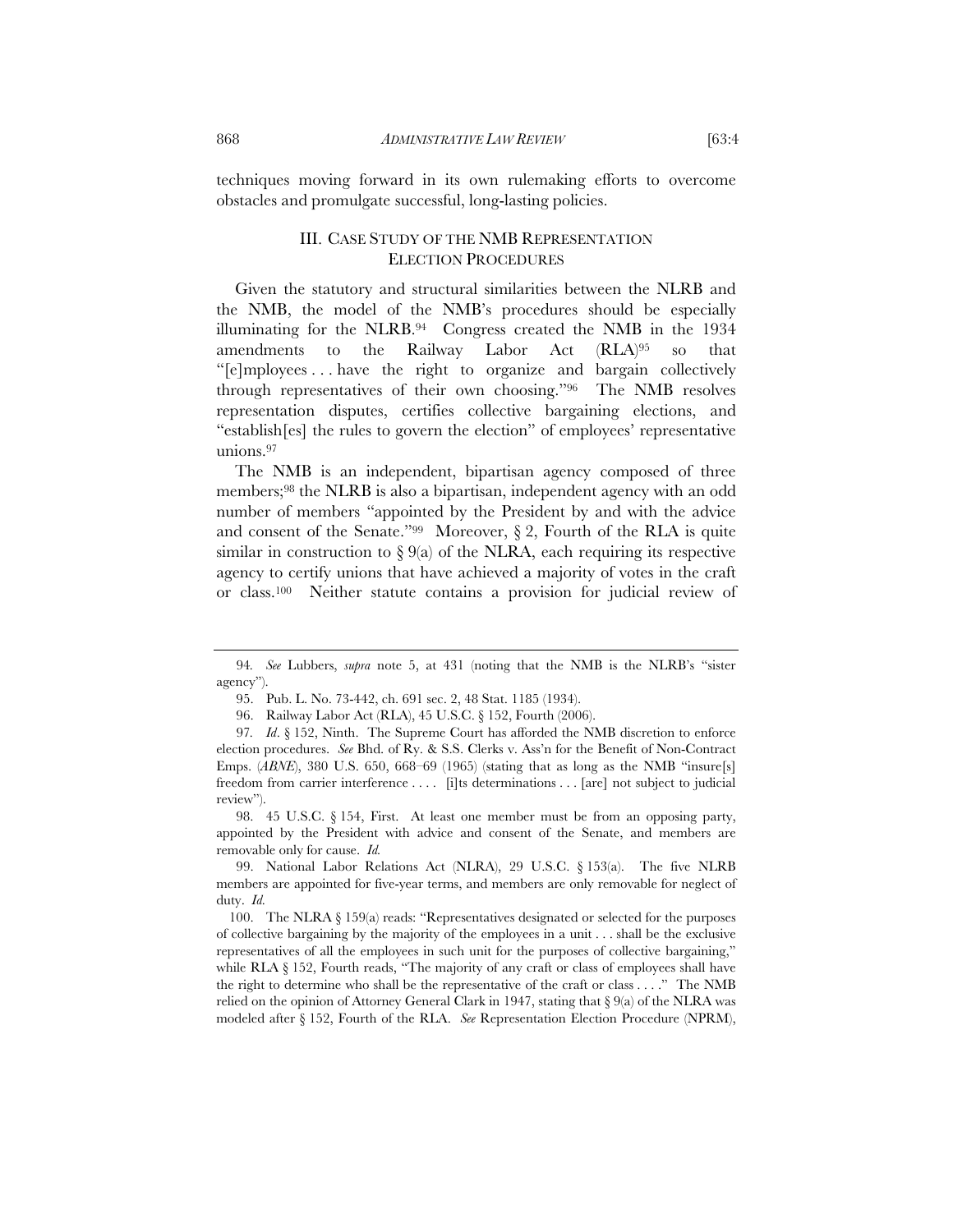2011] *SETTING LABOR POLICY PROSPECTIVELY* 869

rulemaking in the courts of appeals.101 The similarities between the two agencies demonstrate that the NLRB can also successfully engage in notice-and-comment rulemaking, and it should look to the NMB's procedures as a guideline for its future rulemaking endeavors.102

This Part will analyze the processes that the NMB used during its union election rulemaking, from its inception through the decision in the District Court for the District of Columbia, and discuss how the NMB overcame the NLRB's concerns about notice-and-comment rulemaking.

#### *A. NMB's Rulemaking Procedures*

#### *1. The Proposed Rule Change*

In moving forward with its future rulemaking activities, the NLRB should learn from the NMB's mistakes and triumphs by closely examining how the NMB followed APA procedures in going about its rulemaking, an adherence which allowed for meaningful participation and facilitated judicial approval of the final rule.103 On November 3, 2009, the NMB published a notice of proposed rulemaking in the *Federal Register* proposing a change to its tallying mechanism during representation elections.104 The RLA provides that a "majority of any craft or class of employees shall have the right to determine who shall be the representative of the craft or class."105 Under the old rule, the NMB interpreted this provision to require a majority of eligible voters in the craft or class to cast ballots in favor of a union, counting any abstentions as "no" votes.106 The NMB had used the old interpretation since 1935 because it was based on "what seemed . . . best [to the 1935 Board] from an administration point of

<sup>74</sup> Fed. Reg. 56,750, 56,751 (proposed Nov. 3, 2009) (codified at 29 C.F.R. pts. 1202, 1206 (2011)).

<sup>101</sup>*. See* Lubbers, *supra* note 5, at 427 (noting that the NLRA, like the RLA, does not provide for preenforcement review in the courts of appeals, making rulemaking potentially more onerous).

<sup>102</sup>*. See, e.g.*, Gould, *supra* note 4, at 42 n.116 (describing the NMB as "an analogue to the NLRB on recognition issues in the railway and airline industries").

<sup>103</sup>*. See* Air Transp. Ass'n of Am. v. Nat'l Mediation Bd., 719 F. Supp. 2d 26, 37–45 (D.D.C. 2010) (affirming the rule in part because of the detail with which the agency explained its reasoning and refuted commentators' concerns).

<sup>104</sup>*. See generally* Representation Election Procedure (NPRM), 74 Fed. Reg. 56,750 (proposed Nov. 3, 2009) (codified at 29 C.F.R. pts. 1202, 1206) (suggesting that the new procedure will better measure sentiment).

 <sup>105. 45</sup> U.S.C. § 152, Fourth (2006). The NMB has discretion to decide the manner in which that right should be exercised. *Id.* § 152, Ninth; Virginian Ry. Co. v. Sys. Fed'n No. 40, 300 U.S. 515, 560 (1937).

<sup>106.</sup> Representation Election Procedure (NPRM), 74 Fed. Reg. at 56,752.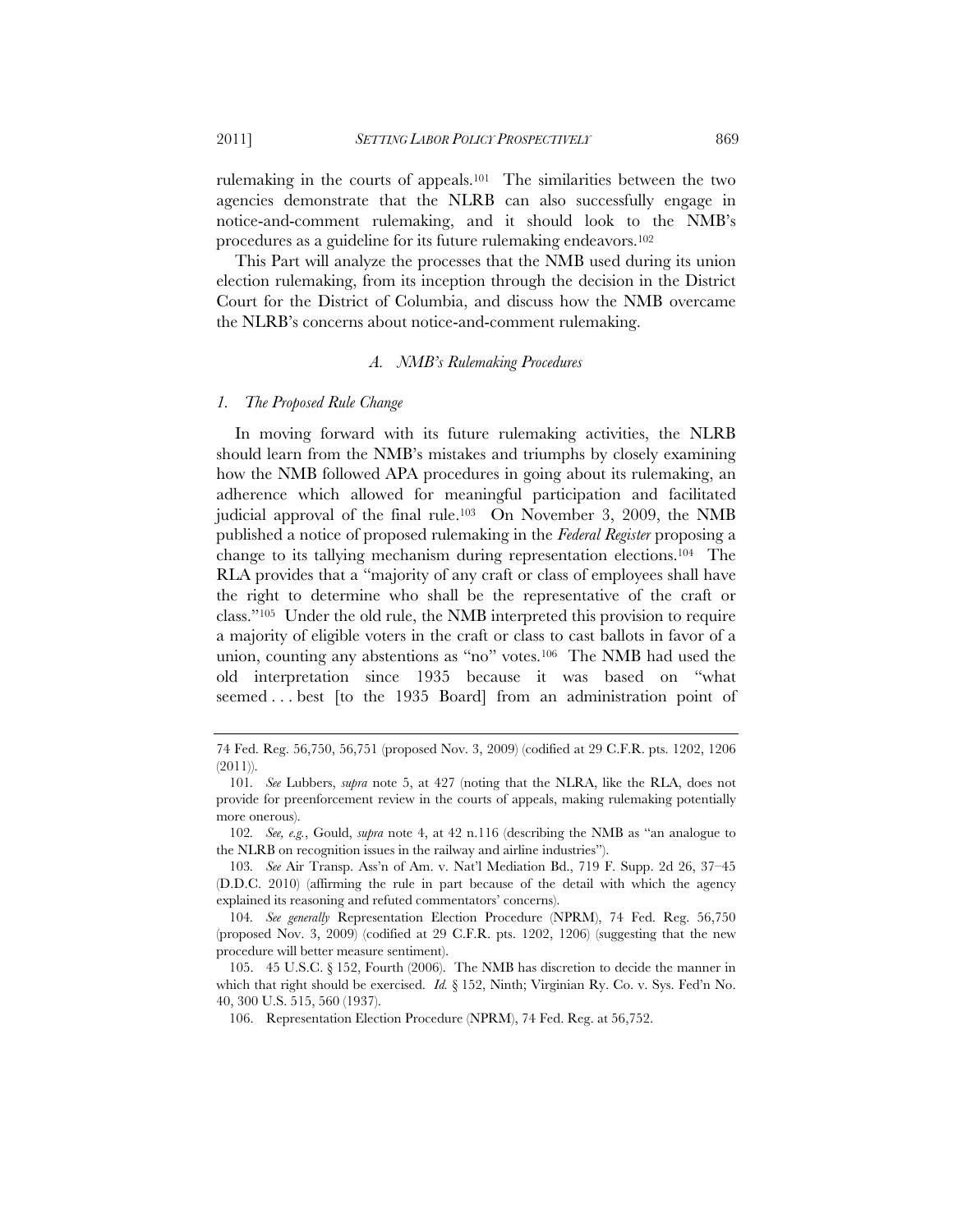view."107 The NMB proposed a new rule amending its long-held interpretation to mean that the majority of valid ballots cast would determine the craft or class representative, thus deeming an abstention to be indifference rather than an automatic "no" vote.<sup>108</sup> This Part will summarize two lessons the NLRB can learn from the NMB's proposed rule: First, the NLRB may wish to select a less controversial rule to begin rulemaking, and second, the NLRB should work to promote internal agency harmony, even where members disagree over a rule change, to avoid appearances of political bias.

#### *a. Selecting Less Controversial Policies Ripe for Rulemaking*

Given its concern that rulemaking will attract unnecessary congressional and judicial attention, the NLRB may wish to choose less controversial areas to focus on than the NMB chose. The NMB's controversial decision to change election procedures fueled the arguments against rulemaking.109 Its representation election rule change was particularly controversial because the NMB had already twice rejected requests to alter the old rule.110 The NMB first considered the rule change in 1987 when the Chamber of Commerce petitioned to change the NMB's decertification procedures to make it easier for employees to end the union relationship and the International Brotherhood of Teamsters requested a change in election procedures whereby a majority of voters would determine the election.111 The NMB consolidated the requests and held a full evidentiary hearing with witnesses subject to cross-examination, but ultimately denied both requests because the NMB has "made it a policy to limit rulemaking activities only to those matters required by statute."112 Similarly, when during a disputed election at Delta in 2008, the Association of Flight

<sup>107</sup>*. Id.* at 56,751.

<sup>108</sup>*. Id.* at 56,750, 56,752.

<sup>109</sup>*. See id.* at 56,753 (Dougherty, Chairman, dissenting) (suggesting the rule survived several political eras and the NMB erred by abandoning its practice of proposing only essential changes).

<sup>110</sup>*. See generally* Chamber of Commerce, 14 N.M.B. 347 (1987) (declining to change a functional rule); Delta Air Lines, Inc., 35 N.M.B. 129 (2008) (deeming the change nonessential).

<sup>111</sup>*. See* Chamber of Commerce, 14 N.M.B. at 347, 349, 352 (describing how the Chamber of Commerce wished to change the decertification process, which is complex because the RLA contains no provisions for decertifying unions).

<sup>112</sup>*. Id.* at 355.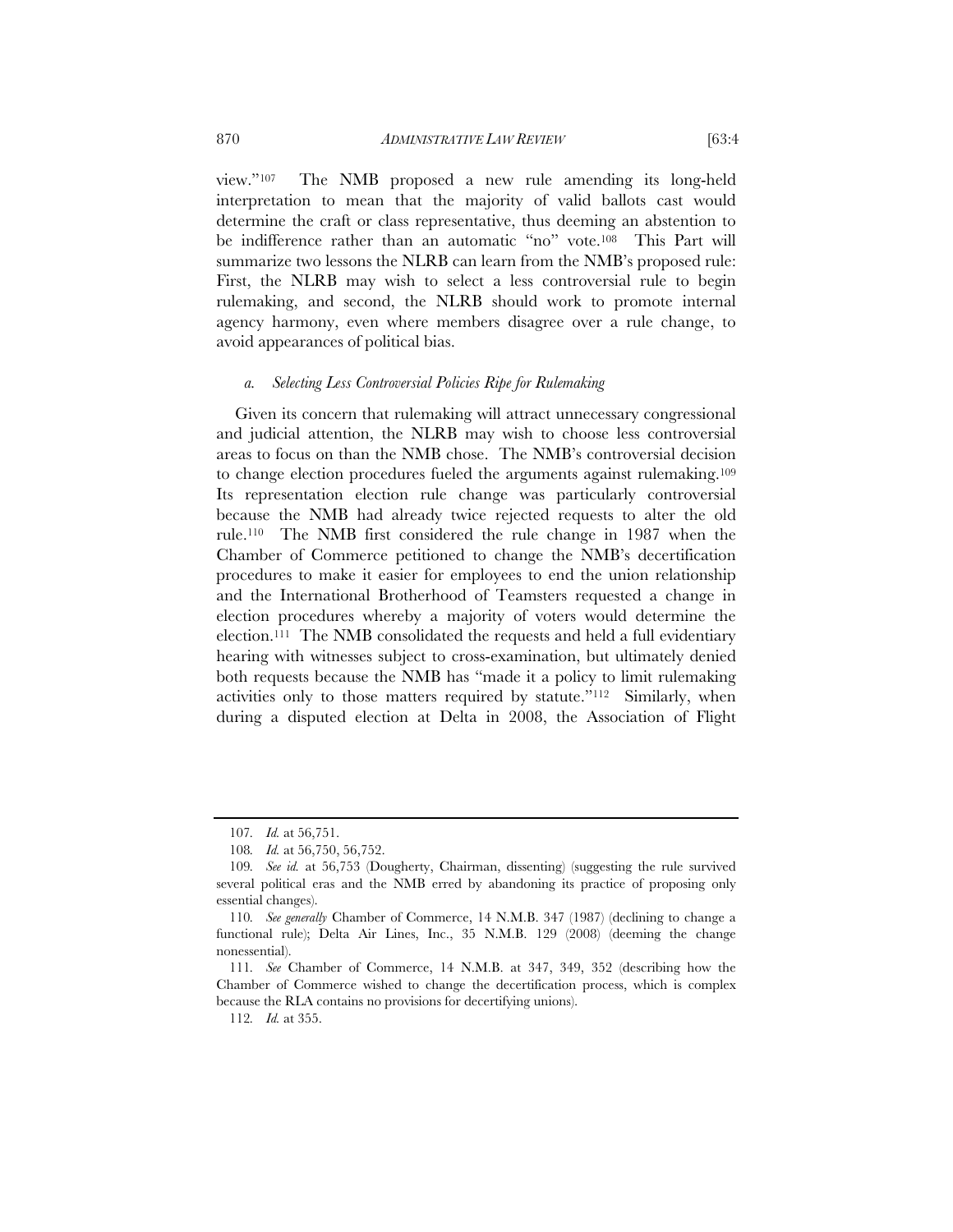Attendants–CWA, AFL–CIO requested its election be subject to a "yes/no" ballot, the NMB refused the request. $113$ 

Despite its past decisions, the NMB issued the representation election procedure proposal one month after the Transportation Trades Department of the AFL–CIO wrote a letter to the Board requesting it to change its election policy and "allow employees to more effectively exercise their statutory right" to collectively bargain.114 This time, instead of holding a hearing on the proposal before initiating rulemaking procedures as it did in *Chamber of Commerce*, the NMB decided to use APA procedures to change the election rule.115 The APA does not require the NMB—or any agency—to hold a hearing or consider public comments before engaging in rulemaking.116 Yet, to quell appearances of political bias the agency could have been more careful to explain in the proposal the reason it changed the policy at this particular time, as opposed to in 2008 when it was last rejected.117 In her dissent, Chairman Dougherty argued that politics motivated the majority's rule change, as the majority disregarded *Chamber of Commerce* and *Delta*'s mandate to proceed only with essential rules, and overturned a rule that "has been applied consistently for 75 years including by Boards appointed by Presidents Roosevelt, Truman, Johnson, Carter, and Clinton."118 Moving forward, the NLRB may wish to address any such issues carefully in its notices of proposed rulemaking through detailed explanation of the nonbiased circumstances that led to the decision, especially given the NLRB's propensity to change its policies.<sup>119</sup>

However, the NLRB can take solace in the fact that even without addressing why it decided to change the rule at this time—as opposed to

<sup>113</sup>*. See* Delta Air Lines, Inc., 35 N.M.B. at 129, 132 (rejecting the change as nonessential to uphold the RLA).

 <sup>114.</sup> Letter from Transp. Trades Dep't, AFL–CIO to the NMB (Sept. 2, 2009) (on file with Author).

<sup>115</sup>*. See* NPRM, 74 Fed. Reg. 56,750, 56,750 (proposed Nov. 3, 2009) (codified at 29 C.F.R. pts. 1202, 1206 (2011)) (noting that this proposal is a part of the agency's "efforts to further the statutory goals of the Railway Labor Act").

<sup>116</sup>*. See* 5 U.S.C. § 553(b) (2006) (providing that the Administrative Procedure Act (APA) requires only a general notice of proposed rulemaking to be published in the *Federal Register*).

 <sup>117.</sup> The majority mentioned that the 2008 *Delta Air Lines* decision relied on the assumption that the old rule helped maintain labor stability, but that they now believed this stability was more directly related to the NMB's mediation function. Representation Election Procedure (NPRM), 74 Fed. Reg*.* at 56,751. Yet, the dissent still argued that the NMB had not answered why views have changed at this particular time. *See id.* at 56,753 (Dougherty, Chairman, dissenting) (arguing that stability explanation is insufficient reason to depart from its past precedent).

<sup>118</sup>*. Id.* at 56,753.

<sup>119</sup>*. See* Estreicher, *supra* note 1, at 163–64 (noting the frequency and import of policy oscillations).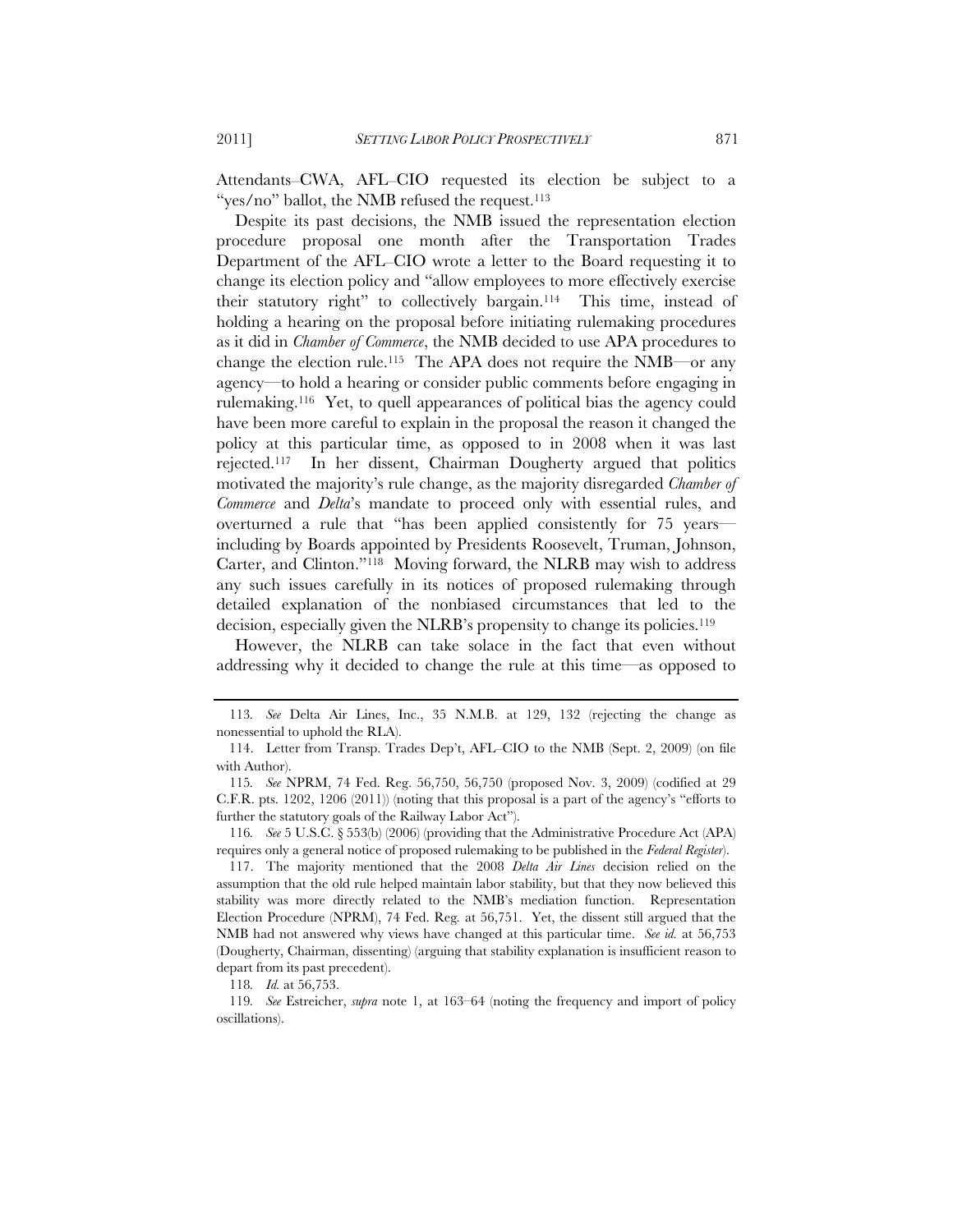contemporaneously with the 2008 *Delta* election—the NMB wrote a detailed notice of proposed rulemaking that explained its reasons for the change in policy and survived judicial review.120 The NMB published a thorough preamble delineating its justifications for the proposed rule change that spanned two pages of the *Federal Register*.121 The NMB first described its statutory authority to enact the change and discretion to interpret  $\S 2$ , Fourth of the RLA.<sup>122</sup> It drew on the similarity in language between this section of the RLA and  $\S 9(a)$  of the NLRA to show that it had reasonably interpreted the RLA when enacting the new rule.<sup>123</sup> Further, the NMB stated that the election procedure would not hinder the labor stability because the low incidence of strikes among railway and airline unions was, in its opinion, more directly related to the NMB's mediation function than to its representation functions.<sup>124</sup> Finally, the NMB described how changed circumstances since the enactment of the RLA justified this new rule.125 Thus, the NLRB should carefully select issues for rulemaking that may be less controversial to acclimate itself to rulemaking, and should also explain in some detail its neutral reasons for the policy change to avoid appearances of political bias.

#### *b. Promoting Internal Cooperation Among Members*

Like the NMB, the members of the NLRB may split along ideological lines when deciding whether to create agency policy through rulemaking and also over the content of the policy.126 The NMB's notice of proposed rulemaking contained a dissent by the only Republican Member of the

<sup>120</sup>*. See infra* Part III.B.

 <sup>121.</sup> Representation Election Procedure (NPRM), 74 Fed*.* Reg. at 56,750–52.

<sup>122</sup>*. Id.* at 56,751 (citing the opinion of Attorney General Tom C. Clark in 1947, stating that the NMB has the power to certify any organization which receives a majority of votes cast).

<sup>123</sup>*. Id.* (noting that the Attorney General's opinion relied on the way in which the NLRB had interpreted its election procedures, especially because the House Committee report on the bill that became the NLRA contained a statement that the NLRA is "merely an amplification and further clarification of the principles enacted into law by the Railway Labor Act").

<sup>124</sup>*. See id.* (stating that the RLA's mandatory mediation process stabilizes labor relations).

<sup>125</sup>*. See id.* at 56,752 (finding the new rule is more democratic and prevents the NMB from substituting its opinion for that of the employee by registering an abstention as a "no" vote).

 <sup>126.</sup> Republican Member Johansen dissented from the NLRB's healthcare rule, for example, because the "language of the Act" foreclosed the rule. Collective-Bargaining Units in the Health Care Industry, 54 Fed. Reg. 16,336, 16,347 (Apr. 21, 1989) (codified at 29 C.F.R. pt. 103.30 (2011)).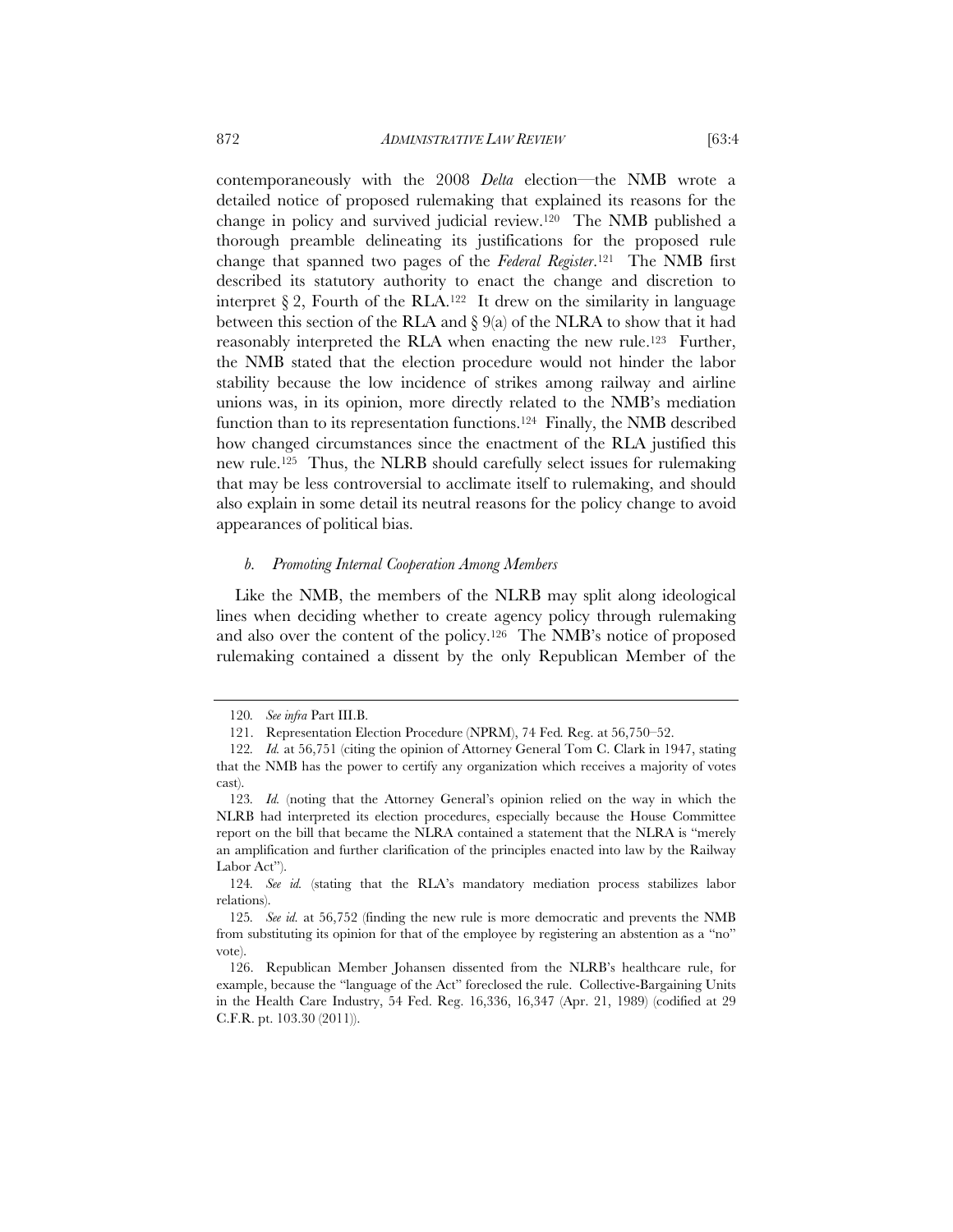NMB, Chairman Elizabeth Dougherty, who implied that politics influenced the majority's decision to change the old rule.127 She argued that the NMB did not articulate a rationale for the policy reversal, that it lacked statutory authority to make such a change under the RLA, and that to be fair to both management and unions, the NMB must simultaneously consider changing decertification procedures.128 Indeed, Chairman Dougherty pointed out that "this independent agency has never been in the business of making controversial, one-sided rule changes at the behest of only labor or management."129

By isolating Chairman Dougherty, the only Republican Member, the NMB attracted congressional attention. In a letter to several Republican senators written after the NMB published the notice of proposed rulemaking, Chairman Dougherty claimed that her colleagues had prejudged the issue. She argued that the majority excluded her from the drafting process, did not provide her with sufficient time to prepare a dissent, and denied her the opportunity to publish her full dissent in which she complained publically about the internal Board proceedings.<sup>130</sup> When an agency acts to relegate a Commissioner of a minority party, the agency is more likely to attract congressional interest—which can lead to the type of congressional intervention the NLRB fears.131 Up until this point, the NMB did not have contact with Congress regarding the proposed rule; so to quell its fears of congressional intervention, the NLRB may wish to allow dissenting member more time to formulate their arguments and publish them in the *Federal Register*.132

<sup>127</sup>*. See* Representation Election Procedure (NPRM), 74 Fed. Reg. at 56,753 (Dougherty, Chairman, dissenting) (noting that "the composition of the Board" should not influence rule changes made "at the behest of only labor or management").

<sup>128</sup>*. Id.* at 56,754 (faulting the majority for not requesting comment on "several related issues" including decertification procedures and soliciting comments on these issues specifically).

<sup>129</sup>*. Id.* at 56,753.

 <sup>130.</sup> Letter from Elizabeth Dougherty, Chairman, Nat'l Mediation Bd., to Sens. McConnell, Isakson, Roberts, Coburn, Gregg, Enzi, Hatch, Alexander, and Burr (Nov. 2, 2009) (on file with Author) (describing that she had little time to review the proposal and that the NMB removed her complaints about the Board's "exclusionary" partisan behavior from the published dissent).

<sup>131.</sup> If the NLRB avoids rulemaking to avoid presenting an open "target" to Congress, it should not create internal dissension leading a member to reach out to Congress specifically. *Cf.* Flynn, *supra* note 1, at 412 (noting that "it in no way benefits the Board to alert Congress to a judgment it has made in a politically divisive area").

 <sup>132.</sup> The APA does not contain a publication requirement for dissenting views. *See* 5 U.S.C. § 553(b) (2006) (requiring the NPRM to only contain a statement of basis and purpose and legal grounds for the rule change to constitute constructive notice).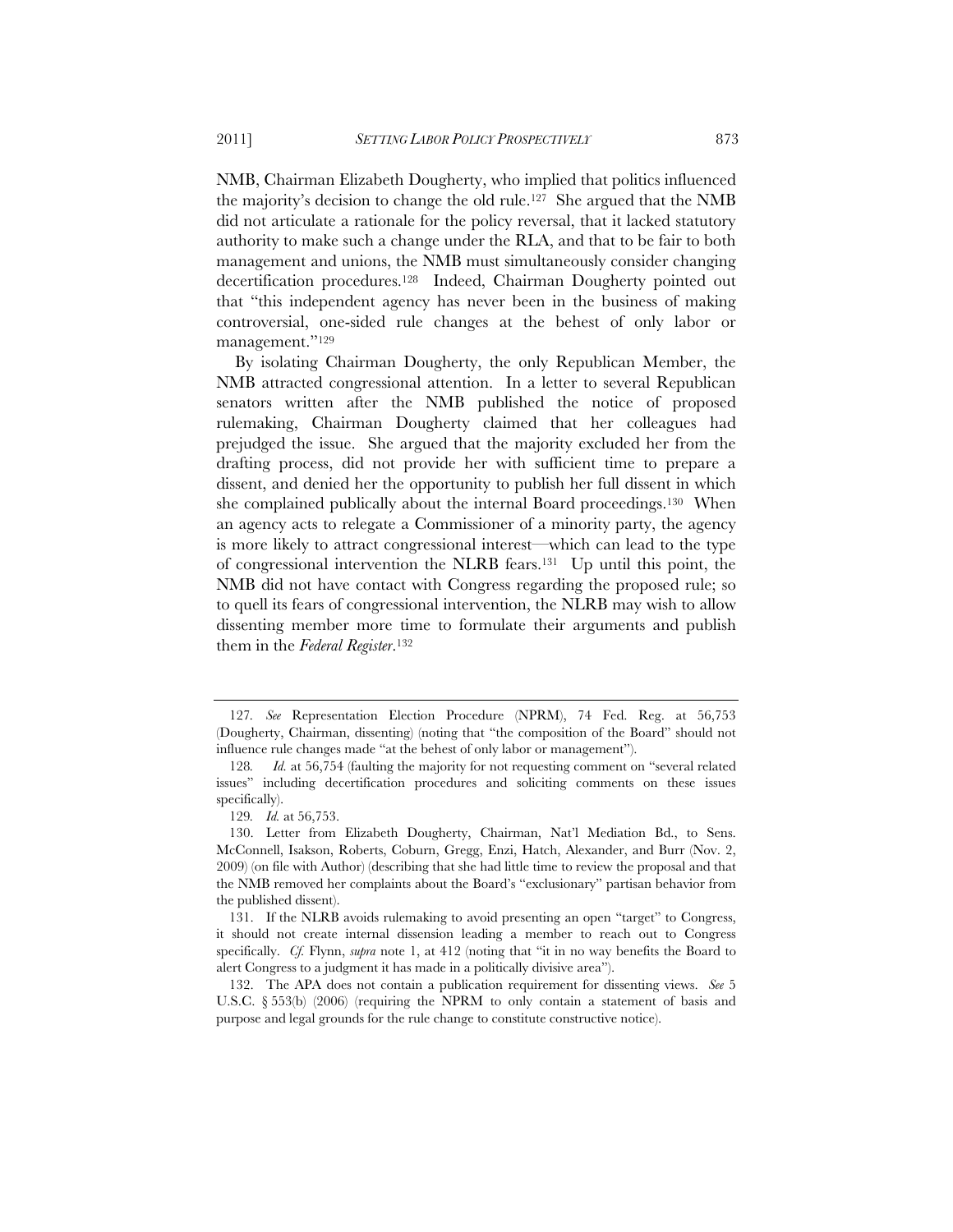The split among the NMB members along party lines evidences the highly political nature of the proposed rule.<sup>133</sup> The NLRB's fears of rulemaking in a political arena are not unfounded.134 However, this rule is the type envisioned by scholars as ripe for rulemaking—it is a form of "policy oscillation" or change in policy that makes sense to unify in the national labor market.135 As discussed, the NLRB may wish to choose a less divisive policy to change during rulemaking to avoid some of the issues the NMB faced in its representation election proceeding.136 But even if it does not, it can learn from the NMB, which overcame its obstacles by carefully explaining its rationale for the change in policy and eliciting comments from the interested public.137 That Chairman Dougherty dissented is unsurprising, and it is not uncommon for agency members to file such opinions in rulemakings.138 The APA does not address whether agencies must publish separate opinions in the *Federal Register*, but many agencies, as a matter of comity, choose to do so to promote internal harmony.<sup>139</sup> To prevent displeased minority members from seeking congressional assistance and to make its policies less susceptible to congressional intervention, the NLRB should publish any dissenting opinions in the *Federal Register*.140

 138. Jeffrey Lubbers cites to six proposed and final rules from federal administrative agencies that include the dissenting views of their members. Lubbers, *supra* note 5, at 431– 32 n.102. For example, the Consumer Product Safety Commission posted a dissenting view on its website. Substantial Product Hazard Reports, 71 Fed. Reg. 42,028 (July 25, 2006) (codified at 16 C.F.R. pt. 1115 (2010)).

 <sup>133.</sup> At the time of the rulemaking, the Board was composed of Chairman Elizabeth Dougherty, appointed by George W. Bush, Member Harry R. Hoglander, a Clinton appointee, and Member Linda Puchala, appointed by President Obama. NAT'L MEDIATION BD., www.nmb.gov/directory/prinoffs.html (last visited Nov. 1, 2011).

<sup>134</sup>*. See supra* Part I.A.1 (discussing concerns with rulemaking and the impact of congressional intervention).

<sup>135</sup>*. See supra* notes 86–88 and accompanying text.

<sup>136</sup>*. See supra* note 109 and accompanying text.

<sup>137.</sup> Commenters argued that the NMB did not have to engage in APA rulemaking, as the Court in *ABNE*, 380 U.S. 650, 669 (1965), held that the NMB's election procedures were unreviewable by the Judiciary, but the Board chose to proceed per the APA anyway. Representation Election Procedure (Final Rule), 75 Fed. Reg. 26,062, 26,070 n.15 (May 11, 2010) (codified at 29 C.F.R. pts. 1202, 1206 (2011)).

<sup>139</sup>*. See* Lubbers, *supra* note 5, at 431–32 n.102 (noting that many agencies choose to allow the public to see dissents by publishing, paraphrasing, or referring readers to online dissenting opinions).

 <sup>140.</sup> Perhaps Chairman Dougherty would not have alleged that the majority prejudged the issues had she felt included in the process. *Cf.* Letter from Elizabeth Dougherty, Chairman, Nat'l Mediation Bd., to Sens. McConnell, Isakson, Roberts, Coburn, Gregg, Enzi, Hatch, Alexander, and Burr (Nov. 2, 2009) (on file with Author) (writing of the NMB's partisan and "exclusionary behavior").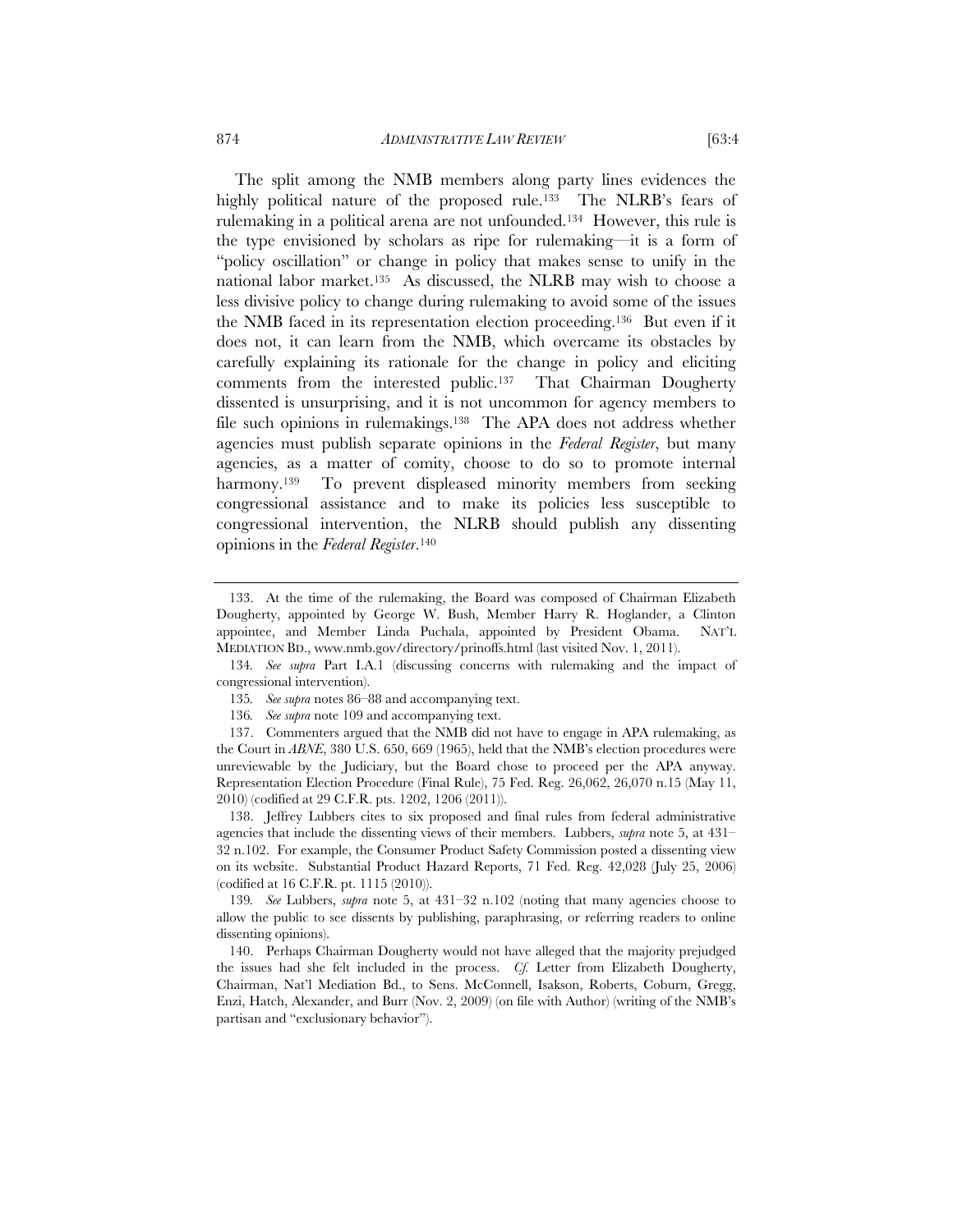#### *2. Comments and Statutory Ossification Imposed a Low Burden*

The second stage of the NMB's representation election rulemaking, during which the agency conducted a public hearing, reviewed thousands of comments, and conducted analysis under the RFA, demonstrates that the NLRB's concerns regarding its capacity to engage in a rulemaking while continuing its adjudicatory duties are less founded than the agency fears.141 Additionally, the NMB encountered few congressional hurdles representatives and senators responded during the comment period but did not hold any additional hearings—which shows that the agency remained free to formulate its own policymaking agenda.142

First, the NMB had the resources to hold a public hearing regarding the representation election rulemaking and to receive and respond to nearly 25,000 written comments, which should alleviate the NLRB's concerns that it lacks the capacity to engage in rulemaking.143 The NMB is a much smaller agency than the NLRB, so its ability to handle a large public response is encouraging for rulemaking in the labor industry.144

In addition to providing for a sixty-day comment period,145 the NMB published a meeting notice in the *Federal Register*, inviting all interested parties to attend an open meeting with the NMB and share their views on the proposed rule change.146 The NMB held the meeting on December 7, 2009, at the NLRB's facilities, where thirty-one speakers presented their

<sup>141</sup>*. See supra* notes 73–75 and accompanying text.

 <sup>142.</sup> This interaction with Congress did not "embarrass" or "paralyze" the agency, as the NLRB fears. *See NLRB Rulemaking*, *supra* note 9, at 994 (stating that oversight hearings embarrass the NLRB and impede work because staff members spend all of their time preparing for hearings instead of completing other necessary tasks).

<sup>143</sup>*. See, e.g.*, Zebrak, *supra* note 1, at 128 & n.14 (finding the NLRB reluctant to promulgate rules because the cost of adjudication is relatively lower than the cost of rulemaking).

 <sup>144.</sup> In 2010, the NLRB received \$283.4 million in congressional appropriations, while the NMB received \$13.4 million. *See* S. REP. NO. 111-243, at 254 (2010) (summarizing the agencies' budgets in fiscal year 2010 and suggesting a new budget for 2011). Of course, the NLRB regulates all private sector labor relations excluding airlines and railway industries, *see* 29 U.S.C. § 152(2) (2006) (defining *employer* under the NLRA to exclude government employers and those subject to the Railway Labor Act), so it may receive more comments than the NMB did, *id.* 

<sup>145</sup>*. See* Representation Election Procedure (NPRM), 74 Fed. Reg. 56,750, 56,750 (proposed Nov. 3, 2009) (codified at 29 C.F.R. pts. 1202, 1206 (2011)) (instructing parties to submit comments by January 4, 2009). The APA does not specify a minimum comment period but only that final rules be published at least thirty days before going into effect. 5 U.S.C. § 553(d). Additionally, Executive Order 12,866 provides that most rulemakings should provide at least a sixty-day comment period. Exec. Order 12,966, § 6(a), 3 C.F.R. 638, 644 (1994), *reprinted as amended in* 5 U.S.C. § 601 app. at 745 (2006).

<sup>146.</sup> Meeting Notice, 74 Fed. Reg. 57,427 (Nov. 6, 2009).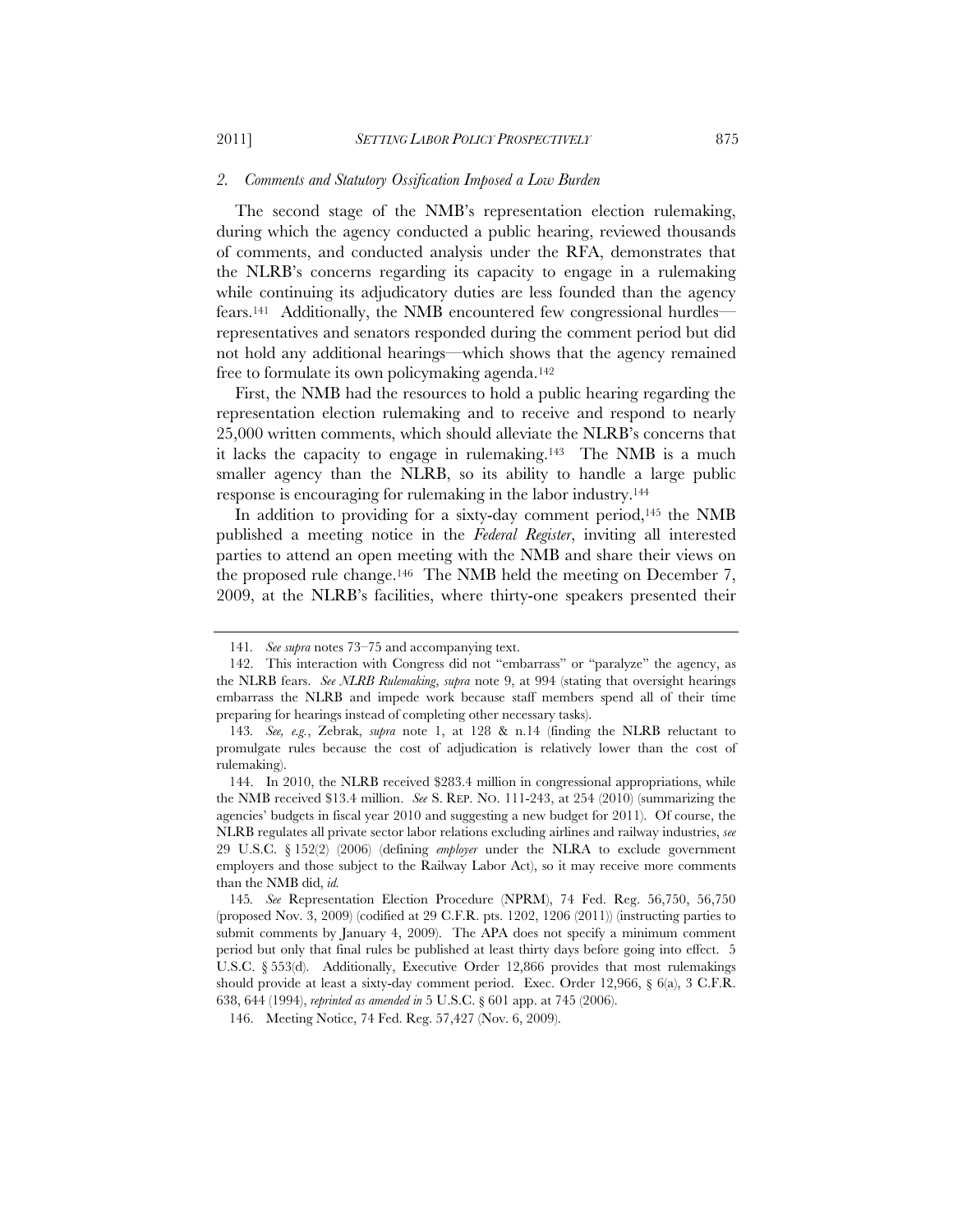comments orally.147 Speakers included representatives from unions, universities, trade organizations, flight attendants, pilots, and others involved in the industry.148 The hearing took place in one day, the NMB allotted each speaker ten minutes to present their comments, and no NMB member made any remarks.149

The type of evidence the agency heard varied—some organizations presented their written comments orally,150 while others presented nonlegal, anecdotal testimony.151 Through the process, the agency was able to hear not only legal arguments but also personal experiences—which the agency may not have the chance to consider through written comments alone.152 Thus, even though the APA does not require a hearing in an informal rulemaking proceeding,153 here the agency had the capacity to conduct an abbreviated hearing, without cross-examination, to collect additional empirical data it would not have gathered in an adjudication. Additionally, the NMB heard first-hand accounts of how the rule affected the witnesses personally, as it would have in an adjudication.154

149*. See id.* at 5 (statement of Mary Johnson, General Counsel) (stating for the record that no cross-examination would take place at the hearing and that speakers would have no opportunity to ask the NMB questions).

150*. See, e.g.*, *id.* at 6–7 (statement of Robert Siegel, Air Transport Association (ATA)) (noting the ATA's full comments would be in writing, but outlining three main subjects about which he would speak).

151*. See, e.g.*, *id.* at 185–91 (statement of David Boehm, Sky West) (a pilot for SkyWest telling the agency "a story" about his unsuccessful union campaign in 2007, in which only a small fraction of employees voted because of a lack of education among the new, young employees at the airline).

152*. See* Grunewald, *supra* note 1, at 297–98 (finding that the NLRB held an oral hearing during its healthcare bargaining unit rulemaking procedure to hear from as many interested parties as possible and allow those who otherwise may not write in a chance to comment).

153*. See* 5 U.S.C. § 553(c) (2006) (providing that the APA contemplates opportunity for comment in informal rulemaking "with or without opportunity for oral presentation"); *see also* Vt. Yankee Nuclear Power Corp. v. Natural Res. Def. Council, 435 U.S. 519 (1978) (explaining that courts cannot impose upon agencies additional procedural requirements other than those required by the APA). A hearing is required only when the agency's enabling statute requires a hearing "on the record." LUBBERS, *supra* note 31, at 305 (stating that §§ 556 and 557 of the APA are triggered only if the statute requires rules "to be made on the record after opportunity for an agency hearing" (citing 5 U.S.C. § 553(c) (2006))).

154*. See* Administrative Conference of the United States Recommendations Regarding Administrative Practice and Procedures, 56 Fed. Reg. 33,841, 33,851–52 (July 24, 1991)

<sup>147</sup>*. See* Representation Election Procedure (Final Rule), 75 Fed. Reg. 26,062, 26,062– 63 (May 11, 2010) (codified at 29 C.F.R. pts. 1202, 1206) (explaining the NMB's response to the oral and written comments).

 <sup>148.</sup> For a full text transcript of the hearing, visit: NMB REPRESENTATION RULEMAKING, http://www.nmb.gov/representation/transcript\_voting-proposal-hearing\_ 12-07-09.pdf (last visited Nov. 1, 2011).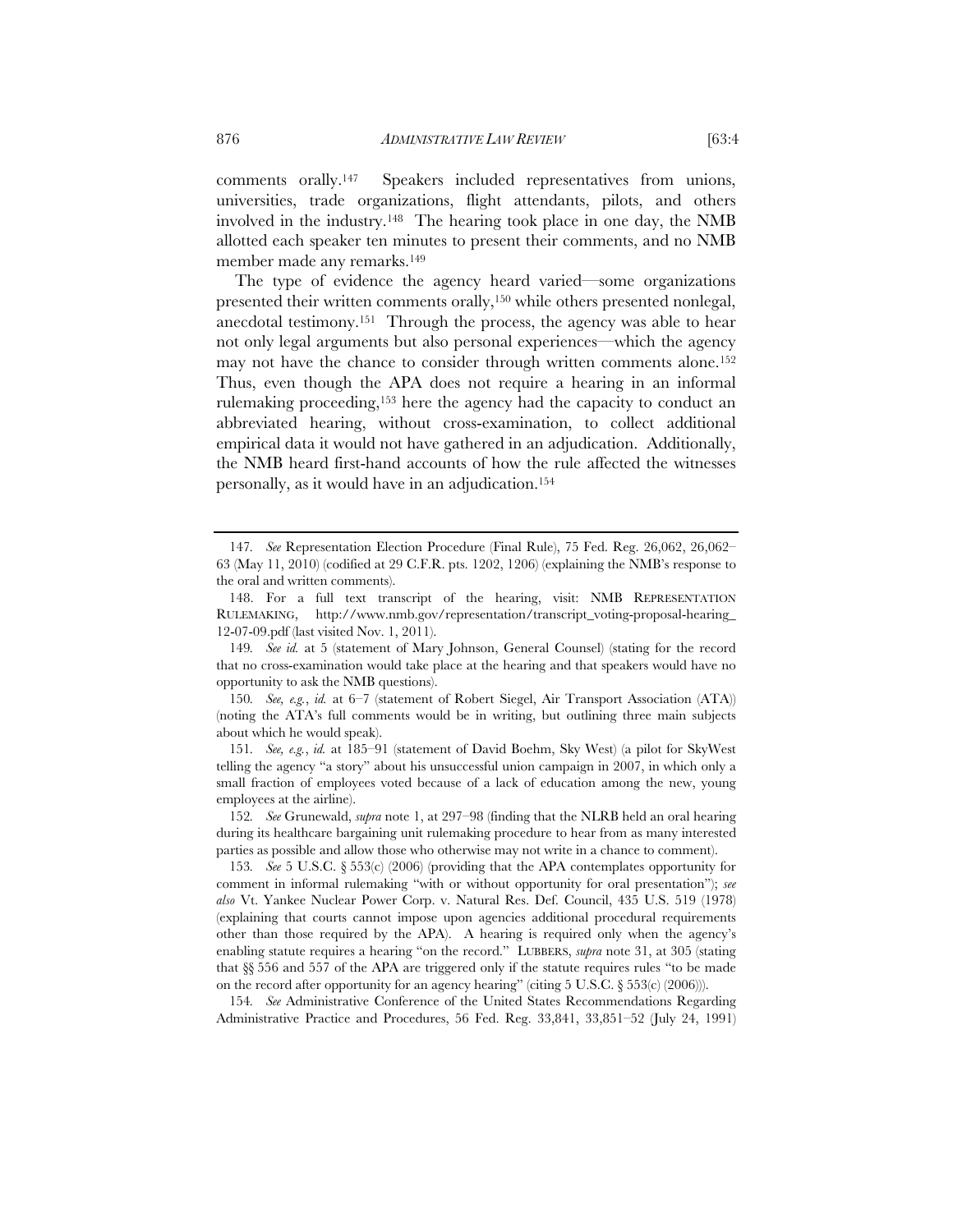In the past, the NLRB has recognized the value of gathering empirical data by holding hearings during the rulemaking process.155 During its one successful rulemaking attempt in recent years—where it engaged in notice-and-comment rulemaking to formulate a rule defining bargaining units in the healthcare industry—the NLRB invited public participation through a series of hearings before an administrative law judge in which the NLRB cross-examined witnesses.156 At the time, the NLRB used the hearing process both to ensure the broadest public participation possible while engaging in a new method of policy formation, and to get a nonlegal perspective on the issue that it would not have gotten through written comments alone.157 Both the healthcare bargaining rule and the NMB's final rule survived judicial review, suggesting that courts feel more comfortable upholding a rule where the agencies seek broad participation.158 Although the NLRB is not required to hold public hearings, an abbreviated hearing excluding cross-examination may be valuable in controversial rulemakings in the labor industry because it encourages wide-ranged public participation and reassures reviewing courts that the agency acted fairly and democratically.159

Just as the NMB's hearing procedures facilitated public participation which, contrary to the NLRB's fears, allowed for fact-specific information

<sup>(</sup>codified at 1 C.F.R. pt. 305 (1991)) (suggesting that data gathered while adjudicating is relevant to discrete parties, and that rulemaking provides empirical data upon which the agency forms policy).

<sup>155</sup>*. See* Collective-Bargaining in the Health Care Industry, 52 Fed. Reg. 25,142 (notice of proposed rulemaking and notice of hearing, Jul. 2, 1987) (inviting the public to orally participate in the healthcare bargaining unit proposed rule at several hearings).

<sup>156</sup>*. See* Grunewald, *supra* note 1, at 298 (hearings took place in D.C., Chicago, and San Francisco).

<sup>157</sup>*. See* Administrative Conference of the United States Recommendations Regarding Administrative Practice and Procedures, 56 Fed. Reg. at 33,852 (noting that the NLRB managed to gather a wide range of empirical data during the hearings that it would not have gotten in an adjudication); *see also* Grunewald, *supra* note 1, at 300, 319 (noting that the NLRB heard 144 oral comments during its hearings, which was a good idea in such a controversial rulemaking).

<sup>158</sup>*. See generally* Am. Hosp. Ass'n v. NLRB, 499 U.S. 606 (1991) (finding that the rule was within the NLRB's broad rulemaking power and was not arbitrary and capricious); Air Transp. Ass'n of Am. v. Nat'l Mediation Bd., 719 F. Supp. 2d 26 (D.D.C. 2010) (finding the NMB did not have to hold an evidentiary hearing before initiating the rulemaking).

<sup>159</sup>*. See* LUBBERS, *supra* note 31, at 205 (noting that the ACUS has recommended that agencies decide whether to hold public meeting or trial-type hearings in informal rulemaking under the circumstances). In moving forward, the NLRB may also wish to hold a less formal hearing without the opportunity to cross-examine witnesses to cut costs. *See*  Grunewald, *supra* note 1, at 319–20 (finding the healthcare hearings were perhaps "procedural overkill" and the NRLB should conduct a cost–benefit evaluation in the future).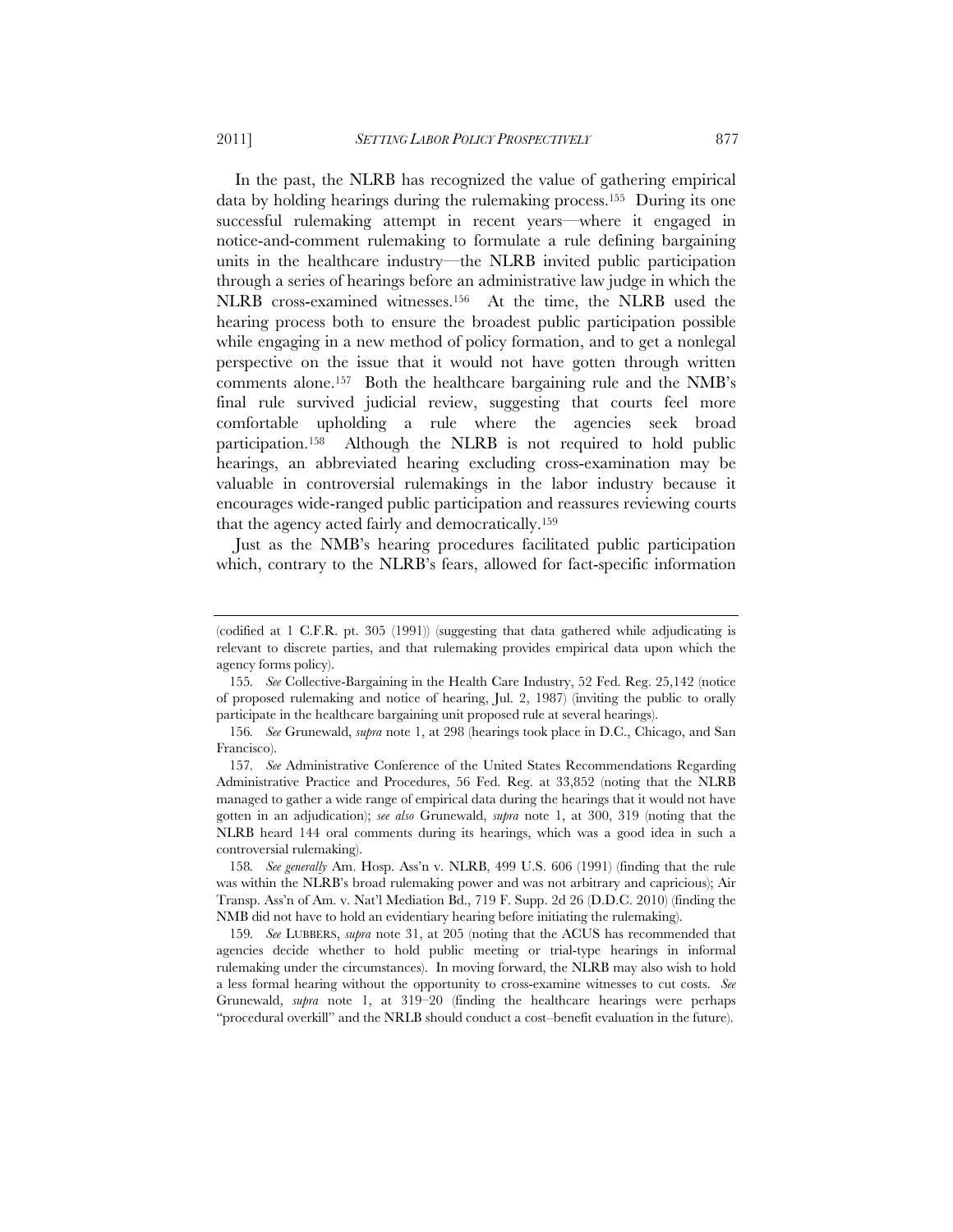to come into the record,160 the NMB also showed that handling a large amount of comments from a divisive and interested public is manageable. The NMB had to respond to a deceivingly high number of comments although the NMB received 24,962 written comments, it only deemed 2% of them to be substantive.161 A majority of the commentators supported the rule change.162 Those who did not claimed, among other things, that the NMB lacked statutory authority to proceed and that Members of the majority party should be disqualified from participating in the rulemaking because they had "unalterably closed mind[s]" and were therefore unfit to make objective labor policy.163

The NLRB's fears concerning congressional intervention were somewhat realized during the NMB's rulemaking, as several members of Congress commented on the rule change.164 Predictably, some of the congressional members supported the rule change, and some strongly opposed the new rule.165 The rulemaking proceeding may have attracted congressional attention in a way that went beyond a policy made through adjudication.166 Although the NLRB's fear of political intervention is legitimate, the NMB responded to all of the comments and Congress did not subject the agency to an additional oversight hearing during or after the rulemaking procedure.167 Although congressional intervention will likely take place

163*. See id.* at 26,063–64 (describing the ATA's motion to disqualify Members Puchala and Hoglander from the rulemaking because they had previously worked for unions and excluded the one Republican Member from the proposal process).

164*. See NMB Representation Rulemaking*, NAT'L MEDIATION BD., http://www.nmb.gov/ representation/proposed-rep-rulemaking.html (last visited Nov. 1, 2011) (showing that the NMB received a total of eight letters from congressional members during the comment period).

 165. In its final rule, the NMB cited Democrat Glenn Nye who believed rail workers should not be subjected to a more "onerous process" than other private sector workers and refuted the position of Republican members who believed two appointed, unelected Democrats should not change the election procedure. Representation Election Procedure (Final Rule), 75 Fed. Reg. at 26,063, 26,066.

166*. See supra* Part I.A.1.

167*. See generally* Representation Election Procedure (Final Rule), 75 Fed. Reg. at 26,062 (showing that the agency was not bound by congressional involvement).

<sup>160</sup>*. See* Brief for NLRB at 15, NLRB v. Wyman-Gordon Co., 394 U.S. 759 (1969) (No. 463) (arguing that labor policy is better developed through "specific factual patterns . . . [that] emerge from actual industry experience" (alteration in original) (internal citation omitted)).

<sup>161</sup>*. See* Representation Election Procedure (Final Rule), 75 Fed. Reg. 26,062, 26,063 (May 11, 2010) (codified at 29 C.F.R. pts. 1202, 1206 (2011)) (estimating that approximately 98% of the comments received were either form letters, or personal anecdotes).

<sup>162</sup>*. See id.* (explaining that those in favor agreed that the NMB had the statutory authority to change the election procedures and that the current rule is contrary to democratic principles).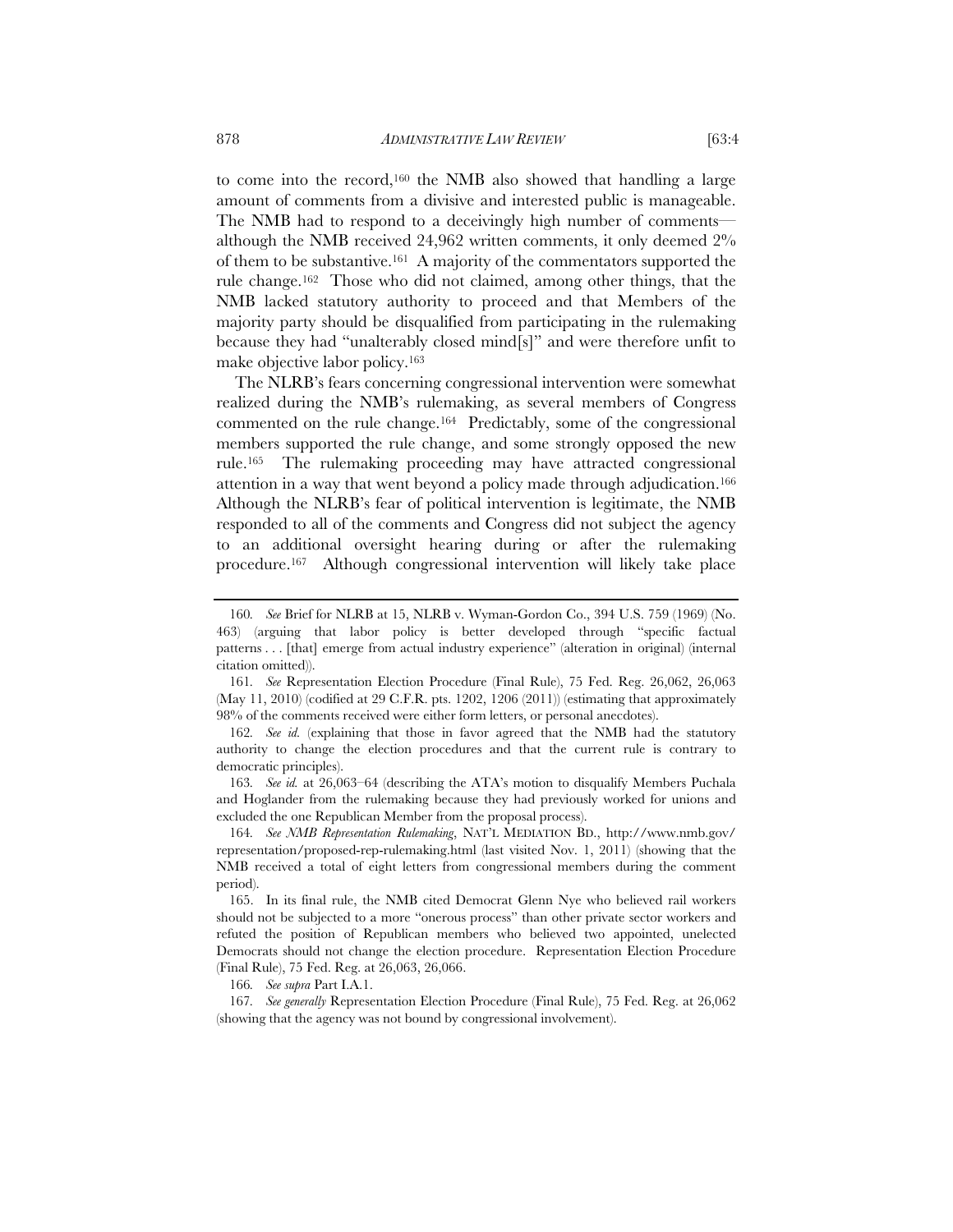during the rulemaking process, it was not in the NMB's case nearly as intrusive as the NLRB fears.168

Finally, the NLRB can rest assured that ossification did not pose a large obstacle for the NMB.169 The NMB did have to publish a rule clarification because the notice of proposed rulemaking omitted the factual basis for its certification that the rule would not affect a significant number of small businesses to trigger the RFA, but the revised notice only included a short statement concerning the agency's conclusion on the matter.<sup>170</sup> The NLRB should not let its concerns with ossification stand in the way of its rulemaking efforts.171 Although the NLRB will have to address the RFA and, depending on the rule, may have to devise alternative options to accommodate small businesses, the NMB addressed the statute quickly and was able to move forward with little interference.172

#### *3. The Final Rule*

The NLRB should publish its future final rules with a detailed preamble, as the NMB's preamble to its election procedure rule addressed each substantive comment and refuted arguments against the rule change.<sup>173</sup> On May 11, 2010, only six months after the NMB published its notice of proposed rulemaking, it published the final rule with a preamble spanning twenty-seven pages in the *Federal Register* adopting the proposed rule.174 The NMB painstakingly reviewed each substantive comment, took a considerable amount of time addressing the negative commentators' concerns, responded to Chairman Dougherty's dissent, and thoroughly

171*. See supra* Part I.A.3.

<sup>168</sup>*. See NLRB Rulemaking*, *supra* note 9, at 997 (predicting debilitating congressional intervention in NLRB rulemaking).

<sup>169</sup>*. See* Representation Election Procedure (NPRM), 74 Fed. Reg. 56,750, 56,754 (proposed Nov. 3, 2009) (codified at 29 C.F.R. pts. 1202, 1206 (2011)) (certifying that the rule would not affect small businesses under the RFA, and OMB need not approve of the rule under the PRA).

 <sup>170.</sup> Proposed Rule Clarification, 74 Fed. Reg. 63,695, 63,695 (Dec. 4, 2009) (codified at 29 C.F.R. pts. 1202, 1206) (describing that the rule change would not directly affect any small entities as defined under the RFA).

<sup>172</sup>*. See* Lubbers, *supra* note 5, at 422 ("It is certainly possible that a Board rule might have a 'significant economic impact on a substantial number of small entities,' and if so the agency would need to do the requisite [RFA] analysis.").

<sup>173</sup>*. See generally* Final Rule, 75 Fed. Reg. 26,062 (May 11, 2010) (codified at 29 C.F.R. pts. 1202, 1206) (refuting arguments that the NMB was required to hold a comment period before initiating rulemaking, that the rule lacked statutory authority, and that the rule was arbitrary and capricious because it did nothing to create a parallel decertification procedure).

<sup>174</sup>*. See id.* (explaining its rationale for the final rule in detail).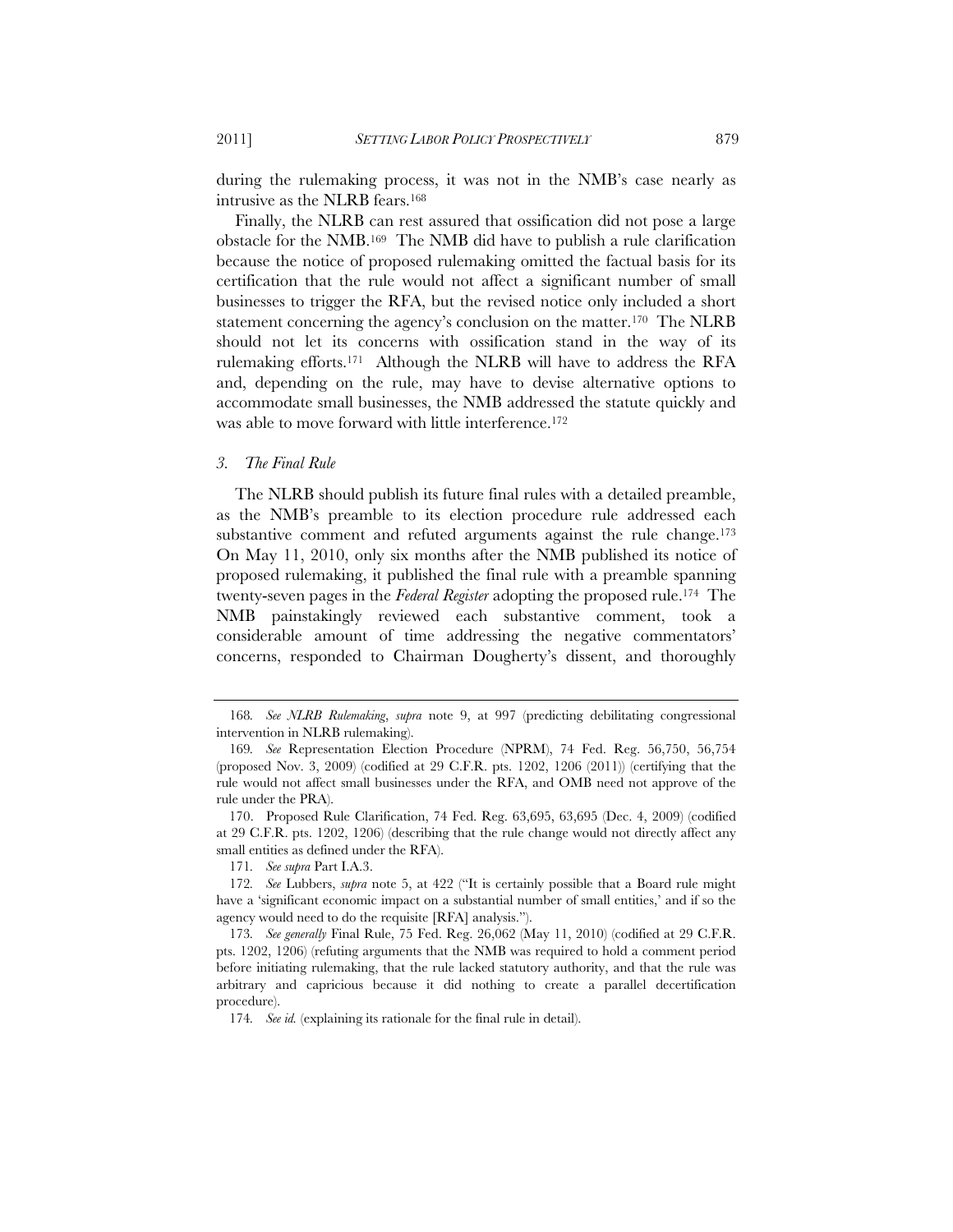discussed its rationale for adopting the new election procedure, which "more accurately measure[s] employee choice in representation elections."175

An example of the amount of detail the NMB used to refute commentators' counterarguments is the way it responded to allegations of agency bias.176 ATA and Right to Work, two trade associations, filed a motion for disqualification of Members Hoglander and Puchala, the two Members supporting the proposed rule.<sup>177</sup> They argued the NMB's process for proposing changes to its election procedure was inadequate because it did not follow the preliminary hearing method used in the *Chamber of Commerce* proceeding. Additionally, the trade associations argued that the majority excluded Chairman Dougherty from the rulemaking proceedings and that the rule was rushed through notice-and-comment to accommodate the unions that had elections pending in postmerger Delta Air Lines.178 The NMB took each argument in turn and explained that the petitions failed to make the requisite clear and convincing showing that the two Democratic Members each had an "unalterably closed mind on matters critical to the disposition of the rulemaking" and should have been disqualified179

The NLRB should adhere to the same level of detail in formulating its own final rules. To the extent possible, it should substantively address each valid argument for and against the final rule, including the dissenting opinions of its members.180 Formally, the APA only requires that final rules

<sup>175</sup>*. Id.* at 26,072. Additionally, the NMB stated that the new rule brings the agency in line with private sector unionism nationwide and that it conforms to basic principles of democracy. *Id.* at 26,074. Finally, according to the NMB, adopting the new rule ensures that all employees can register their support for or opposition to a union affirmatively rather than passively, and allow abstainers the right to be indifferent about unionization. *Id.* at 26,076.

<sup>176</sup>*. See id.* at 26,063 ("Rulemaking requires a decision maker to choose between competing priorities . . . . Prejudgment and/or bias is not established by the mere fact  $\dots$  that a [rule] is controversial  $\dots$ .").

<sup>177</sup>*. Id.*

<sup>178</sup>*. See id.* at 26,064 (arguing also that Hoglander and Puchala prejudged the issues because they worked with unions in the past).

<sup>179</sup>*. Id.* at 26,063 (quoting Ass'n of Nat'l Advertisers v. FTC, 627 F.2d 1151, 1154 (D.C. Cir. 1979)). The Board also relied on *United States. v. Morgan*, 313 U.S. 409, 421 (1941), for the presumption that agency heads are capable of acting neutrally despite their political leanings. *Id.* at 26,065.

 <sup>180.</sup> An NLRB member dissented from the healthcare bargaining rule; in the highly political labor industry, bipartisan members will not always agree. *See* Grunewald, *supra* note 1, at 306 (noting that Member Johansen formally dissented from the NLRB's healthcare bargaining rule in 1989).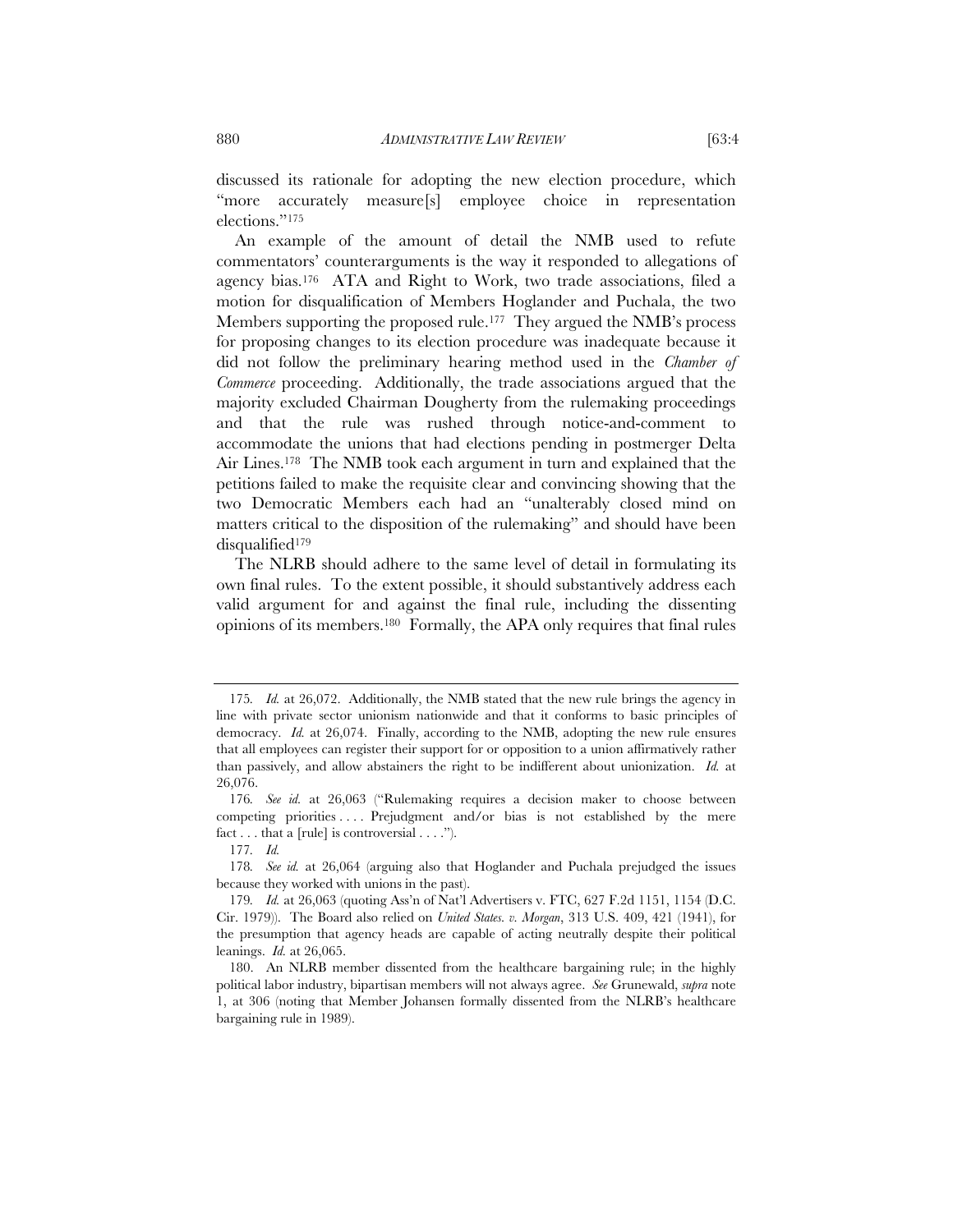contain "a concise general statement of their basis and purpose."181 Yet today, judges look primarily to the published preamble when reviewing final rules.182 Given its concerns that the Judiciary will look unfavorably upon its policies promulgated during rulemaking, the NLRB should include a detailed statement of basis and purpose—taking into consideration and refuting any counterarguments—in any future rulemaking endeavors, especially since the reviewing judge in the NMB rulemaking case looked favorably upon the NMB's detailed preamble.183

Thus, the NMB had the capacity to substantively respond to an overwhelming number of comments and took the time to articulate its rationale for rejecting those comments.184 In labor relations, there will be several competing views, so it is likely that any rulemaking by the NLRB will similarly encounter large backlash.<sup>185</sup> But by explaining its rationale thoroughly in the preamble to the final rule, the agency may be able to overcome accusations of politicking in rulemaking.

#### *B. The Litigation: How the NMB's Processes Paid Off*

The NLRB's fear of pre-enforcement judicial review came to light in the NMB representation election rulemaking; yet, the Judiciary afforded the NMB deference and ultimately upheld the rule, suggesting that the Judiciary is not inherently suspicious of collective bargaining in all circumstances.186 On May 17, 2010, shortly after the final rule was published, ATA filed a lawsuit in the District Court for the District of Columbia alleging that the new rule violated the RLA, that the rule change was arbitrary and capricious, and that Members Hoglander and Puchala had prejudged the issue and ignored comments against the final rule.<sup>187</sup> Although the NMB's success in one case cannot prove the NLRB will

<sup>181. 5</sup> U.S.C. § 553(c) (2006).

<sup>182</sup>*. See* LUBBERS, *supra* note 31, at 261–62 (explaining that the APA does not require long preambles, but that judges do look to them during judicial review). After the Supreme Court's decision in *Motor Vehicles Manufacturer's Ass'n v. State Farm Mutual Automobile Insurance Co*., 463 U.S. 29 (1983), agencies must address and refute major opposition to the rule in the preamble to survive arbitrary and capricious review. *Id.* at 262–63, 265.

<sup>183</sup>*. See* Air Transp. Ass'n of Am. v. Nat'l Mediation Bd., 719 F. Supp. 2d 26, 37–45 (D.D.C. 2010) (describing how the NMB's detailed explanation for its rule change helped it survive judicial review under both *Chevron* and arbitrary and capricious review).

<sup>184</sup>*. See supra* notes 173–76 and accompanying text*.*

<sup>185</sup>*. See* Grunewald, *supra* note 1, at 301 (noting that the NLRB in its healthcare bargaining rule received 114 oral and 33 substantive comments during the notice-and-comment period).

<sup>186</sup>*. See generally Air Transp. Ass'n of Am.*, 719 F. Supp. 2d at 26 (upholding the final rule as a reasonable interpretation of the RLA).

<sup>187</sup>*. Id.* at 29–30.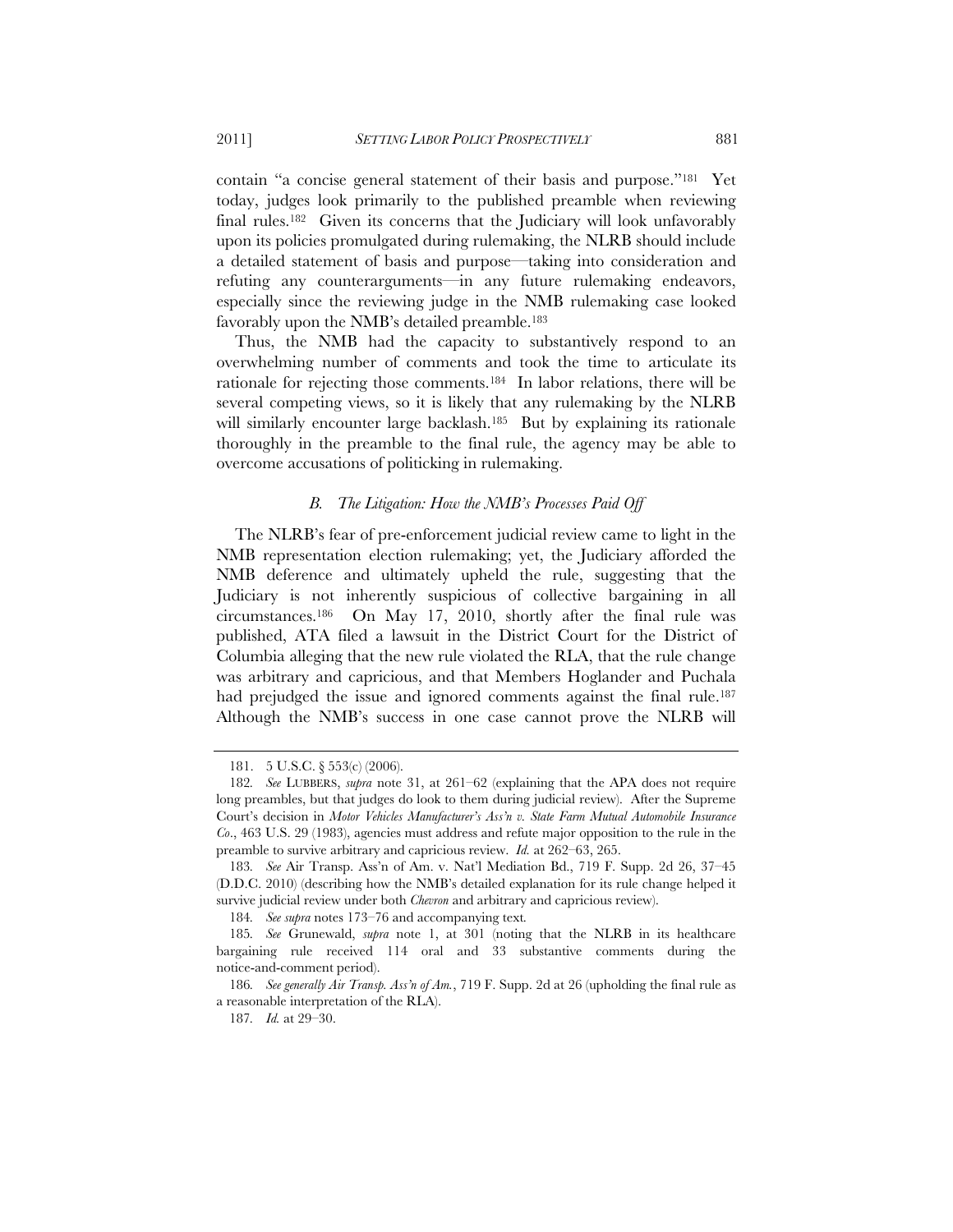882 *ADMINISTRATIVE LAW REVIEW* [63:4

prevail in future cases, studying the path that the NMB rulemaking took demonstrates that it is possible for collective bargaining rules to survive judicial review if the agency follows APA rulemaking procedures. This section will first explain how the court presumed that the NMB majority did not prejudge the issues in its order denying ATA's motion for expedited discovery, and then will demonstrate how the court ultimately deferred to the agency's policy choice to argue that the NLRB's fears concerning the federal Judiciary's inherent suspicion of labor policymaking should not prohibit the agency from undertaking rulemaking.

#### *1. Motion for Expedited Discovery*

The district court afforded deference to the NMB when rejecting the plaintiff's allegation that Members Hoglander and Puchala showed bias during the rulemaking, which refutes the NLRB's fear that the Judiciary will not defer to the agency's policy choices and will instead seek to undercut its decisions.188 Courts place a very high burden on the party alleging bias, as judges presume that agency members are "collaborative instrumentalities of justice" acting in good faith.189 Courts also recognize that agency heads act as legislatures and not as neutral adjudicators when rulemaking, so agency members are only disqualified when "there has been a clear and convincing showing that the agency member[s] ha[ve] an unalterably closed mind on matters critical to the disposition of the proceeding."190

First, the NMB litigation rebuts the NLRB's fear that the Judiciary will impose its own policy choices because the party challenging the rulemaking must overcome a general presumption that an agency head acts in good faith.191 In its motion for expedited discovery, the ATA argued that the majority had prejudged the issues, as evidenced by Chairman Dougherty's letter to the Republican senators detailing the internal procedures of the Board and by the fact that unions withdrew their election campaigns just

<sup>188</sup>*. See* Air Transp. Ass'n of Am. v. Nat'l Mediation Bd., No. 10-0804, at 11 (D.D.C. June 4, 2010) (order denying motion for expedited discovery) (concluding that the plaintiffs failed to show evidence of "bad faith or improper behavior" as to warrant discovery on the issue of bias).

<sup>189</sup>*. See id.* at 6 (quoting United States v. Morgan, 313 U.S. 409, 422 (1941)) (explaining that without this presumption, courts frequently look into the agencies' deliberative process).

<sup>190.</sup> Ass'n of Nat'l Advertisers, v. FTC, 627 F.2d 1151, 1170 (D.C. Cir. 1979).

<sup>191</sup>*. See, e.g.*, *Morgan*, 313 U.S. at 421 (finding agency heads "are not assumed to be flabby creatures any more than judges are" and courts presume both to be impartial).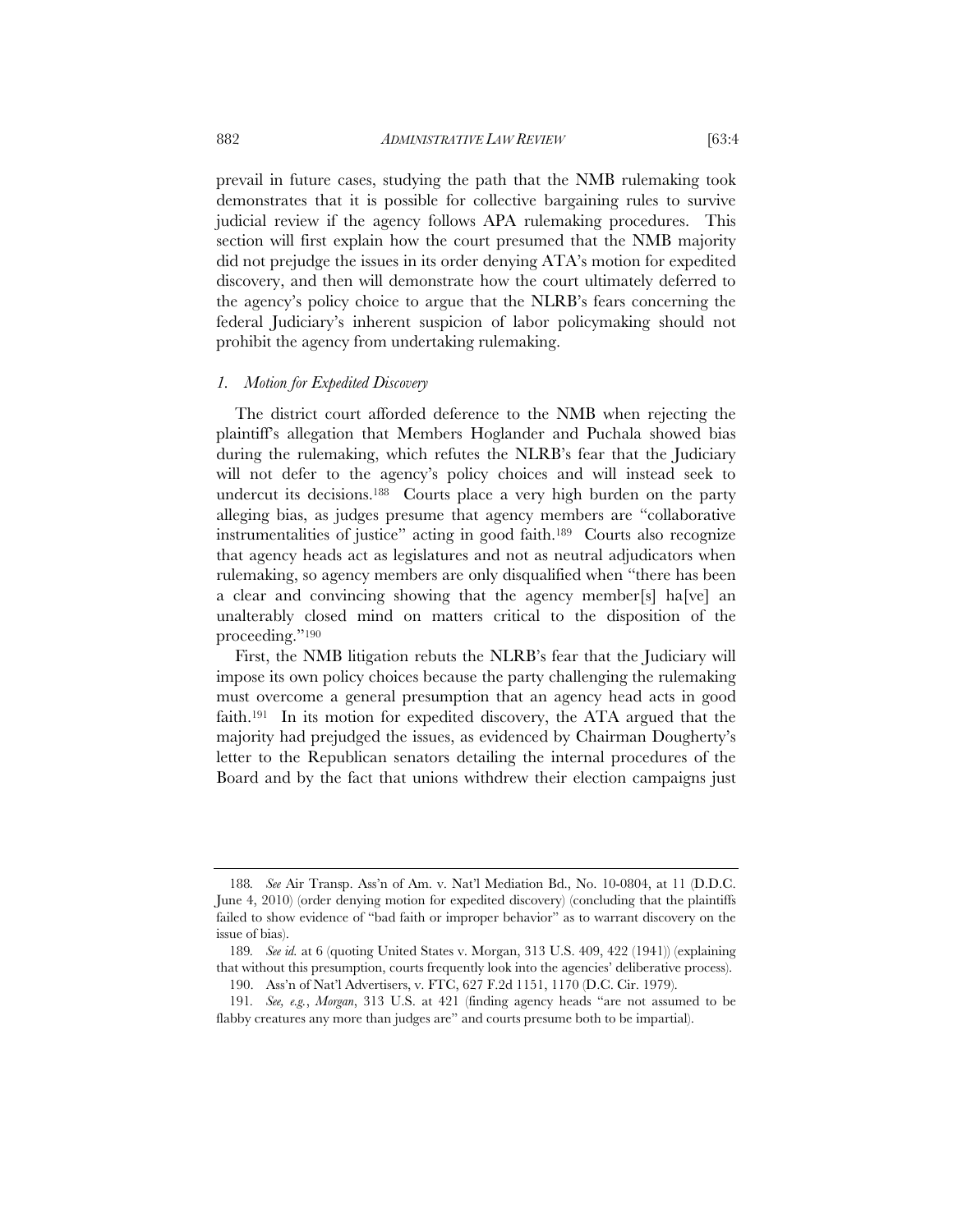before the NMB published the proposal in the *Federal Register*.192 The court, however, concluded that even a direct accusation by a colleague that the majority was acting with "unalterably closed minds" was insufficient to grant the plaintiff's discovery on the issue.193 The letter merely showed "dysfunction" at the Board and that the NMB did not act in the "spirit of collegiality."194 Yet, the court recognized the political composition of the NMB at the time, saying the Chairman's alleged exclusion was the product of her being in the political minority. Further, the court concluded that the structure of the internal debate was not appropriate for the judicial review.195 This assertion should reassure the NLRB if it moves forward with a rule that may polarize the bipartisan Board, as the court recognized that internal agency disputes exceed the scope of judicial review and would not not overturn a policy without concrete allegations that agency members predetermined the outcome.196

Second, courts recognize that agency heads act in a quasi-legislative capacity when promulgating rules, and thus are not held to the same standard as a neutral adjudicator.<sup>197</sup> When adjudicating, agency heads are disqualified when "a disinterested observer may conclude that [the agency] has ... adjudged the facts as well as the law of a particular case in advance of hearing it."198 When rulemaking, the test is much less stringent: an agency member is only disqualified if the member acts with "an unalterably closed mind on matters critical to the disposition of the proceeding."199 In this case, Chairman Dougherty's letter and the timing of the rulemaking were not enough to show Members Hoglander and Puchala had "unalterably closed minds" because the NMB carefully proceeded through

<sup>192</sup>*. Air Transp. Ass'n of Am.*, No. 10-0804, at 2–6 (claiming that Hoglander and Puchala had a pro-union agenda because each had a labor background, and that they excluded Chairman Dougherty to further that agenda).

<sup>193</sup>*. Id.* at 11 (denying the plaintiff's motion and discovery on the prejudgment issue).

<sup>194</sup>*. Id.* at 7.

<sup>195</sup>*. See id.* (finding even Chairman Dougherty was unsurprised that she "was not included in the initial crafting of the proposed rule" given her policy disagreement with the majority).

<sup>196</sup>*. See id.* at 6 (noting that internal dysfunction does not "require the inference that the majority Board Members were acting with closed minds . . . regarding issuance of the New Rule").

<sup>197</sup>*. See, e.g.*, Ass'n of Nat'l Advertisers v. FTC, 627 F.2d 1151, 1168–69 (D.C. Cir. 1979) (noting that the neutral and detached role of an adjudicator is inapplicable to rulemaking).

 <sup>198.</sup> Cinderella Career & Finishing Schs., Inc. v. FTC, 425 F.2d 583, 591 (D.C. Cir. 1970) (alteration in original) (quoting Gilligan, Will & Co. v. SEC, 267 F.2d 451, 469 (2d Cir. 1959)).

<sup>199</sup>*. Ass'n of Nat'l Advertisers*, 627 F.2d at 1170.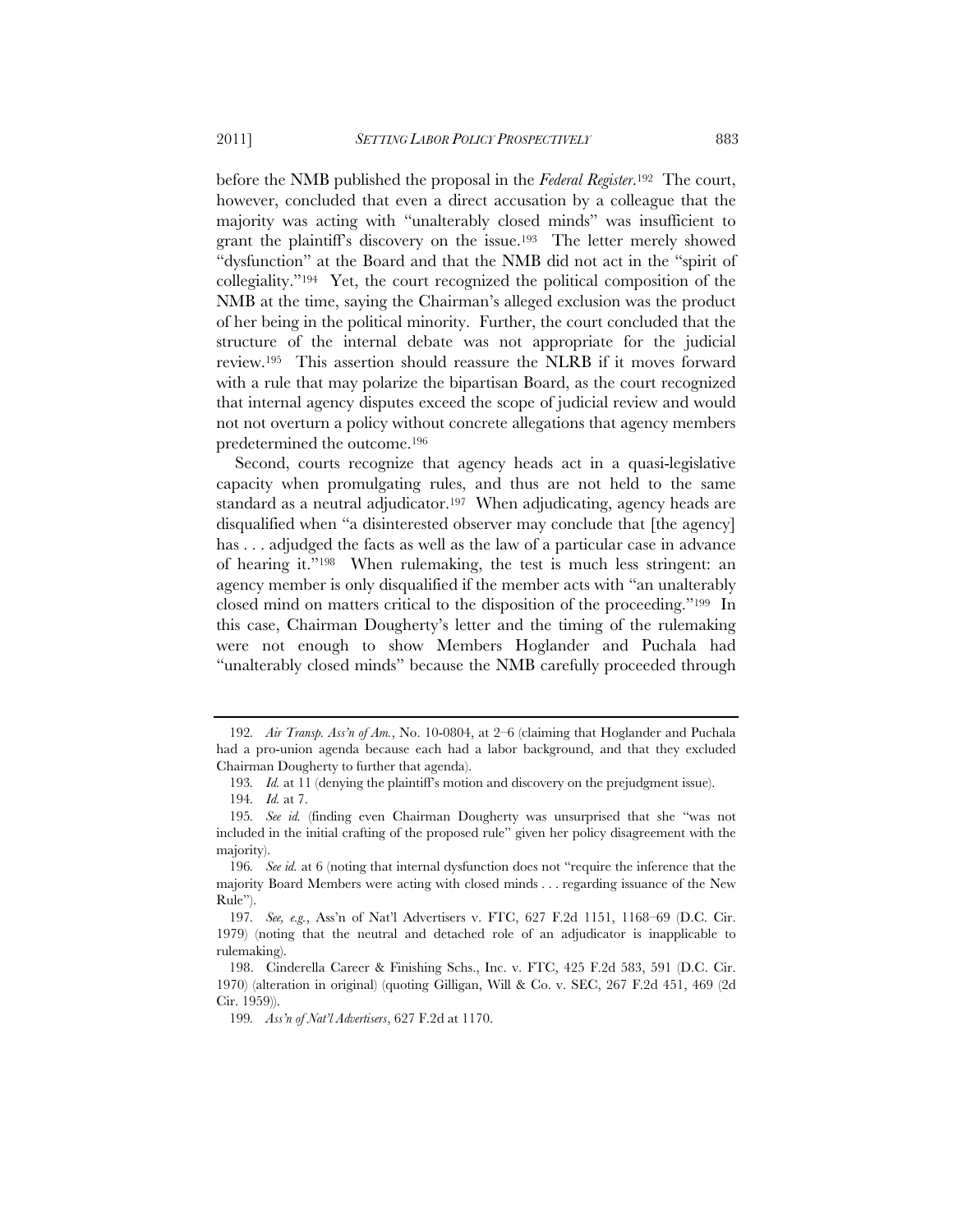the rulemaking.200 Indeed, the court found that the "level of detail with which the agency considered and discussed negative comments in the Final Rule belies ATA's allegations that the Board rushed its consideration."201

Thus, if the NLRB engaged in rulemaking rather than adjudicatory policymaking, it would be further insulated from any bias claims that may arise.202 In moving forward, the NLRB may wish to avoid internal conflicts by being more open among the Board members so as not to allow a court to accuse them of being "dysfunctional," even though the internal agency proceedings exceed the scope of judicial review.203 Even if the agency faces internal disagreements, the NMB rulemaking demonstrates that when the agency writes a detailed preamble, the court can see if the agency considered alternate views; thus, the NLRB should attempt to achieve the level of detail the NMB used in its final rule.204

#### *2. The Decision*

In its decision, the District Court for the District of Columbia deferred to and upheld the NMB's collective bargaining policy choice, showing that, at least in the case of the NMB rulemaking, the Judiciary has no inherent suspicions of collective bargaining as the NLRB fears.205 On June 28, 2010, two months after the ATA filed its lawsuit, the court held for the NMB, denying the plaintiff declaratory and injunctive relief and finding that the new rule did not violate the APA or the RLA.206

<sup>200</sup>*. See Air Transp. Ass'n. of Am.*, No. 10-0804, at 7–8 (looking at the "context of the rulemaking as a whole" to conclude that the agency did not rush the rule, as it took six months).

<sup>201</sup>*. Id.* at 8.

<sup>202</sup>*. Compare Ass'n of Nat'l Advertisers*, 627 F.2d at 1170 (rulemakers are disqualified only if they act with "unalterably closed mind[s]"), *with Cinderella Career & Finishing Schs.*, 425 F.2d at 591 (adjudicators are disqualified if "a disinterested observer may conclude that [the agency] has ... adjudged the facts as well as the law of a particular case in advance of hearing it" (alteration in original) (citation omitted)).

<sup>203</sup>*. See Air Transp. Ass'n of Am.*, No. 10-0804, at 6 (stating that the contents of the letter show the Board has been "dysfunctional" since President Obama appointed a second Democrat).

<sup>204</sup>*. See id.* at 8 (noting that the detailed preamble to the final rule demonstrates the majority's willingness to waver from its policy decisions during the rulemaking).

<sup>205</sup>*. See* Flynn, *supra* note 1, at 439–40 (arguing that the Court in *Lechmere* overturned agency interpretation of its own ambiguous statute, proving the Judiciary's inherent animus toward collective bargaining (citing Lechmere, Inc. v. NLRB, 502 U.S. 527 (1992))).

<sup>206</sup>*. See* Air Transp. Ass'n of Am. v. Nat'l Mediation Bd., 719 F. Supp. 2d 26, 45 (D.D.C. 2010) (granting summary judgment in favor of the NMB and denying the plaintiff's request for relief).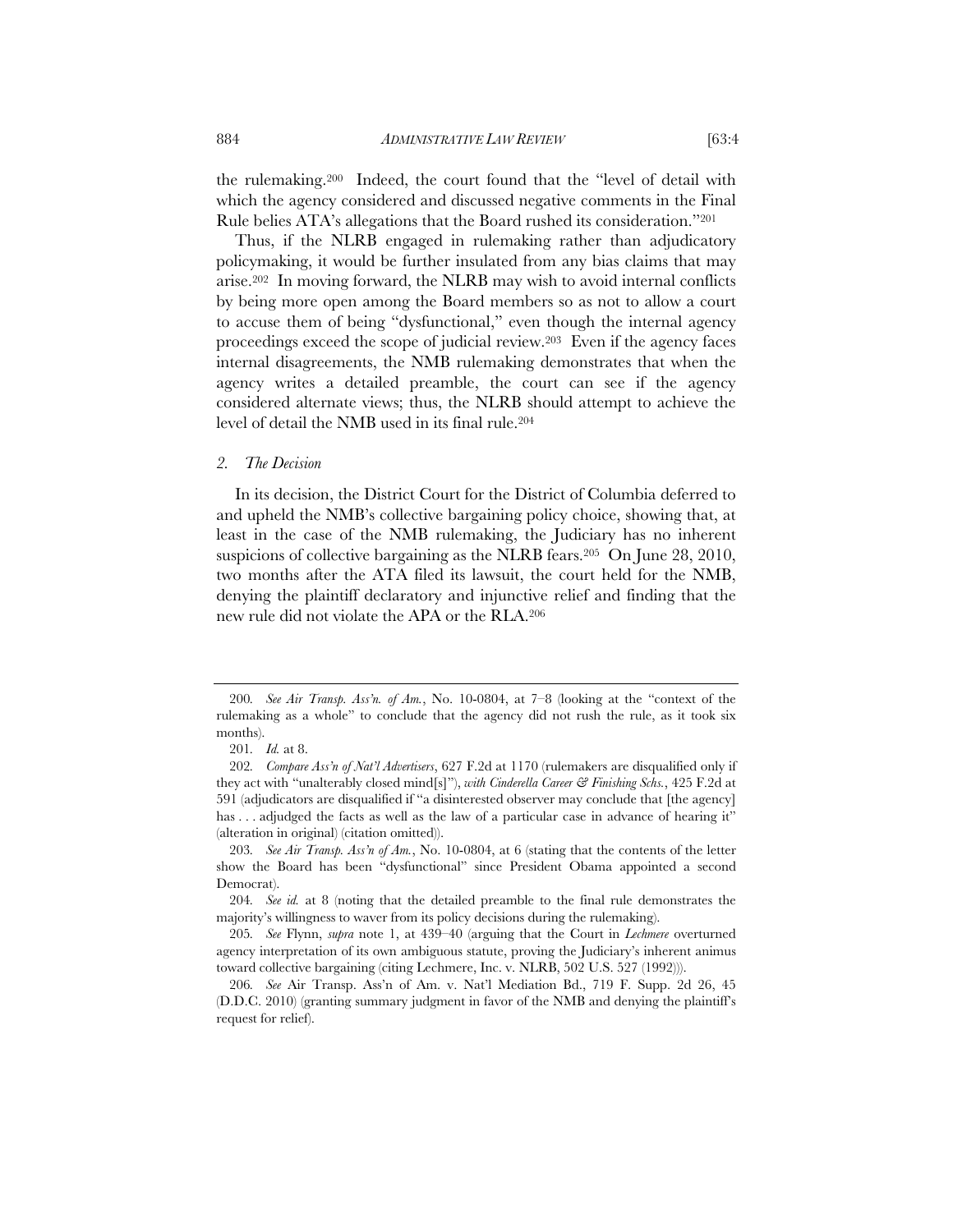The court used two deferential doctrines, which should demonstrate to the NLRB that collective bargaining rules can survive pre-enforcement review in the federal district courts.207 First, the court used *Chevron* to conclude that "nothing in the statute unambiguously requires that a majority of all eligible voters select the representative of the employees . . . . This silence creates ambiguity." Second, the agency reasonably interpreted the RLA.208 In the first step, the court relied in part on the similarity between the RLA and the NLRA and the NMB's broad discretion to determine the method of resolving election disputes.209 Under the second *Chevron* prong, the court cited to the NMB's reliance on empirical evidence and explanation of the changed circumstances in both the notice of proposed rulemaking and final rule to conclude that the new policy consistently upheld the broad construction and statutory mission of the RLA.210

In theory, *Chevron* should insulate the NLRB from judicial overreaching: the NLRA is inherently ambiguous, so the agency should move to the deferential second step of the test.211 Yet, scholars argue that *Chevron* has not prevented the Judiciary from imposing its own views on the agency.<sup>212</sup> While courts have overturned agency decisions using *Chevron* in the past, several recent cases show just the opposite.<sup>213</sup> Additionally, one scholar

<sup>207</sup>*. See* Lubbers, *supra* note 5, at 427–28 (suggesting that Congress amend the NLRA to account for preenforcement review of final rules in the federal court of appeals to encourage rulemaking).

<sup>208</sup>*. Air Transp. Ass'n of Am.*, 719 F. Supp. 2d at 33–34.

<sup>209</sup>*. See id.* at 33–37 (concluding that the NMB's interpretation of the RLA—to allow for a majority vote where management interferes with an election—proves statutory ambiguity).

<sup>210</sup>*. Id.* at 39 ("The Board's explanation of its reasons for adopting the New Rule shows that the New Rule is compatible with the Board's statutory mission to investigate representation disputes . . . .").

<sup>211</sup>*. E.g.*, Flynn, *supra* note 1, at 437 ("The NLRA is by its terms extremely general, and the legislative history on most points is either nonexistent or unilluminating.").

<sup>212</sup>*. See id.* at 442 (arguing that the Court imposed its own value judgment in deciding that § 7 of the NLRA was unambiguous under *Chevron* step one, which shows that *Chevron* does not prevent judicial overreaching (citing Lechmere, Inc. v. NLRB, 502 U.S. 527 (1992))).

<sup>213</sup>*. See, e.g.*, Loparex LLC v. NLRB, 591 F.3d 540, 550 (7th Cir. 2009) (granting *Chevron* deference to the NLRB's interpretation of  $\S 2(11)$  of the NLRA defining "responsible direction"); SEIU v. NLRB, 574 F.3d 1213, 1214 (9th Cir. 2009) (affirming the NLRB's determination that § 8(g) applies only to hospitals because the *Chevron* doctrine requires deference to the NLRB); Va. Mason Med. Ctr. v. NLRB, 558 F.3d 891, 894 (9th Cir. 2009) (enforcing an NLRB enforcement order because of *Chevron*). *But see* FedEx Home Delivery v. NLRB, 563 F.3d 492, 510 (D.C. Cir. 2009) (finding that single-route drivers were independent contractors rather than "employees" under the NLRA, overturning the agency's interpretation despite *Chevron*).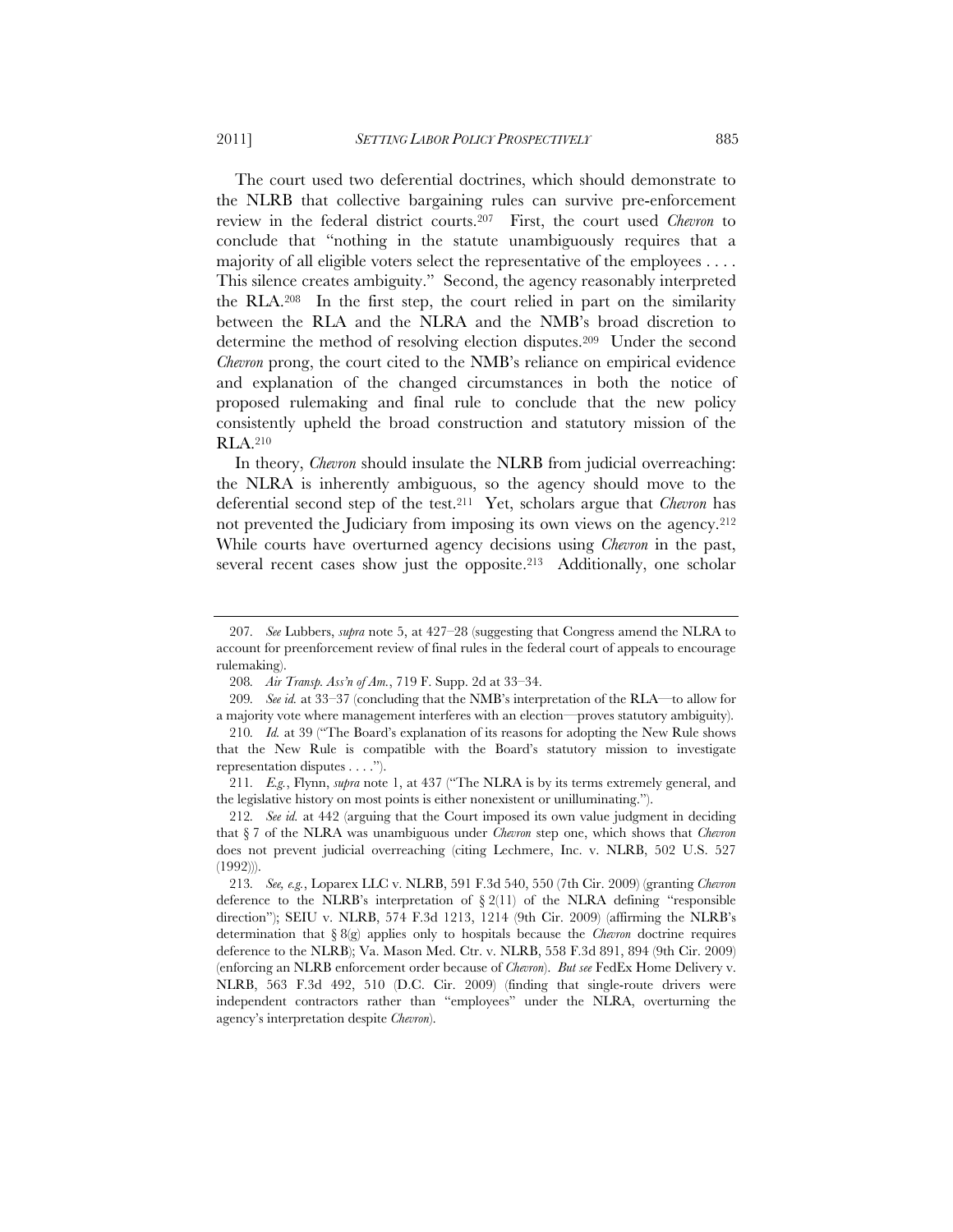argues that the Judiciary may be hesitant to apply a deferential standard because it is suspicious of the NLRB's resistance to rulemaking—perhaps then rulemaking could restore judicial confidence in the agency and lead to a more deferential standard of review.214

Second, in light of the Supreme Court's ruling in *FCC v. Fox Television Stations, Inc.*,215 an agency action is not subject to a heightened standard of review when it changes administrative policy.216 Thus, should the NLRB wish to change its policy interpretations through rulemaking, it would need only to provide a "reasoned explanation" for its action that demonstrates it is changing policy.217 The district court's analysis under *Chevron* step two and of the arbitrary and capricious standard under the APA addressed the NMB's policy reversal in the new rule.218 The court rejected the plaintiff's argument that the longevity of the old rule necessarily makes the change to the new rule unreasonable because the NMB presented empirical data that showed a "no union" option would improve representation elections and explained that "there is evidence that the [Original Rule's] procedures were adopted in response to an era of widespread company unionism."219 *Fox Television Stations* provides an additional layer of deference for agencies changing policy and an incentive to carefully craft a detailed preamble in a final rule.220 Thus, the NLRB should be able to take advantage of the

<sup>214</sup>*. See* Hirsch, *supra* note 45, at 26 ("Rulemaking's increased predictability may also reduce the hostility that some courts exhibit towards the Board's adjudications.").

<sup>215. 129</sup> S. Ct. 1800 (2009).

<sup>216</sup>*. Id.* at 1810 (finding the APA mentions no heightened standard for reviewing policy reversals).

<sup>217</sup>*. Id.* at 1811 (explaining that an agency may deviate from a past practice when "the new policy is permissible under the statute, . . . there are good reasons for it, and . . . the agency *believes* it to be better, which the conscious change of course adequately indicates").

 <sup>218.</sup> Air Transp. Ass'n of Am. v. Nat'l Mediation Bd., 719 F. Supp. 2d 26, 40 (D.D.C. 2010) ("[M]uch of the analysis regarding the Board's stated reasons for its promulgation of the New Rule overlaps with that under *Chevron* step two.").

<sup>219</sup>*. Id.* at 38 (alteration in original) (citation omitted). The court rejected the plaintiff's argument that the NMB's decision in *Chamber of Commerce*, 13 N.M.B. 90 (1986), bound the agency to a full evidentiary hearing. The court further stated that even if that decision had been binding, "the Board has not run afoul of the APA because . . . the Board has adequately explained its reasons for the change." *Id.* at 44.

 <sup>220.</sup> Since the *Fox* decision, courts have upheld well-reasoned policy changes that acknowledge their departure from agency precedent in the preamble. *See, e.g.*, Modesto Irrigation Dist. v. Gutierrez, 619 F.3d 1024, 1035 (9th Cir. 2010) (agency explicitly recognized it was changing a policy when it determined a new policy better served the statutory function). Courts have rejected policy alterations that fail to acknowledge a departure. *See, e.g.*, Wyoming v. U.S. Dep't of Interior, Nos. 09-CV-118J, 09-CV-138J, 2010 WL 4814950, at \*2 (D. Wyo. Nov. 18, 2010) (overturning a final rule where the Fish and Wildlife Service failed to acknowledge a change in its recovery criteria and provide reasoned analysis for that change).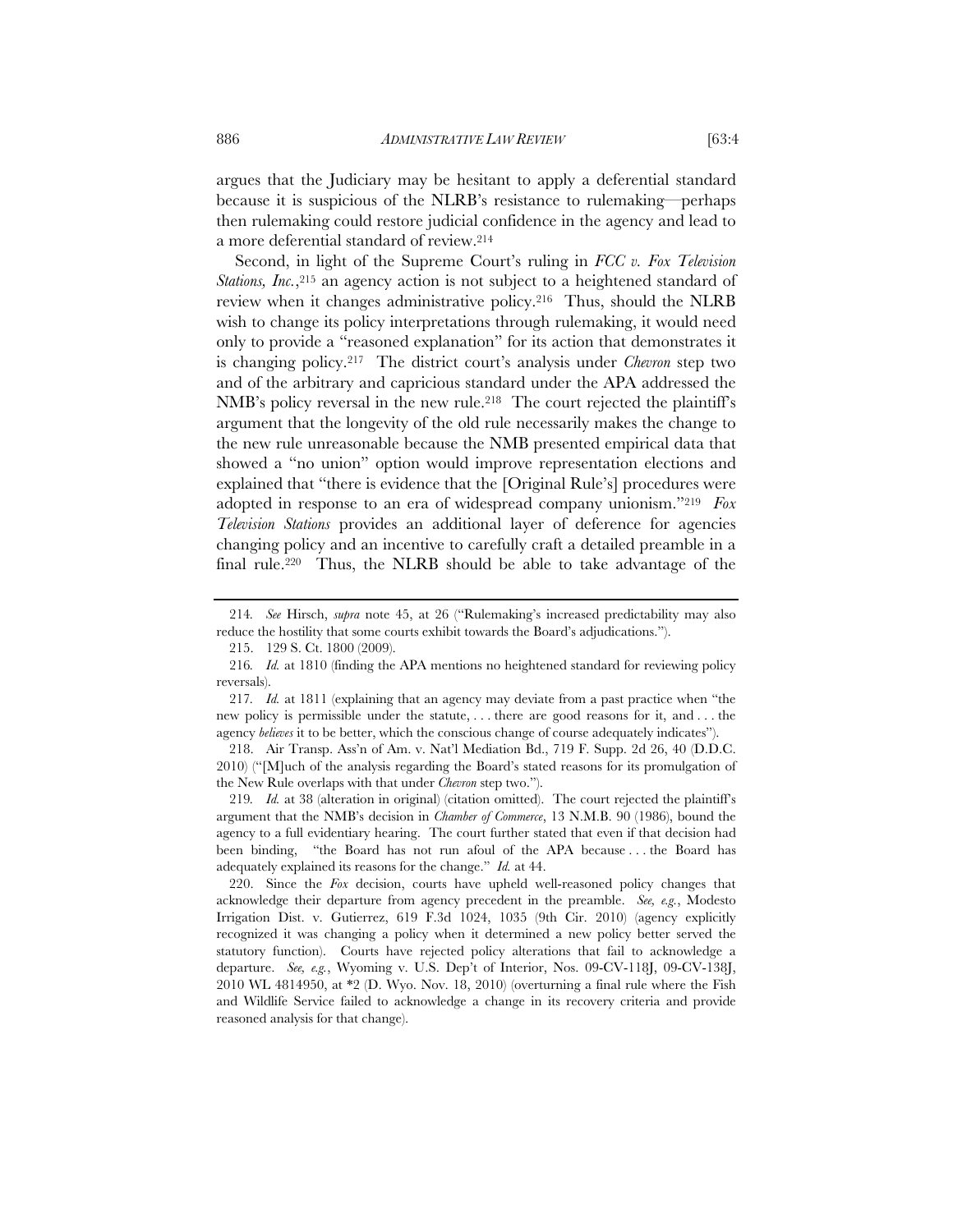deferential standards the district court afforded to the NMB when rulemaking if it adequately explains its reasons for changing policy and adopting a new rule in a detailed preamble.221

#### *3. Post-Decision: Appeal, Effect of the Rule, and Congressional Intervention*

To date, the procedures the NMB utilized during its representation rulemaking created a successful final rule—indeed, the postmerger Delta flight attendants somewhat ironically rejected union representation in November 2010 using the new rulemaking procedures.<sup>222</sup> The outcome of the NMB's rulemaking refutes the NLRB's concern that judicial review will delay its policies significantly, as litigation at the district court only delayed the NMB rule's effective date by twenty days.223 However, the NMB has faced two of the NLRB's primary concerns with rulemaking: pre-enforcement review in the federal district courts<sup>224</sup> and an attempted congressional intervention.225

On October 7, 2010, the ATA appealed to the U.S. Court of Appeals for the District of Columbia Circuit, so now the rule faces at least one more layer of judicial scrutiny.226 Scholars have recommended that Congress amend the NLRA to facilitate pre-enforcement judicial review in the courts of appeals to avoid this double layer of judicial review.227 There is no way to predict how the appeals court will rule because the courts of appeals

 <sup>221.</sup> By rulemaking, the NLRB may increase the Judiciary's faith in the legitimacy of the NLRB's policy choices. *See* Hirsch, *supra* note 45, at 26 (rulemaking would increase judicial deference because of the "more thorough explanation of the Board's reasons for a policy and a more explicit recognition of competing views on an issue").

 <sup>222.</sup> Charles Riley, *Delta Flight Attendants Reject Union*, CNNMONEY.COM (Nov. 4, 2010, 9:09 AM), http://money.cnn.com/2010/11/04/news/companies/delta\_union/index.htm.

<sup>223</sup>*. See* Representation Election Procedure (Final Rule; Delay of Effective Date), 75 Fed. Reg. 32,273, 32,273 (June 8, 2010) (codified at 29 C.F.R. pts. 1202, 1206 (2011)) (notifying the public that the NMB pushed back the effective date of the representation election procedure from June 10, 2010, to June 30, 2010, due to ongoing litigation).

<sup>224</sup>*. See* Air Transp. Ass'n of Am. v. Nat'l Mediation Bd., 719 F. Supp. 2d 26 (D.D.C. 2010), *appeal docketed*, No.10-5254 (D.C. Cir. July 29, 2010) (recounting the ATA's argument that the new rule exceeds the scope of the RLA, is arbitrary and capricious, and that the majority prejudged the issue).

<sup>225.</sup> H.R.J. Res. 97, 111th Cong. (2010); S.J. Res. 30, 111th Cong. (2010).

 <sup>226.</sup> Air Transp. Ass'n of Am. v. Nat'l Mediation Bd., 719 F. Supp. 2d 26 (D.D.C. 2010), *appeal docketed*, No.10-5254 (D.C. Cir. July 29, 2010).

<sup>227</sup>*. See* Grunewald, *supra* note 1, at 321 (suggesting that Congress increase NLRB rulemaking, by amending the NLRA to require that any pre-enforcement review take place in the courts of appeals); *see also* Administrative Conference of the United States Recommendations Regarding Administrative Practice and Procedures, 56 Fed. Reg. 33,841, 33,852 (July 24, 1991) (codified at 1 C.F.R. pt. 305 (1991)) (recommending a congressional amendment to the NLRA because the double judicial scrutiny is unnecessary).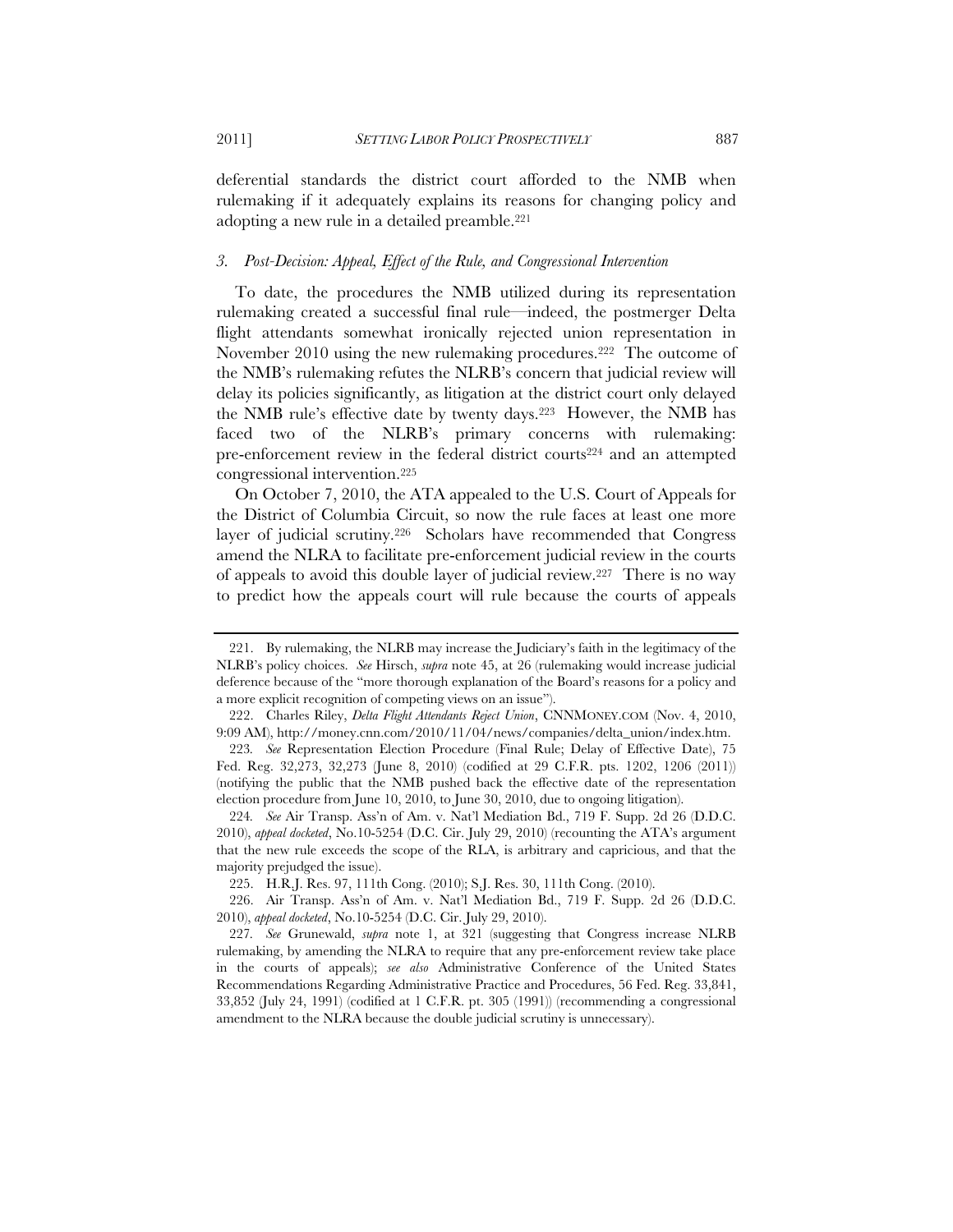defer only to agencies' policy choices and not to the judgment of lower courts.228 The agency has followed APA procedures and written a thorough preamble to the final rule, which should facilitate a favorable decision when the court of appeals applies *Chevron*, *State Farm*, and *Fox Television Stations*.229

Second, both houses of Congress attempted to use their power under the CRA to disapprove of the final rule.230 Republican Senator Johnny Isakson of Georgia sponsored the Senate joint resolution, which the Senate rejected by a narrow vote of 43 to 56.231 Likewise, Republican Representative Phil Gingrey of Georgia's eleventh district sponsored the House joint resolution, which died out before a vote took place.<sup>232</sup> Even if the resolutions had passed, the President would have to sign the joint resolution into law before invalidating the final rule.233 The NLRB's fear that rulemaking will increase its congressional contact is legitimate—indeed, under a different political circumstance, these joint resolutions could have passed, thwarting the NMB's ability to make labor law independently.234 However, this process has only succeeded once, so it should not be a prohibitive consideration should the NLRB commence rulemaking activities, especially if it first begins rulemaking in a less divisive area.235

Congress has otherwise not posed a problem for the NMB, as it held no oversight hearings about the policy change during or after the

<sup>228</sup>*. See, e.g.*, Barnhart v. Walton, 535 U.S. 212, 215 (2002) (applying *Chevron*  independently to uphold the Social Security Administration's statutory interpretation and overturn the Fourth Circuit's decision); Republican Nat'l Comm. v. FEC, 76 F.3d 400, 407 (D.C. Cir. 1996) (overturning the district court's finding that a final rule was not arbitrary and capricious and that it was reasonable under *Chevron* by performing its own analysis).

<sup>229</sup>*. See supra* Part III.A.3; *see, e.g.*, Animal Legal Def. Fund, Inc. v. Glickman, 204 F.3d 229, 234 (D.C. Cir. 2000) (upholding a final rule under *Chevron* step two and arbitrary and capricious review because the Secretary of Agriculture "took account of [negative] comments, just as the designers of 'notice and comment' rulemaking intended").

<sup>230</sup>*. See* H.R.J. Res. 97, 111th Cong. (2010); S.J. Res. 30, 111th Cong. (2010).

<sup>231</sup>*. See* S.J. Res. 30, 111th Cong. (2010) (the vote took place on September 23, 2010).

<sup>232</sup>*. See* H.R.J. Res. 97, 111th Cong. (2010) (the House referred the rule to a subcommittee on September 24, 2010, and has not since acted on the resolution).

<sup>233.</sup> Congressional Review Act, 5 U.S.C. §  $801(a)(2)(B)(3)(B)$  (2006) (explaining that it takes both houses of Congress to override a presidential veto of the resolution).

 <sup>234.</sup> The Senate Resolution lost by a narrow 46 to 53 vote. S.J. Res. 30, 111th Cong. (2010).

 <sup>235.</sup> Lubbers, *supra* note 5, at 425 & n.78 (describing that the only time Congress successfully used the CRA to overturn a final rule was with the Clinton Administration's controversial OSHA ergonomics regulations in 2001).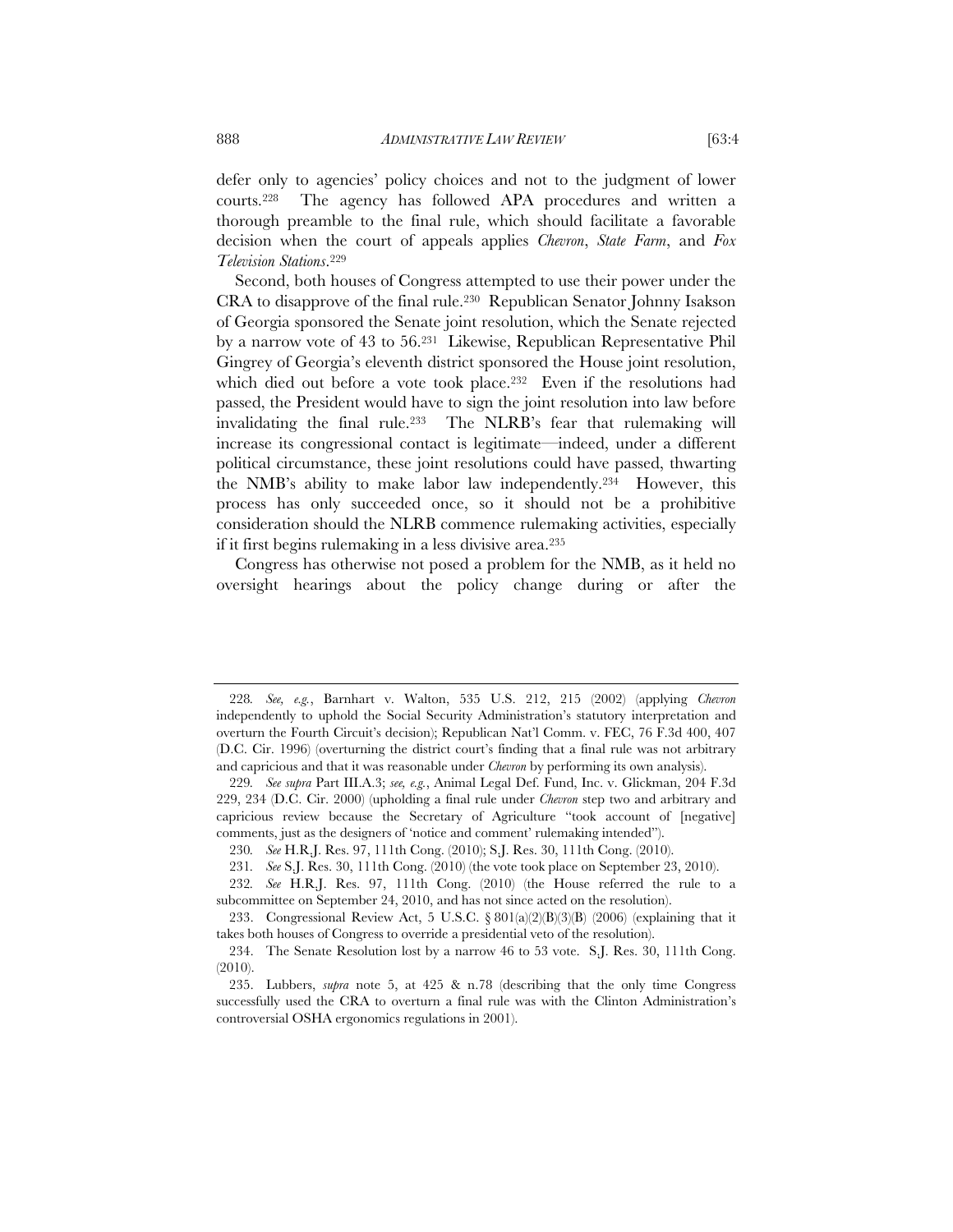rulemaking.236 Congress is free to intervene in an agency's activities at any time—whether the agency is making policy through rulemaking or adjudication.237 In 2008, for example, the NMB faced a congressional oversight hearing regarding its decision to refrain from making an election procedure rule change in connection with the disputed 2008 Delta election.238 Many representatives in that hearing expressed a desire that the NMB make the rule change.<sup>239</sup>

These drawbacks are unpredictable and could come during adjudication or rulemaking. The NLRB thus should consider the significant benefits of rulemaking, including increased agency legitimacy, public participation, and data gathering when deciding to engage in rulemaking.240 Further, the political timing of any rule change may be key to avoiding unwanted congressional intervention.241

#### IV. LOOKING AHEAD: THE NLRB'S MOST RECENT NOTICE OF PROPOSED RULEMAKING

On December 22, 2010, the NLRB issued its first substantive notice of proposed rulemaking in years.242 If adopted, the rule would require employers subject to "the NLRA to post notices of employee rights under the NLRA . "243 Thus, the NLRB is beginning to heed scholar's cries to promulgate long-lasting, stable, and legitimate labor policy through notice-and-comment rulemaking, and has thus far mirrored the procedures the NMB used in its rulemaking.244

<sup>236</sup>*. See generally* Representation Election Procedure (Final Rule), 75 Fed. Reg. 26,062 (May 11, 2010) (codified at 29 C.F.R. pts. 1202, 1206 (2011)) (noting congressional participation in the comment period but no hearings).

<sup>237</sup>*. See supra* notes 51–53 and accompanying text.

<sup>238</sup>*. See generally National Mediation Board Oversight of Elections for Union Representation: Hearing Before the H. Comm. on Transp. and Infrastructure*, 110th Cong. (2008) (hearing testimony about the NMB's refusal to alter the representation election procedures when petitioned to do so by a union that contested the 2008 Delta election, alleging interference by management).

<sup>239</sup>*. See, e.g.*, *id.* at 14 (statement of Rep. Jerrold Nadler) (asking the current NMB Chairman, Read C. Van de Water, why the union election procedures are unlike any other democratic election).

<sup>240</sup>*. See supra* Part II.

<sup>241</sup>*. See* Gould, *supra* note 4, at 44 (arguing that the current political climate presents a good opportunity to clarify the application of the Bush II Board's decisions by engaging in rulemaking instead of reversing its decisions permanently).

<sup>242.</sup> Proposed Rules Governing Notification of Employee Rights Under the National Labor Relations Act, 75 Fed. Reg. 80,410 (proposed Dec. 22, 2010) (to be codified at 29 C.F.R. pt. 104).

<sup>243</sup>*. Id.* at 80,412.

<sup>244</sup>*. See supra* Part II.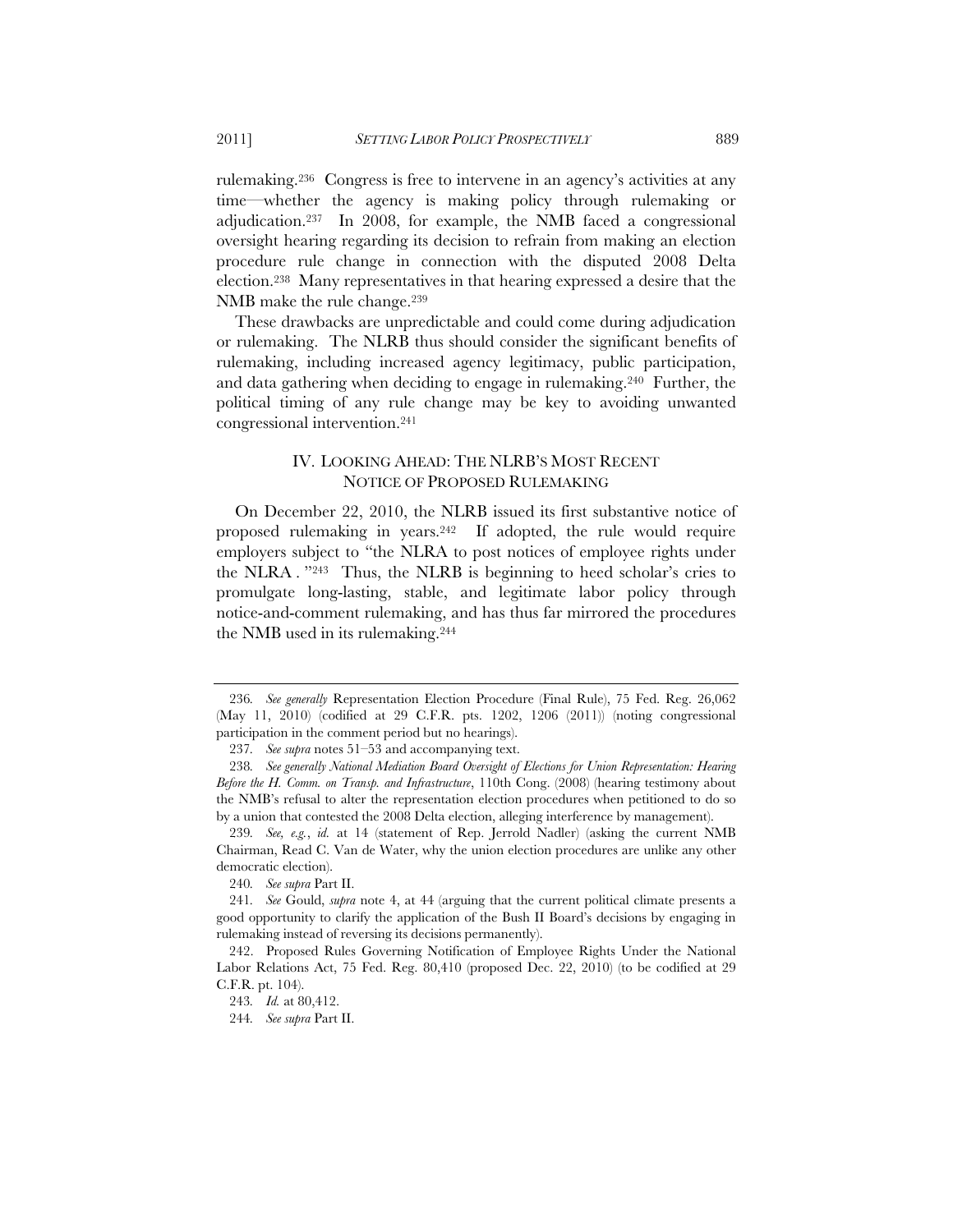First, like the NMB's rule, the NLRB's rule is of the type scholars have suggested that the NLRB undertake.245 In fact, Samuel Estreicher suggested that the NLRB propose a rule "setting forth the text of a poster reciting the rights of employees under the NLRA that employers would be required to post" to avoid its past problems with rulemaking where the NLRB tried to rigidify Board standard.246 The rule appears to be less controversial than the NMB's representation election procedure rulemaking, which should lead to an easier process—however, like the NMB's representation election rule, some have suggested the NLRB lacks the statutory authority to promulgate the rule.<sup>247</sup>

The NLRB appears to have heeded the NMB's example by writing a thorough preamble to the proposed rule, explaining its reasoning for undertaking the process and the statutory authority for the new rule.<sup>248</sup> To anticipate any challenges to the final rule, if the NLRB chooses to adopt it, the agency should respond substantively to any negative commentators and explain its reasons for adoption in detail.<sup>249</sup>

Additionally, the NLRB chose to publish the dissenting view of Brian E. Hayes, a Republican Obama nominee, whose appointment came after the majority of the NLRB decided to grant the rulemaking petitions and proceed with the rule.250 Member Hayes expressed his view that the NLRB lacked statutory authority to promulgate the rule.251 He did not, however, allege any impropriety within the agency or that his colleagues had "prejudged" the issues, as did Chairman Dougherty in the representation

<sup>245</sup>*. See, e.g.*, Estreicher, *supra* note 10, at 13 (suggesting that the NLRB make rules to stabilize policy oscillations and encourage nationwide uniformity).

<sup>246</sup>*. Id.*

 <sup>247.</sup> Proposed Rules Governing Notification of Employee Rights Under the National Labor Relations Act, 75 Fed. Reg. at 80,415 (Hayes, Member, dissenting) (encouraging public comment on the NLRB's lack of statutory authority).

<sup>248</sup>*. See id.* at 80,410–20 (explaining in its ten-page preamble that "the NLRA stands out as an exception to the widespread notice-posting practice that has long been common in the workplace").

 <sup>249.</sup> The thorough preamble helped the NMB survive judicial review. *See* Air Transp. Ass'n of Am. v. Nat'l Mediation Bd., 719 F. Supp. 2d 26, 37–39 (D.D.C. 2010) (relying on the NMB's explanation of the its reasons for the policy change to uphold the rule under *Chevron* step two).

<sup>250</sup>*. See* Proposed Rules Governing Notification of Employee Rights Under the National Labor Relations Act, 75 Fed. Reg. at 80,415 (Hayes, Member, dissenting) (noting that had he been a member earlier, he would have voted against rulemaking).

<sup>251</sup>*. Id.* ("The absence of . . . express language in [the NLRA] is a strong indicator, if not dispositive, that the Board lacks the authority to impose such a requirement.").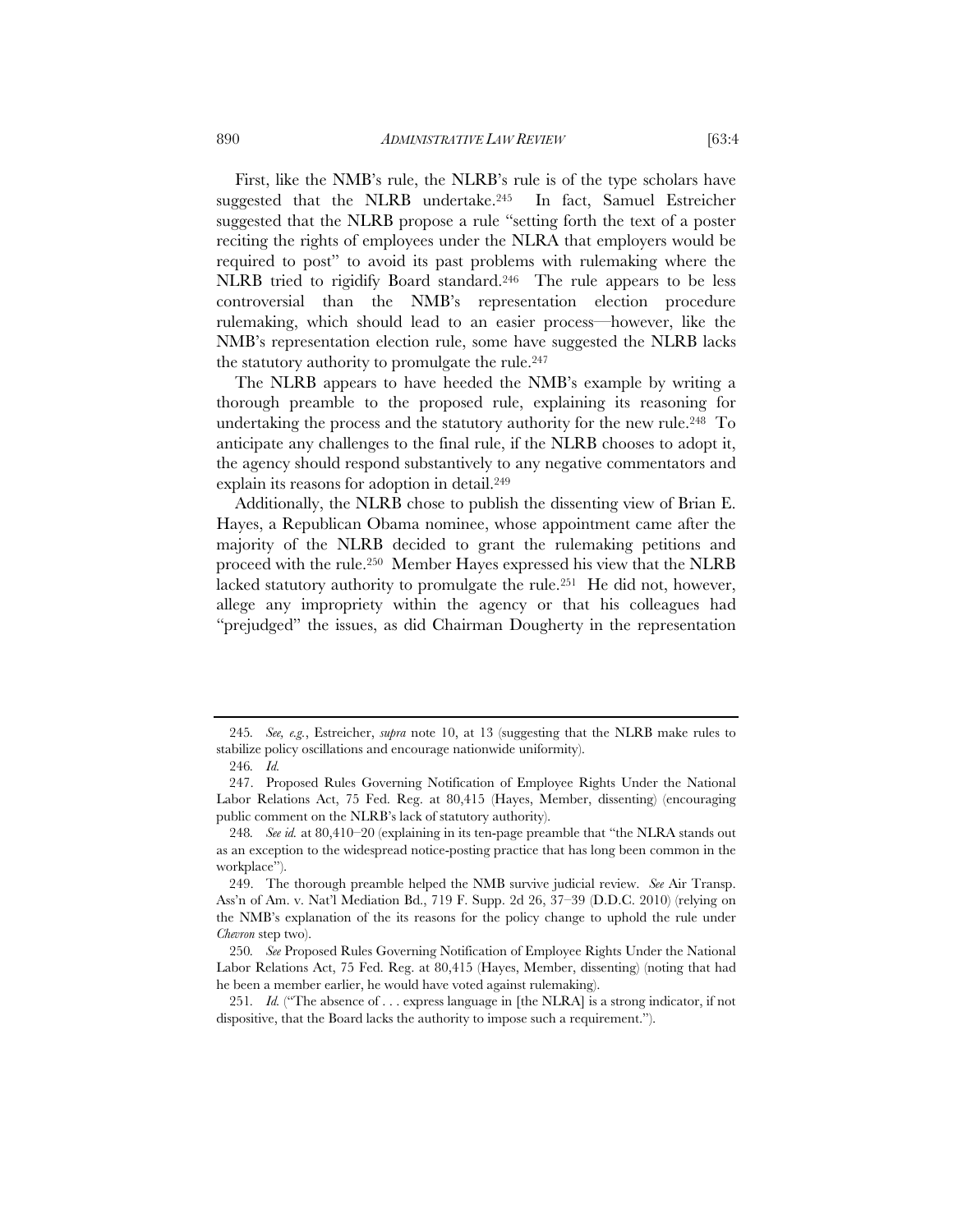election rulemaking, which makes it less likely that commentators will allege agency bias.252

Finally, like the NMB, the NLRB spent time conducting an analysis under the RFA and concluded that the proposal would not affect small businesses.253 So the ossification statutes have not prohibited the NLRB from rulemaking.254 It appears as though the NLRB has mirrored the NMB's early processes in its rulemaking, which bodes well for the agency should it adopt the rule and should parties challenge it during judicial review. The NLRB should continue to learn from the NMB by considering going above and beyond the requirements of the APA and holding an abbreviated public hearing on the issue without opportunity for crossexamination, and writing a thorough preamble to the final rule addressing negative commentators and Member Hayes's dissent.255

#### **CONCLUSION**

The NLRB recently dipped its toes into rulemaking, despite its previously expressed fears of political and judicial intervention into its ability to set labor policy. The NLRB should look at the NMB's controversial rulemaking concerning union elections as a guideline in conducting itself in the future. Like the NLRB, the NMB is an independent, bipartisan agency operating in the inherently controversial and political labor field. The care the NMB took in addressing its constituents' concerns in its final rule and its lengthy explanation of its reasons for the policy change instilled confidence in the reviewing court that the NMB had not acted with bias or in dereliction of its duties under the RLA and the APA. The ATA has since appealed the decision, meaning the NMB will have to devote more court time and resources to the litigation, but the deferential standards of review the District Court for the District of Columbia applied in its decision bodes well for the agency on appeal.

It is impossible to argue that the NMB's success will translate precisely to successful rulemaking at the NLRB. Considering, however, the significant

 <sup>252.</sup> Representation Election Procedure (NPRM), 74 Fed. Reg. 56,750, 56,752 (proposed Nov. 3, 2009) (codified at 29 C.F.R. pts. 1202, 1206 (2011)) (Dougherty, Chairman, dissenting) (alleging the majority "prejudged" the issue and should have engaged in a prerulemaking comment period to hear alternative viewpoints).

<sup>253</sup>*. See* Proposed Rules Governing Notification of Employee Rights Under the National Labor Relations Act, 75 Fed. Reg. at 80,415–16 (explaining that the rule will affect many entities, but each employer will only have to spend around two hours posting).

 <sup>254.</sup> The NLRB also certified that the rule did not trigger the PRA and invited comment if parties believed otherwise. *Id.* at 80,416.

<sup>255</sup>*. See supra* Parts III.B.2.